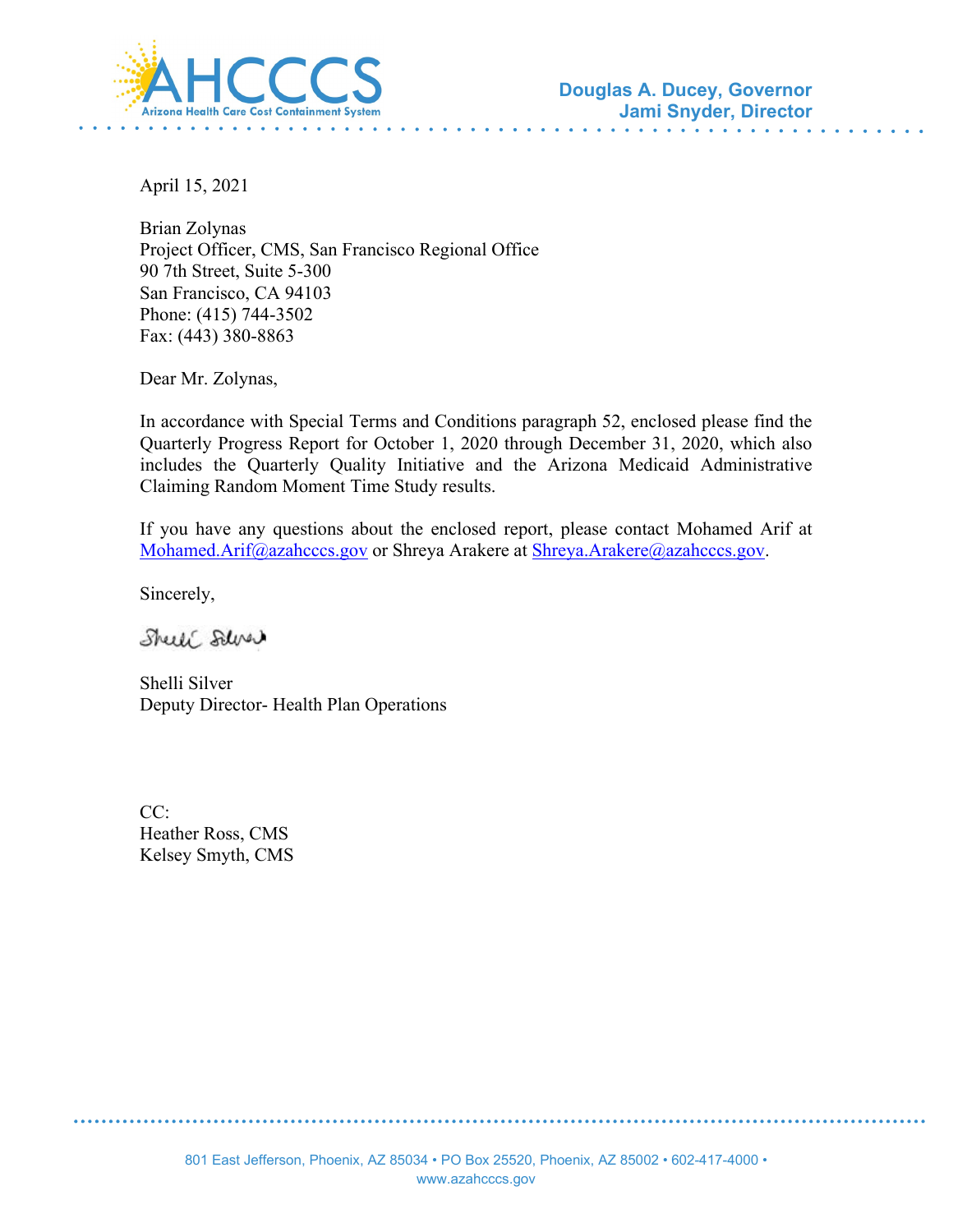

## **AHCCCS Quarterly Report October 1, 2020 – December 31, 2020**

#### **TITLE**

Arizona Health Care Cost Containment System – AHCCCS A Statewide Approach to Cost Effective Health Care Financing

Section 1115 Quarterly Report Demonstration Year: 38 Federal Fiscal Quarter: 1st (October 1, 2020 – December 31, 2020)

#### **INTRODUCTION**

As written in Special Terms and Conditions (STCs), paragraph 52, the Arizona Health Care Cost Containment System (AHCCCS) submits quarterly progress reports to CMS. Quarterly reports inform CMS of significant demonstration activity from the time of approval through completion of the demonstration.

#### **ENROLLMENT INFORMATION**

Table 1 contains a summary of the number of unduplicated enrollees for October 1, 2020 through December 31, 2020, by population categories. The table also includes the number of voluntarily and involuntarily disenrolled members during this period.

| <b>Population Groups</b> <sup>1</sup> | <b>Number Enrollees</b> | <b>Number Voluntarily</b><br><b>Disenrolled-Current Qtr</b> | <b>Number Involuntarily</b><br>Disenrolled-Current Qtr <sup>2</sup> |
|---------------------------------------|-------------------------|-------------------------------------------------------------|---------------------------------------------------------------------|
| <b>Acute AFDC/SOBRA</b>               | 1,218,062               | 3,242                                                       | 5,338                                                               |
| <b>Acute SSI</b>                      | 209,585                 | 219                                                         | 3,319                                                               |
| <b>Prop 204 Restoration</b>           | 399,372                 | 1,275                                                       | 4,451                                                               |
| <b>Adult Expansion</b>                | 167,054                 | 494                                                         | 679                                                                 |
| <b>LTC DD</b>                         | 36,490                  | 38                                                          | 183                                                                 |
| <b>LTC EPD</b>                        | 31,866                  | 37                                                          | 2,312                                                               |
| <b>Non-Waiver</b>                     | 110,677                 | 192                                                         | 1,426                                                               |
| <b>Total</b>                          | 2,173,106               | 5,497                                                       | 17,708                                                              |

#### **Table 1**

<span id="page-1-0"></span><sup>&</sup>lt;sup>1</sup> Data is loaded and reported 45 days after the end of the quarter. This report differs from previous reports in that data is unduplicated and is updated quarterly. Data that contains no Medicaid funding (state only) is excluded from this report. State only Regional Behavioral Health Authority (RBHA) Plans have no Medicaid funding and are excluded from this CMS report.

<span id="page-1-1"></span><sup>&</sup>lt;sup>2</sup> Number of involuntary disenrollment are impacted (reduced) due to maintenance of effort requirements in place related to the Families First Coronavirus Response Act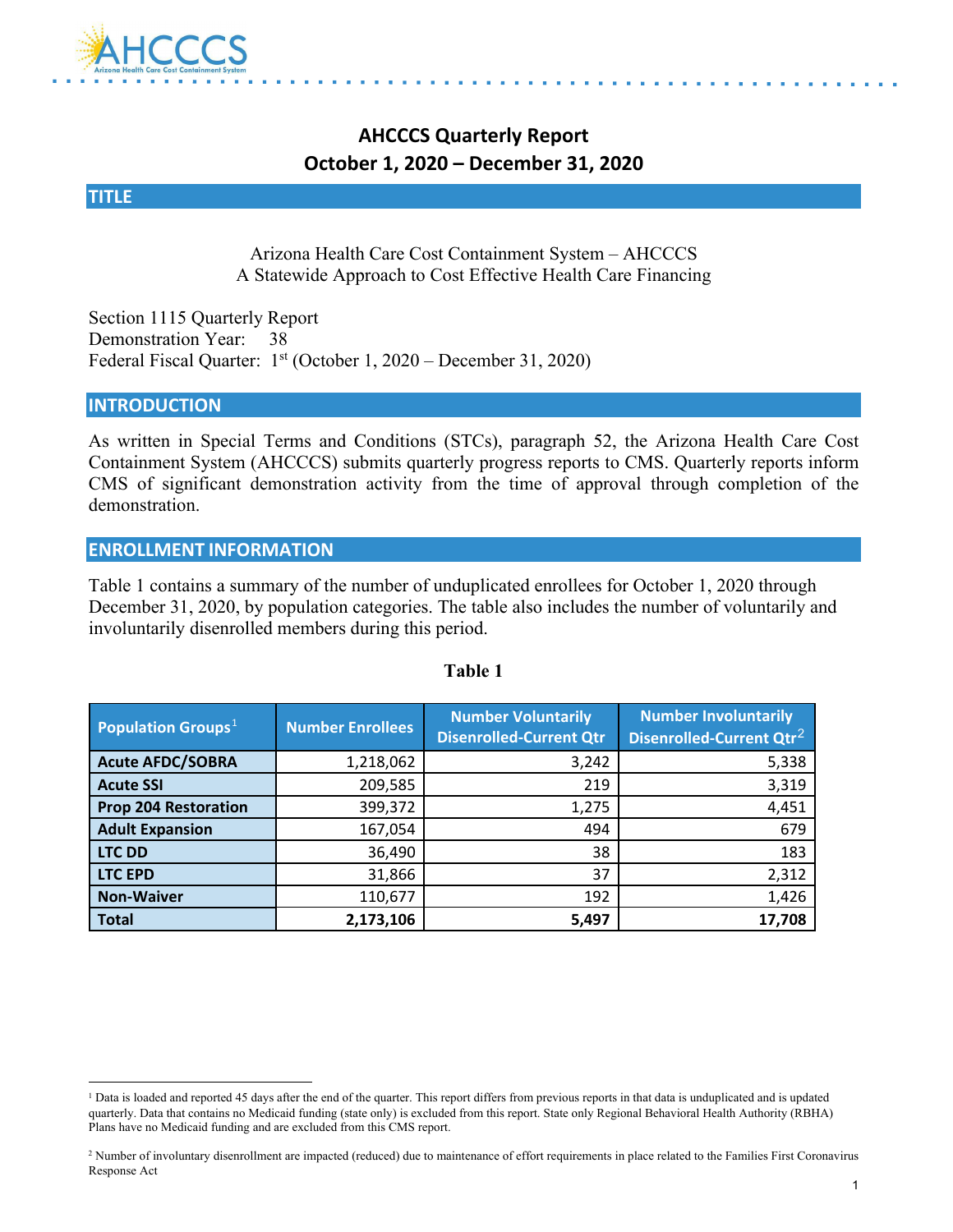

Table 2 is a snapshot of the number of current enrollees (as of January 1, 2021) by funding categories, as requested by CMS.

#### **Table 2**

| <b>State Reported Enrollment in the</b><br><b>Demonstration (as requested)</b> | <b>Current Enrollees</b> |
|--------------------------------------------------------------------------------|--------------------------|
| Title XIX funded State Plan <sup>3</sup>                                       | 1,447,791                |
| Title XXI funded State Plan <sup>4</sup>                                       | 48,797                   |
| Title XIX funded Expansion <sup>5</sup>                                        | 530,439                  |
| Prop 204 Restoration (0-100% FPL)                                              | 393,724                  |
| Adult Expansion (100% - 133% FPL)                                              | 136,715                  |
| <b>Enrollment Current as of</b>                                                | 1/1/2021                 |

#### **OPERATIONAL/POLICY DEVELOPMENTS/ISSUES**

#### **Waiver Update:**

Arizona's 1115 Waiver demonstration is set to expire on September 30, 2021. As a result of the COVID-19 pandemic, AHCCCS received a three-month extension from CMS to submit the waiver renewal application packet. AHCCCS is requesting a five-year renewal of Arizona's demonstration project under Section 1115 of the Social Security Act. Arizona's existing demonstration project is currently approved through September 30, 2021, and the application is seeking a renewal period from October 1, 2021 through September 30, 2026. AHCCCS submitted a waiver application to CMS to renew its 1115 Waiver demonstration on December 22, 2020.

The current demonstration exempts Arizona from particular provisions of the Social Security Act and also includes expenditure authority permitting federal financial participation (FFP) for state expenditures that would not otherwise qualify for federal participation. Moreover, demonstration projects, including Arizona's, must establish budget neutrality where Medicaid costs to the federal government are not expected to exceed costs to the federal government in the absence of the demonstration.

CMS's approval of Arizona's demonstration renewal application will continue the success of its unique Medicaid program and statewide managed care model, extending the authority for it to implement programs including, but not limited to:

- Mandatory managed care,
- Home and community-based services for individuals in the ALTCS program,
- Administrative simplifications that reduce inefficiencies in eligibility determination,
- Integrated health plans for AHCCCS members,
- Payments to providers participating in the Targeted Investments Program,
- Waiver of Prior Quarter Coverage for specific populations, and

<span id="page-2-0"></span><sup>3</sup> SSI Cash and Related, 1931 Families and Children, 1931 Related, TMA, SOBRA child and pregnant, ALTCS, FTW, QMB, BCCP, SLMB, QI-1 <sup>4</sup> KidsCare.

<span id="page-2-2"></span><span id="page-2-1"></span><sup>5</sup> Prop 204 Restoration & Adult Expansion.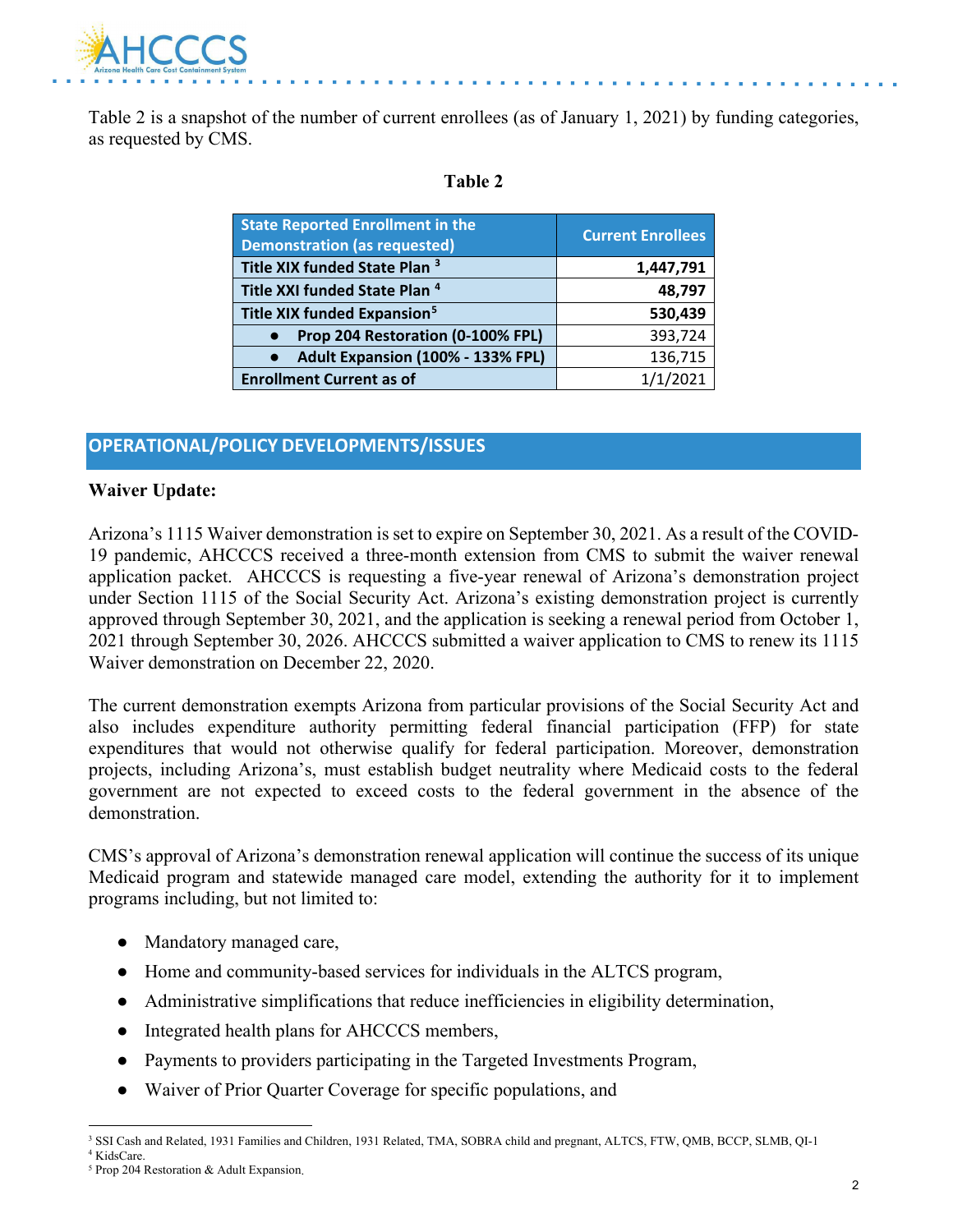

• AHCCCS Works (not yet implemented).

In addition to renewing current waiver and expenditure authorities, AHCCCS is seeking to implement the following:

- Authority to allow for verbal consent in lieu of written signature for up to 30 days for all care and treatment documentation for ALTCS members when included in the member's record and when identity can be reliably established,
- Authority to reimburse traditional healing services provided in, at, or as part of services offered by facilities and clinics operated by the Indian Health Service (IHS), a tribe or tribal organization, or an Urban Indian health program,
- Authority to reimburse Indian Health Services and Tribal 638 facilities to cover the cost of adult dental services that are eligible for 100 percent FFP, that are in excess of the \$1,000 emergency dental limit for adult members in Arizona's State Plan and \$1,000 dental limit for individuals age 21 or older enrolled in the ALTCS program.

More details on Arizona's section 1115 Waiver renewal request (2021-2026), along with the proposal and supplemental documentation can be found on the **AHCCCS** Section 1115 Waiver Renewal Request [\(2021-2026\) web page.](https://azahcccs.gov/Resources/Federal/waiverrenewalrequest.html)

On March 17 and March 24, 2020, AHCCCS submitted requests to the CMS administrator to waive certain Medicaid and CHIP requirements in order to combat the continued spread of 2019 novel coronavirus (COVID-19). AHCCCS sought a broad range of emergency authorities to:

- Strengthen the provider workforce and remove barriers to care for AHCCCS members,
- Enhance Medicaid services and supports for vulnerable members for the duration of the emergency period, and
- Remove cost sharing and other administrative requirements to support continued access to services.

CMS approved components of Arizona's requests under the 1135 Waiver, Appendix K, and the State Plan. Information regarding the status of AHCCCS Emergency Authority Requests (for the federally declared COVID-19 emergency) can be found on the [AHCCCS COVID-19 Federal Emergency](https://azahcccs.gov/Resources/Federal/PendingWaivers/1135.html)  [Authorities Request web page.](https://azahcccs.gov/Resources/Federal/PendingWaivers/1135.html)

#### **Waiver Evaluation Update:**

In accordance with STC 59, AHCCCS must submit a draft Waiver Evaluation Design for its 1115 Waiver Demonstration. In addition, AHCCCS is also required by CMS to submit an Interim

Evaluation Report and a Summative Evaluation Report of the 1115 Waiver Demonstration by December 31, 2020 and March 30, 2023, respectively.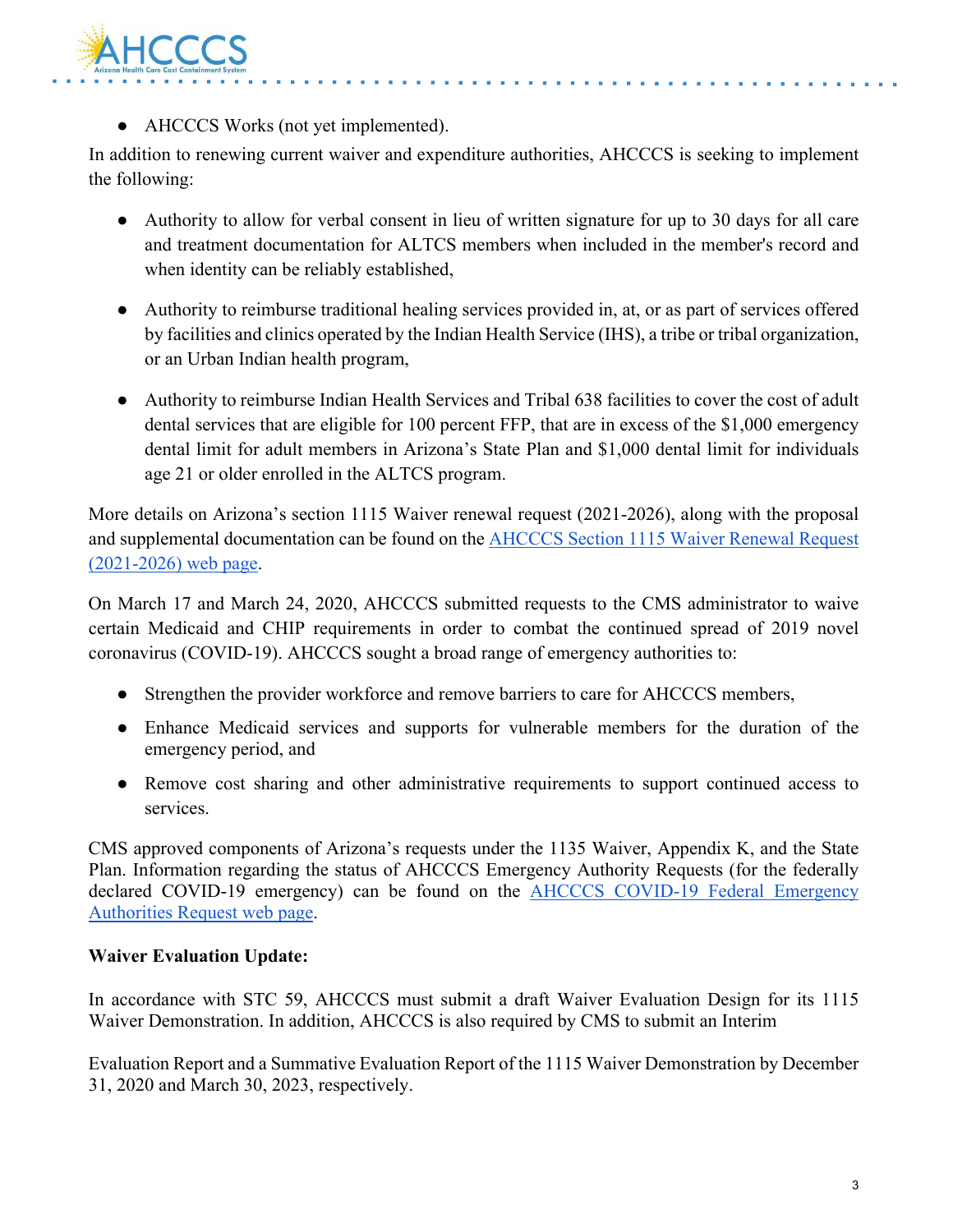

AHCCCS has contracted with Health Services Advisory Group (HSAG) to serve as the independent evaluator for Arizona's 1115 Waiver Demonstration. In SFY 2019, AHCCCS worked with HSAG to develop Evaluation Design Plans for the following programs:

- AHCCCS Complete Care (ACC) Program,
- Arizona Long Term Care System (ALTCS) Program,
- Comprehensive Medical and Dental Program (CMDP),
- Regional Behavioral Health Authorities (RBHAs),
- Targeted Investments (TI) Program,
- Retroactive Coverage Waiver, and
- AHCCCS Works program.

On November 13, 2019, AHCCCS submitted an evaluation design plan to CMS for Arizona's demonstration components noted above, with the exception of AHCCCS Works. Additionally, HSAG later developed, and AHCCCS submitted, a separate evaluation design plan to CMS for the AHCCCS Works program. Arizona intends to use this design plan to guide the evaluation of the AHCCCS Works program upon the implementation of the community engagement requirements, if the program is implemented. Arizona's Waiver evaluation design plan was approved by CMS on November 19, 2020.

As required by the STCs of Arizona's approved demonstration, an interim evaluation report must be submitted that discusses the evaluation progress and findings to date in conjunction with Arizona's demonstration renewal application. Arizona's interim evaluation report was submitted with the waiver renewal application on December 22, 2020.

Due to data limitations and operational constraints imposed by the COVID-19 pandemic, Arizona's current interim evaluation report does not include data from all sources described in Arizona's evaluation design plan. Qualitative data based on key informant interviews and focus groups, as well as beneficiary survey data, were not collected.

For this reason, an updated interim evaluation report will be completed by HSAG in fall of 2021. This report will contain results for additional years and include findings to date from focus groups and qualitative interviews. In addition, the updated interim evaluation report will use statistical techniques, where possible, in order to control for confounding factors and identify the impact of Arizona's demonstration initiatives on access to care, quality of care, and member experience with care. Once finalized, AHCCCS intends to post the updated interim evaluation report to its website.

#### **Targeted Investments Program Update**

The AHCCCS Targeted Investments (TI) Program achieved the following accomplishments and activities during the period October 1, 2020 to December 31, 2020:

- Program participants received TI Program Year 3 incentive payments,
- The Year 5 monthly Quality Improvement Collaborative (QIC) commenced in collaboration with Arizona State University (ASU), engaging participants in peer learning and process improvement guidance,
- An enhanced Year 5 performance measure methodology was developed,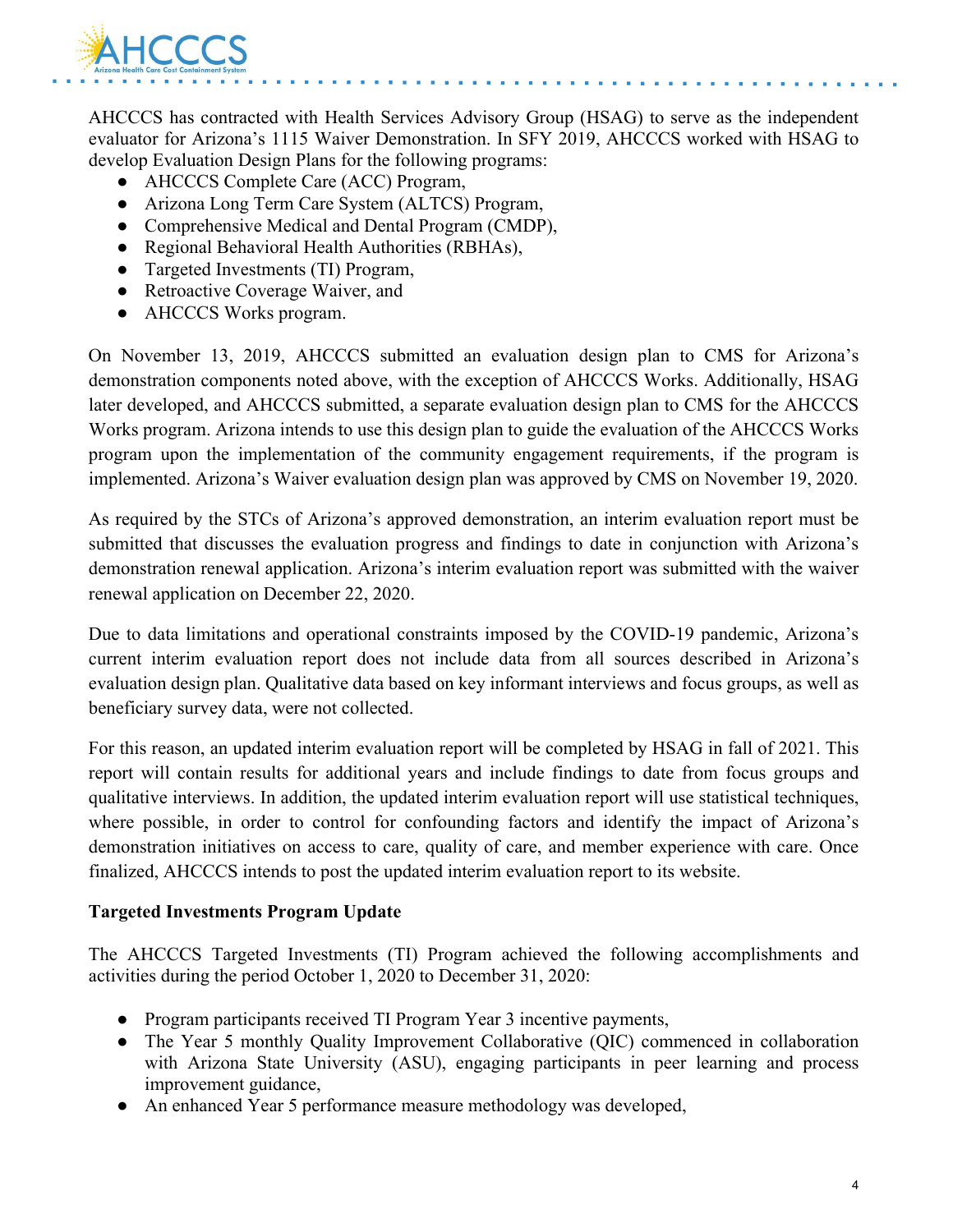

- AHCCCS developed performance measure milestone dashboards to provide ongoing feedback for both participants and MCOs,
- Participants submitted Year 4 milestone attestations through the TI Attestation Portal,
- The TI team engaged with numerous program participants individually and in groups to discuss topics such as telehealth and incentive performance measures affected by COVID-19,
- The TI team engaged ASU-Center for Health information and Research (CHiR) to analyze preliminary data and assess performance trends affected by COVID-19,
- Through the QIC, the ASU College of Health Solutions identified and distributed best practices to limit COVID-19 impact to service delivery.
- AHCCCS engaged internal and external stakeholders regarding program sustainability opportunities, including the potential renewal of the TI Program with the 2021-2026 1115 waiver.
- The TI team provided AHCCCS Subject Matter Experts (SMEs) with feedback from justice stakeholders; the TI participants' experiences with integration models like the Collaborative Care Model; and performance measure attribution methodologies.
- Program participants' feedback informed AHCCCS SMEs who are developing the Whole Person Care Initiative addressing the social risk factors affecting health.
- PCP participants validated assigned membership that will affect Year 4 payment.

#### **State Plan Update**

During the reporting period, the following State Plan Amendments (SPAs) were filed and/or approved:

| SPA#                                                         | <b>Description</b>                                                                                                                                                            | <b>Filed</b> | <b>Approved</b> | <b>Eff. Date</b> |
|--------------------------------------------------------------|-------------------------------------------------------------------------------------------------------------------------------------------------------------------------------|--------------|-----------------|------------------|
| SPA 20-020 -<br><b>Vaccination Rate</b><br><b>Increase</b>   | Updates the State Plan to reflect a rate increase<br>for vaccination and vaccination administration<br>codes, and to change the Vaccines for Children<br>administration rate. | 9/30/2020    | 12/16/2020      | 9/1/20           |
| <b>SPA 20-021</b><br><b>Pharmacy</b><br><b>Techs/Interns</b> | Updates the State Plan to allow Pharmacy<br>Technicians and Pharmacy Interns to administer<br>the influenza vaccine and the COVID-19<br>vaccine.                              | 12/2/2020    | 3/2/2021        | 9/1/2020         |
| <b>SPA 20-022</b><br><b>EMS</b> Rates                        | Updates the State Plan Emergency Medical<br>Services rates.                                                                                                                   | 12/17/2020   | NA              | 10/1/2020        |
| <b>SPA 20-023</b><br><b>LTC</b> and Rehab<br><b>Rates</b>    | Updates the State Plan long-term care and<br>rehabilitation rates.                                                                                                            | 12/17/2020   | NA              | 10/1/2020        |
| <b>SPA 20-024</b><br><b>Jan NF Rates</b>                     | Updates the State Plan Nursing Facility (NF)<br>rates.                                                                                                                        | 12/17/2020   | NA              | 1/1/2021         |
| <b>SPA 20-025</b><br><b>OP</b> Hospital<br><b>Rates</b>      | Revises the State Plan to update the Outpatient<br>Hospital rates.                                                                                                            | 12/17/2020   | NA              | 10/1/2020        |
| <b>SPA 20-026</b><br><b>Other Provider</b><br>Rates          | Updates the State Plan Other Provider rates.                                                                                                                                  | 12/17/2020   | NA              | 10/1/2020        |

#### **Table 3**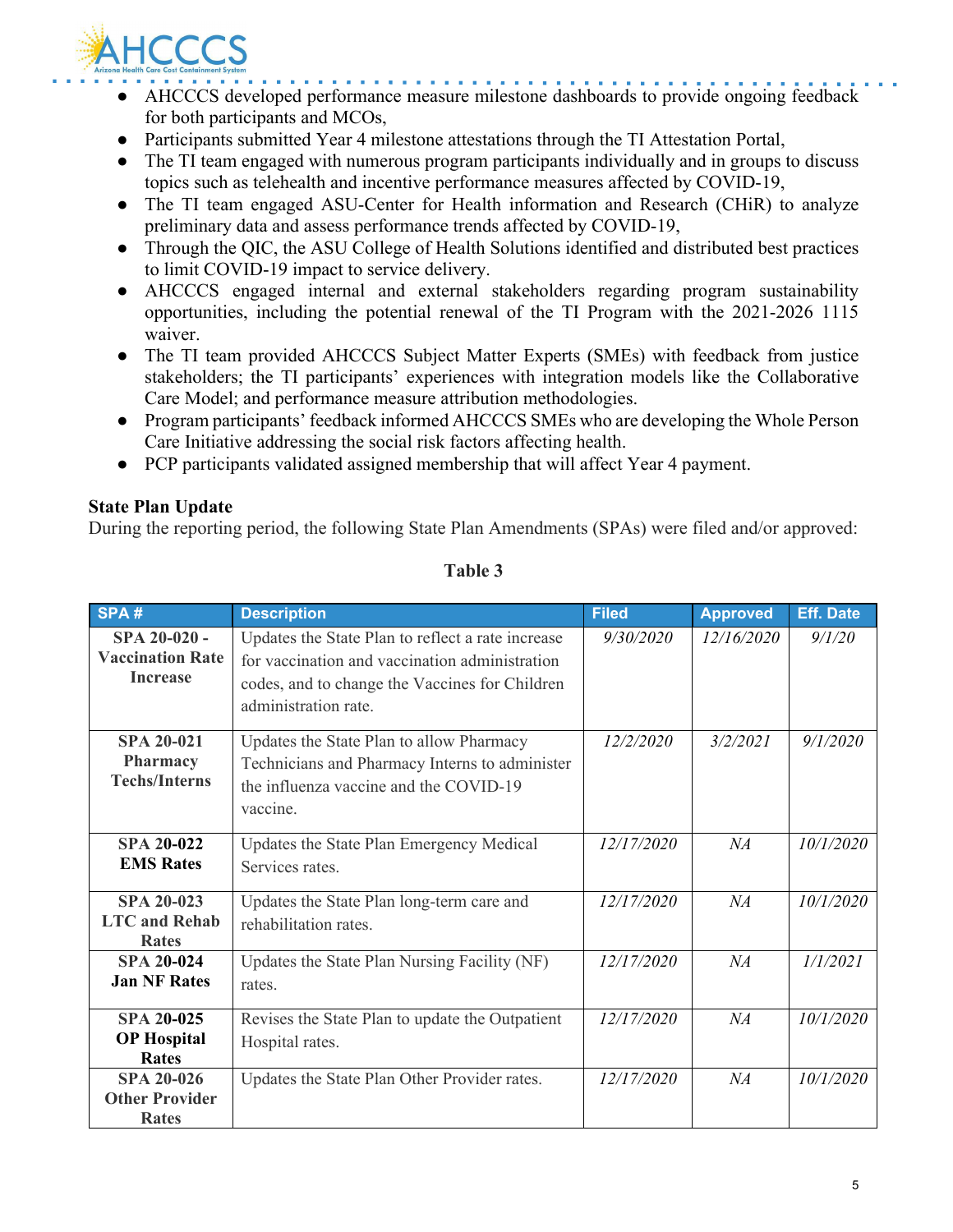

| .                    | .                                               |                   |    |           |
|----------------------|-------------------------------------------------|-------------------|----|-----------|
| <b>SPA 20-027</b>    | Updates the State Plan Diagnostic Related       | 12/17/2020        | NA | 10/1/2020 |
| <b>DRG</b>           | Group rates.                                    |                   |    |           |
|                      |                                                 |                   |    |           |
| <b>SPA 20-028</b>    | Updates the State Plan to update the NF         | <i>12/17/2020</i> | NA | 10/1/2020 |
| <b>NF DAP</b>        | Differential Adjusted Payment (DAP) program.    |                   |    |           |
| <b>SPA 20-029</b>    | Updates the State Plan to update the Inpatient  | 12/17/2020        | NA | 10/1/2020 |
| <b>IP DAP</b>        | DAP program.                                    |                   |    |           |
| <b>SPA 20-030</b>    | Updates the State Plan to update the Outpatient | 12/17/2020        | NA | 10/1/2020 |
| <b>OP DAP</b>        | DAP program.                                    |                   |    |           |
| <b>SPA 20-031</b>    | Updates the State Plan to allow the state to    | 12/23/2020        | NA | 12/1/2020 |
| <b>COVID Vaccine</b> | establish Medicare rates for the administration |                   |    |           |
| <b>Medicare Rate</b> | of COVID-19 vaccines.                           |                   |    |           |
|                      |                                                 |                   |    |           |

#### **CONSUMER ISSUES**

In support of the quarterly report to CMS, the following is a summary of advocacy issues received by the Office of Client Advocacy (OCA) for the quarter October 1, 2020 – December 31, 2020.

| <b>Advocacy Issues<sup>6</sup></b>                                       | <b>October</b> | <b>November</b> | <b>December</b> | <b>Total</b>   |
|--------------------------------------------------------------------------|----------------|-----------------|-----------------|----------------|
| <b>Billing Issues</b><br>Member reimbursements                           | 12             | 8               | 11              | 31             |
| Unpaid bills<br>$\bullet$<br><b>Cost Sharing</b>                         | $\Omega$       | 1               | $\mathbf{1}$    | $\overline{2}$ |
| Co-pays<br>Share of cost (ALTCS)<br>Premiums (KidsCare,<br>Medicare)     |                |                 |                 |                |
| <b>Covered Services</b>                                                  | 12             | 12              | 13              | 37             |
| <b>ALTCS</b><br><b>Resources</b><br>Income<br>Medical                    | 6              | 6               | $\mathbf{1}$    | 13             |
| <b>DES</b><br>Income<br>Incorrect determination<br>Improper referrals    | 25             | 26              | 22              | 73             |
| <b>KidsCare</b><br>Income<br>Incorrect determination                     | $\Omega$       | 2               | $\mathbf{1}$    | 3              |
| <b>SSI/Medical Assistance Only</b><br>Income<br>Not categorically linked | 4              | 4               | 8               | 16             |

#### **Table 4**

<span id="page-6-0"></span><sup>6</sup> Categories of good customer services, bad customer service, documentation, policy, and process are captured under the category it may relate to.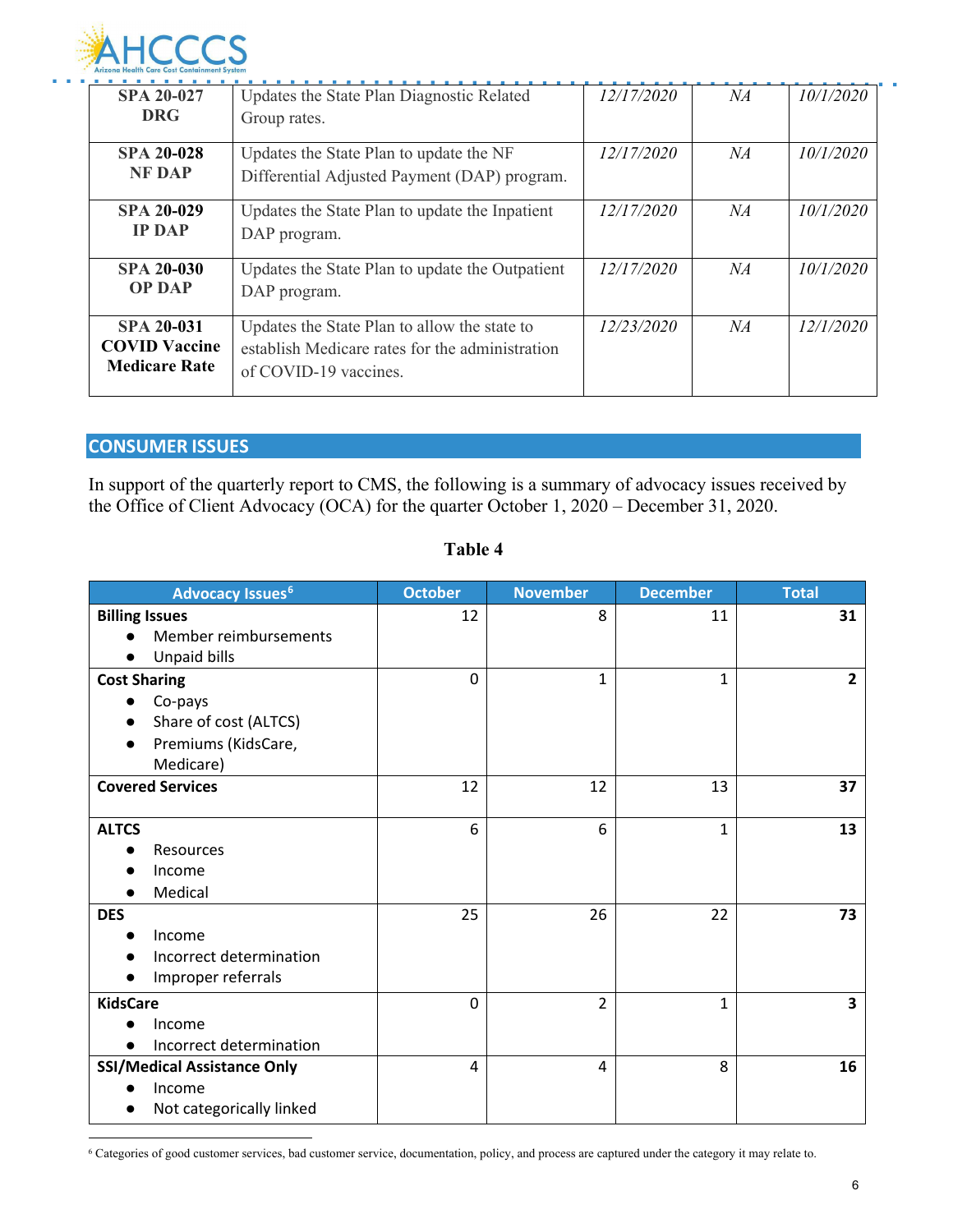

| <b>Information</b>                          | 35           | 35       | 43       | 113 |
|---------------------------------------------|--------------|----------|----------|-----|
| Status of application                       |              |          |          |     |
| Eligibility criteria                        |              |          |          |     |
| Community resources                         |              |          |          |     |
| Notification (did not receive or            |              |          |          |     |
| didn't understand)                          |              |          |          |     |
| <b>Medicare</b>                             | $\mathbf{1}$ | 6        | 4        | 11  |
| Medicare coverage                           |              |          |          |     |
| <b>Medicare Savings Program</b>             |              |          |          |     |
| <b>Medicare Part D</b>                      |              |          |          |     |
| <b>Prescriptions</b>                        | 4            | 8        | 11       | 23  |
| Prescription coverage                       |              |          |          |     |
| Prescription denial                         |              |          |          |     |
| Fraud-Referred to Office of Inspector       | $\Omega$     | $\Omega$ | $\Omega$ | 0   |
| General (OIG)                               |              |          |          |     |
| <b>Quality of Care-Referred to Division</b> | 13           | 8        | 6        | 27  |
| of Health Care Management (DHCM)            |              |          |          |     |
| <b>Total</b>                                | 112          | 116      | 121      | 349 |

#### **Table 5**

| <b>Issue Originator<sup>7</sup></b>         | <b>October</b> | <b>November</b> | <b>December</b> | <b>Total</b> |
|---------------------------------------------|----------------|-----------------|-----------------|--------------|
| <b>Applicant, Member, or Representative</b> | 85             | 101             | 110             | 296          |
| <b>CMS</b>                                  |                |                 |                 |              |
| <b>Governor's Office</b>                    | 20             | q               |                 | 33           |
| <b>Ombudsmen/Advocates/Other Agencies</b>   |                |                 |                 |              |
| <b>Senate &amp; House</b>                   |                |                 |                 |              |
| Total                                       | 112            | 116             |                 | 349          |

#### **OPT-OUT FOR CAUSE**

Attachment 1 is a summary of the opt-out requests filed by individuals with a serious mental illness (SMI) designation in Maricopa County and greater Arizona, broken down by months, MCOs, counties, reasons for opt-out requests, opt-out outcome, and post-appeal opt-out outcomes.

#### **QUALITY ASSURANCE/MONITORING ACTIVITY**

Attachment 2 is a description of AHCCCS' Quality Assurance/Monitoring Activities during the quarter, along with updates on implementation of the AHCCCS Quality Assessment and Performance Improvement Strategy, in accordance with Balanced Budget Act (BBA) requirements.

#### **ENCLOSURES/ATTACHMENTS**

Attachment 1: SMI Opt-Out for Cause Report

Attachment 2: Quality Assurance/Monitoring Activities

Attachment 3: Arizona Medicaid Administrative Claiming Random Moment Time Study Report

<span id="page-7-0"></span><sup>7</sup> This data was compiled from the OCA logs from the OCA Client Advocate and the Member Liaison.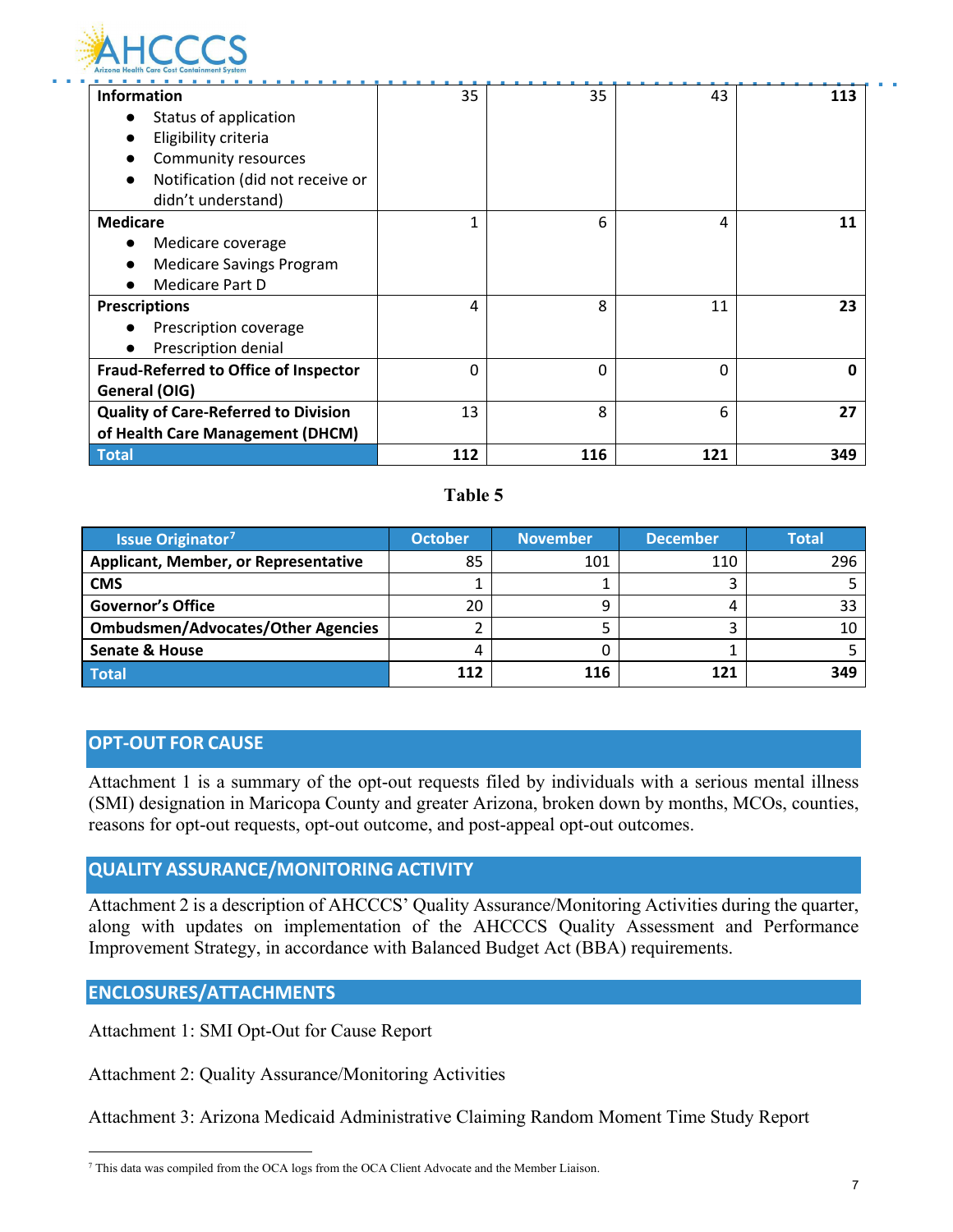

## **STATE CONTACT(S)**

Mohamed Arif Federal Relations Administrator AHCCCS Division of Community Advocacy and Intergovernmental Relations 801 E. Jefferson St., MD- 4200 Phoenix, AZ 85034 [Mohamed.Arif@azahcccs.gov](mailto:Mohamed.Arif@azahcccs.gov)

Shreya Arakere Waiver Manager AHCCCS Division of Community Advocacy and Intergovernmental Relations 801 E. Jefferson St., MD- 4200 Phoenix, AZ 85034 [Shreya.Arakere@azahcccs.gov](mailto:Shreya.Arakere@azahcccs.gov)

**DATE SUBMITTED TO CMS**

April 15, 2021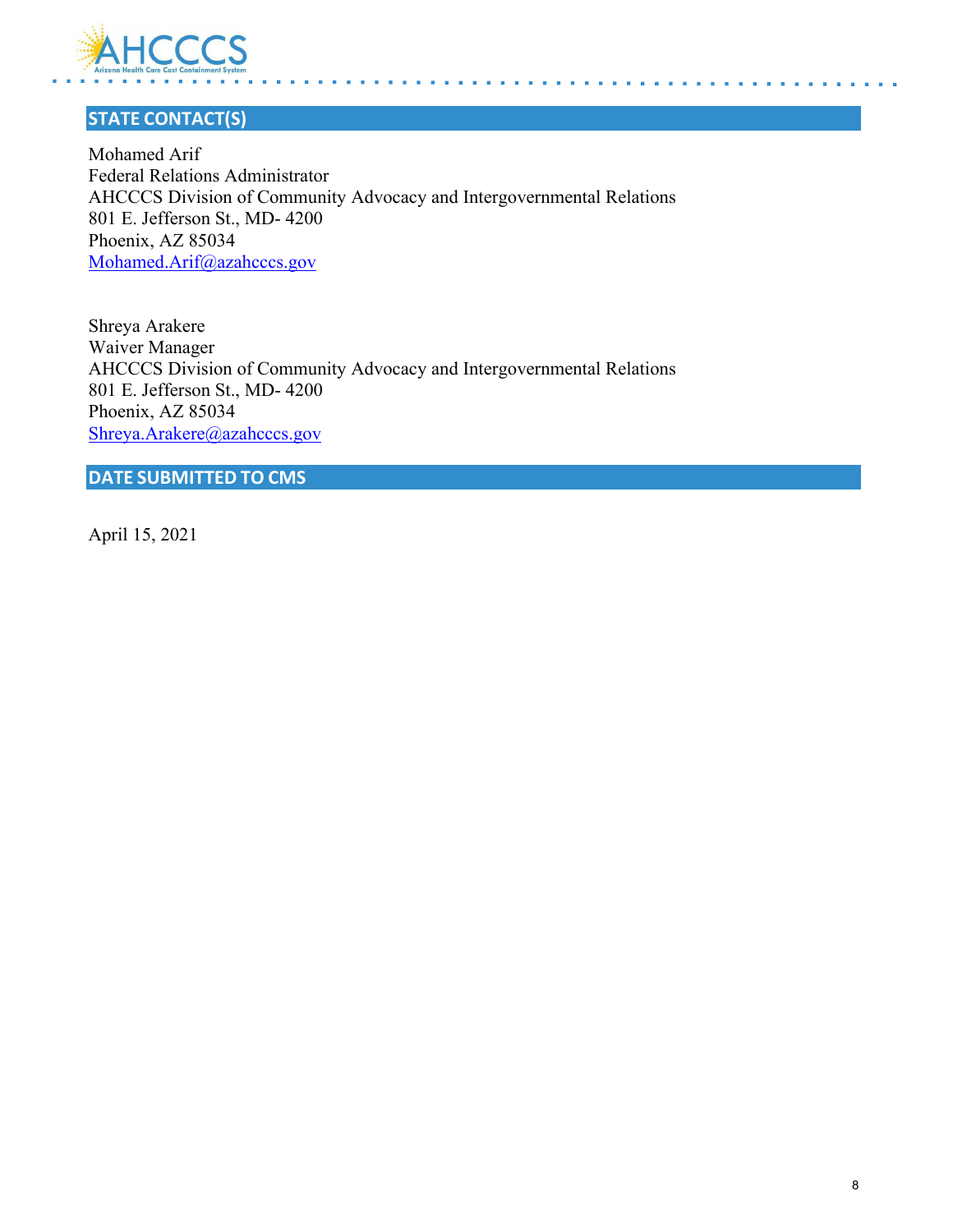

# **ATTACHMENT 1**

<u>a sa sala sa</u>

**SMI Opt Out for Cause Quarter 1 (October 1, 2020 – December 31, 2020)**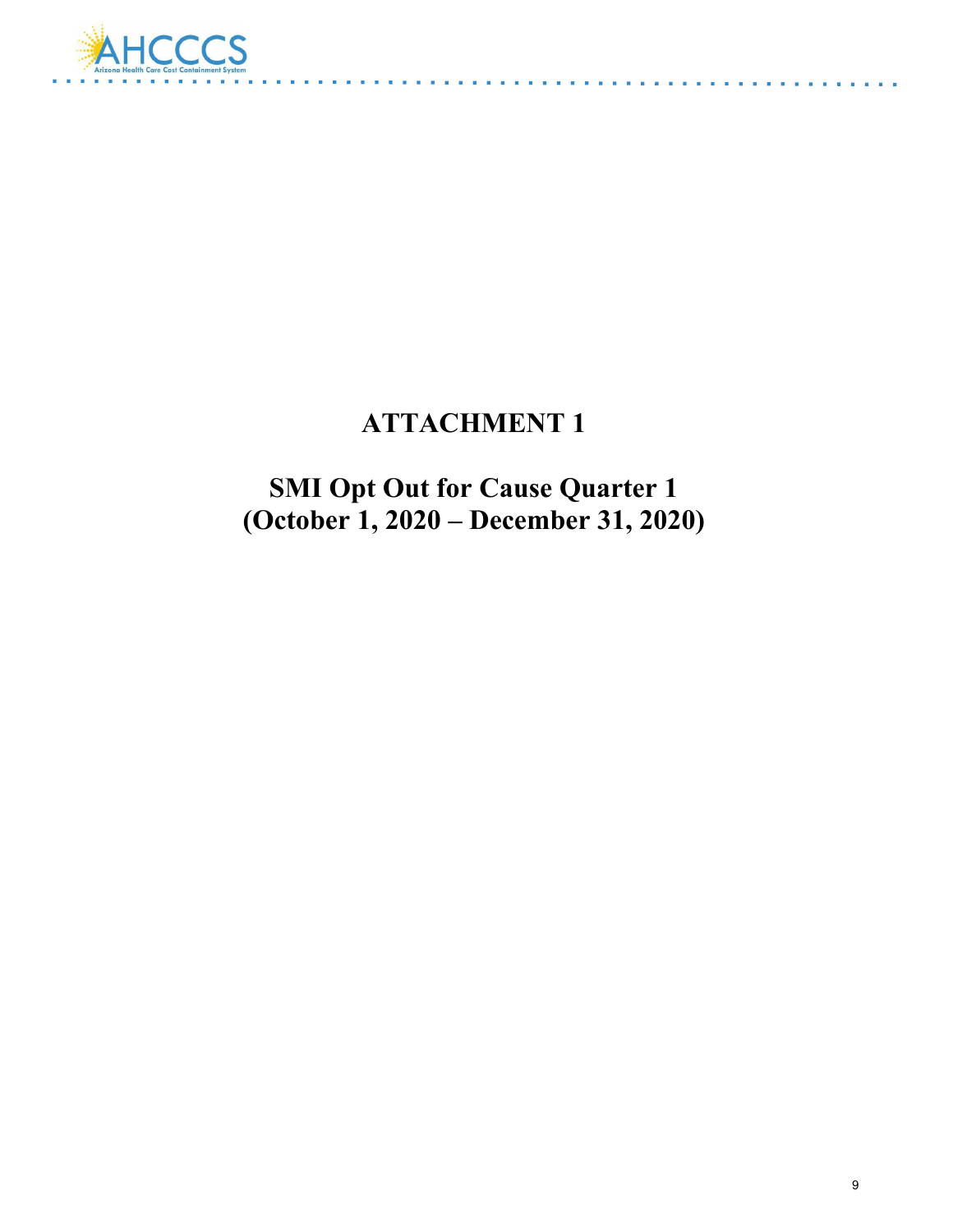

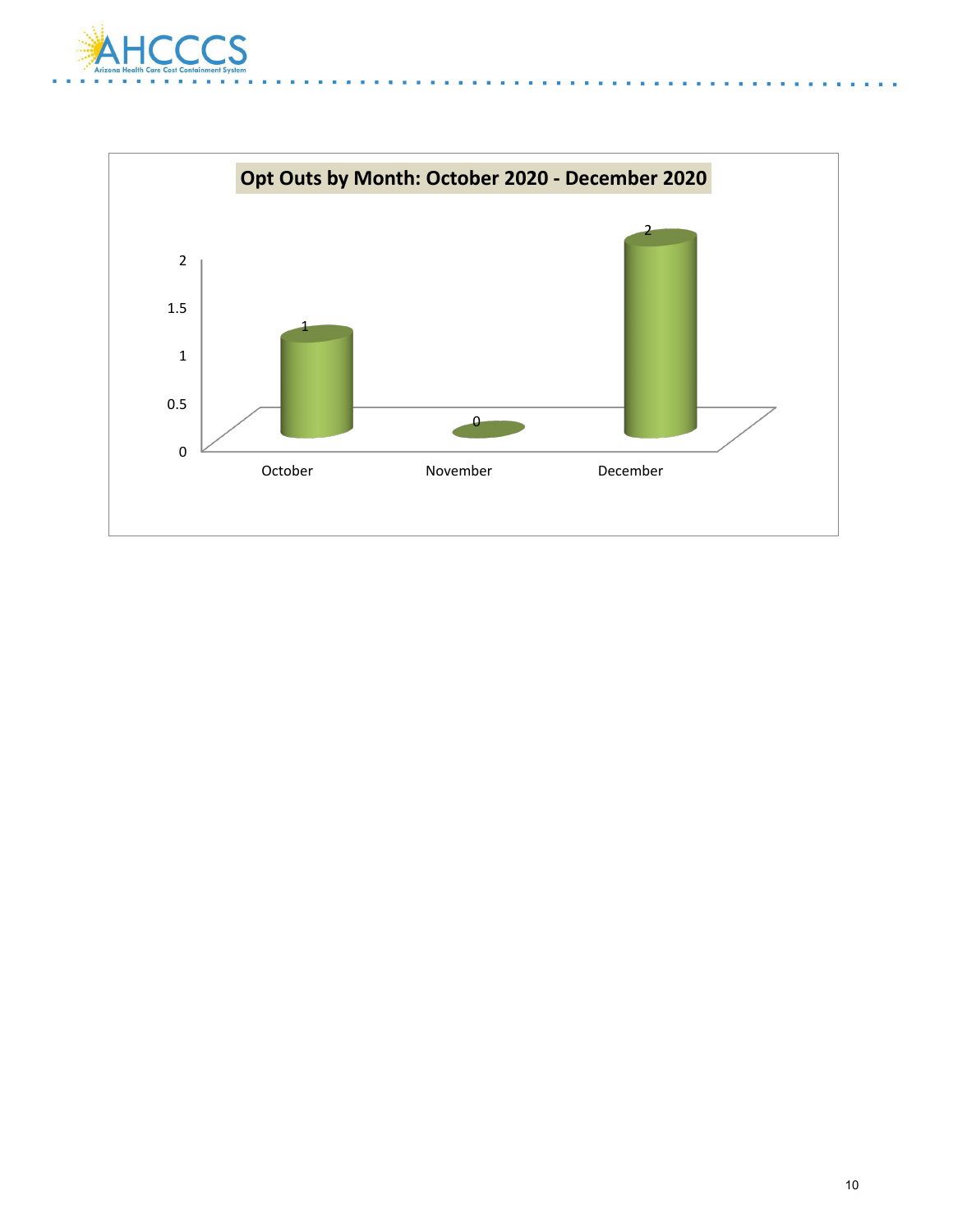



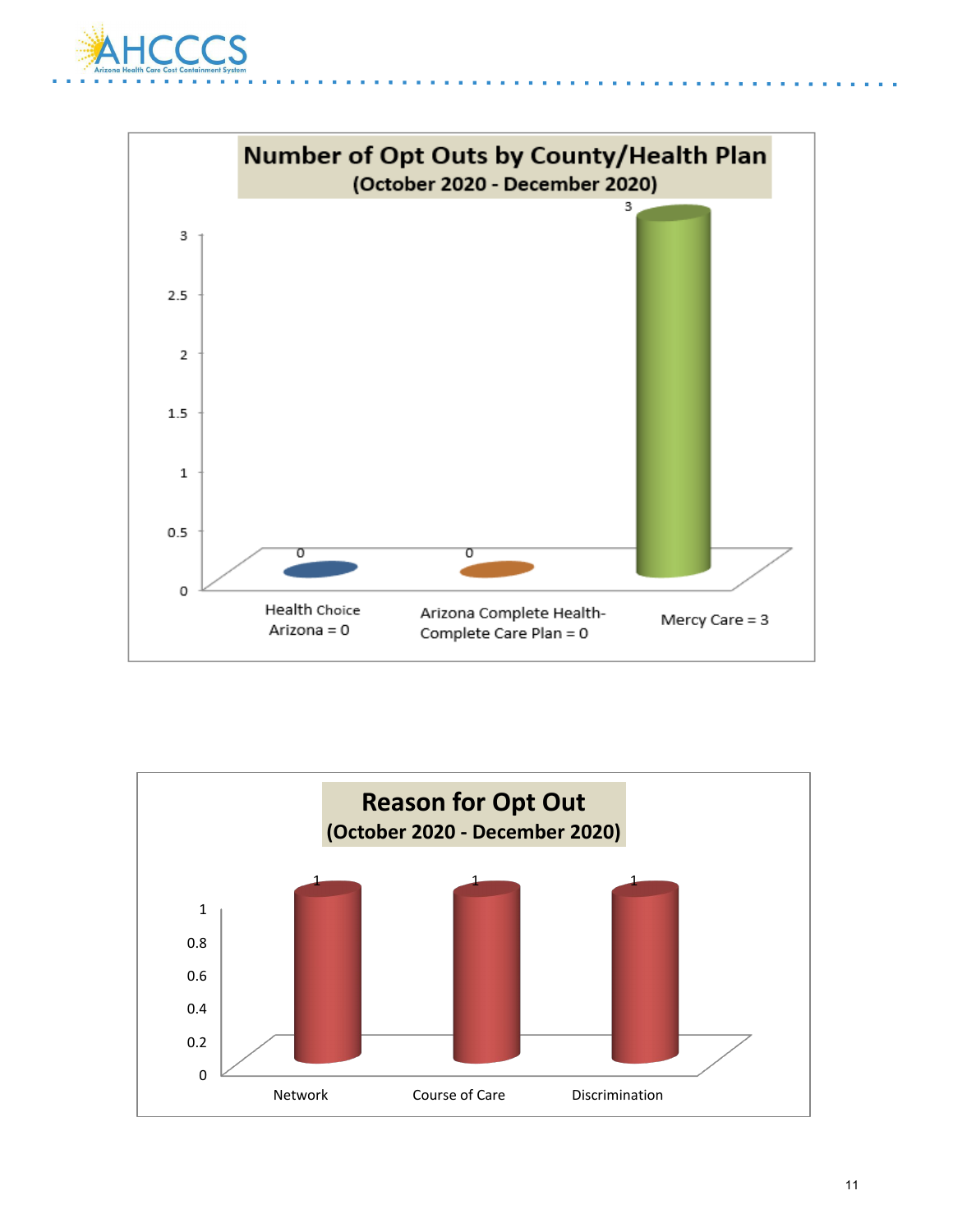



| Appeal Outcomes (October 2020 - December 2020)    |  |  |  |
|---------------------------------------------------|--|--|--|
| Pending<br>Withdrawn<br><b>Denied</b><br>Approved |  |  |  |
|                                                   |  |  |  |

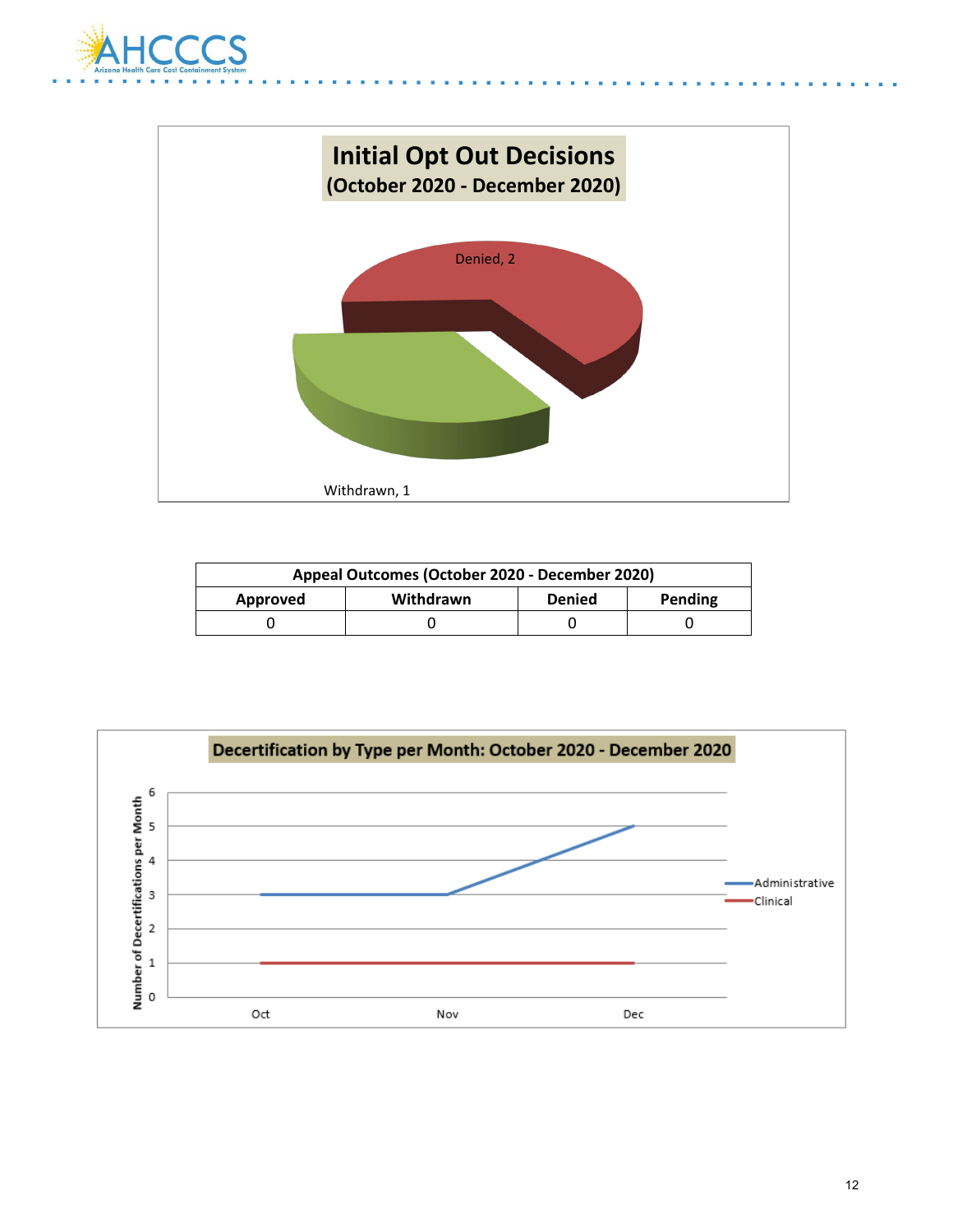

# **ATTACHMENT 2**

 **Quality Assurance/Monitoring Activity Quarter 1 (October 1, 2020 – December 31, 2020)**

a sa sala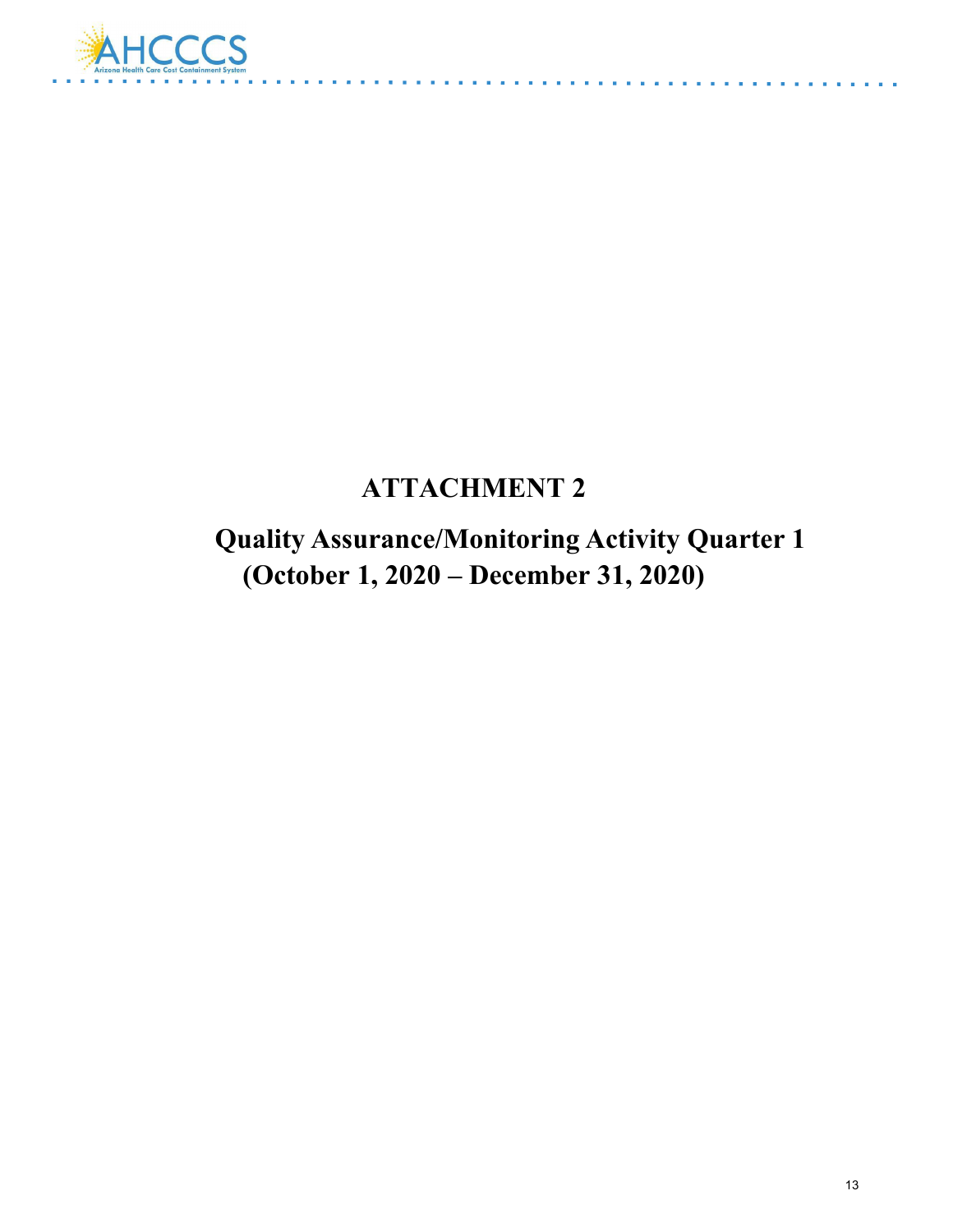

## **Introduction**

This report describes AHCCCS' quality assurance and monitoring activities that occurred during the first quarter of Federal Fiscal Year 2021, as required in STC 52 of the State's Section 1115 Waiver. This report also includes updates related to AHCCCS' Quality Assessment and Performance Improvement Strategy, in accordance with the Managed Care Act requirements. This report highlights activities and goals for the statewide care delivery model that occurred predominantly between October 1, 2020 and December 31, 2020, along with other activities related to ongoing quality and performance improvement during the quarter.

The reported activities were overseen by the AHCCCS Division of Health Care Management (DHCM), including Quality Management (QM), Performance Improvement (PI), Medical Management (MM), Maternal, Child Health/Early and Periodic Screening, Diagnostic and Treatment (MCH/EPSDT), System of Care, Workforce Development, and the Arizona Long Term Care System (ALTCS). Additional activities within other areas of AHCCCS, such as Office of the Director (OOD), Office of Individual and Family Affairs (OIFA), Division of Grants Management, (DGA) and Information Systems will also be reported, given their impact on quality and performance.

## **AHCCCS Strengths – Innovation and Community Involvement**

AHCCCS is continually reviewing opportunities to improve the effectiveness and efficiency of Arizona's health care delivery system, as well as the methods utilized to promote optimal health for members. Throughout AHCCCS, various teams promote innovation and transparency for internal and external processes, as summarized below.

### **Innovative Practices and Delivery System Improvement**

#### **Ongoing COVID-19 Adaptations and Delivery System Improvements:**

Since March 2020, AHCCCS leadership has continued to address and ameliorate the effects of COVID-19 on our system's ability to continue its integrated efforts. AHCCCS acted as a conduit between the Governor's Office, the Arizona Department of Health Services, the MCOs, and their providers to ensure that they, community stakeholders, and AHCCCS members have had the most up-to-date information possible regarding service delivery guidelines and changes.

COVID-19 Frequently Asked Questions (FAQs) were immediately added to the AHCCCS website at the outset of the COVID-19 public health emergency and continue to be updated regularly. The FAQs were updated throughout all quarters occurring since the onset of the pandemic, with the last update posted on December 30, 2020. The additions during this quarter included:

#### • **Clinical Delivery:**

o Updated 12/12/20 to provide information on Prior Authorization and Concurrent Review procedures during the COVID-19 emergency.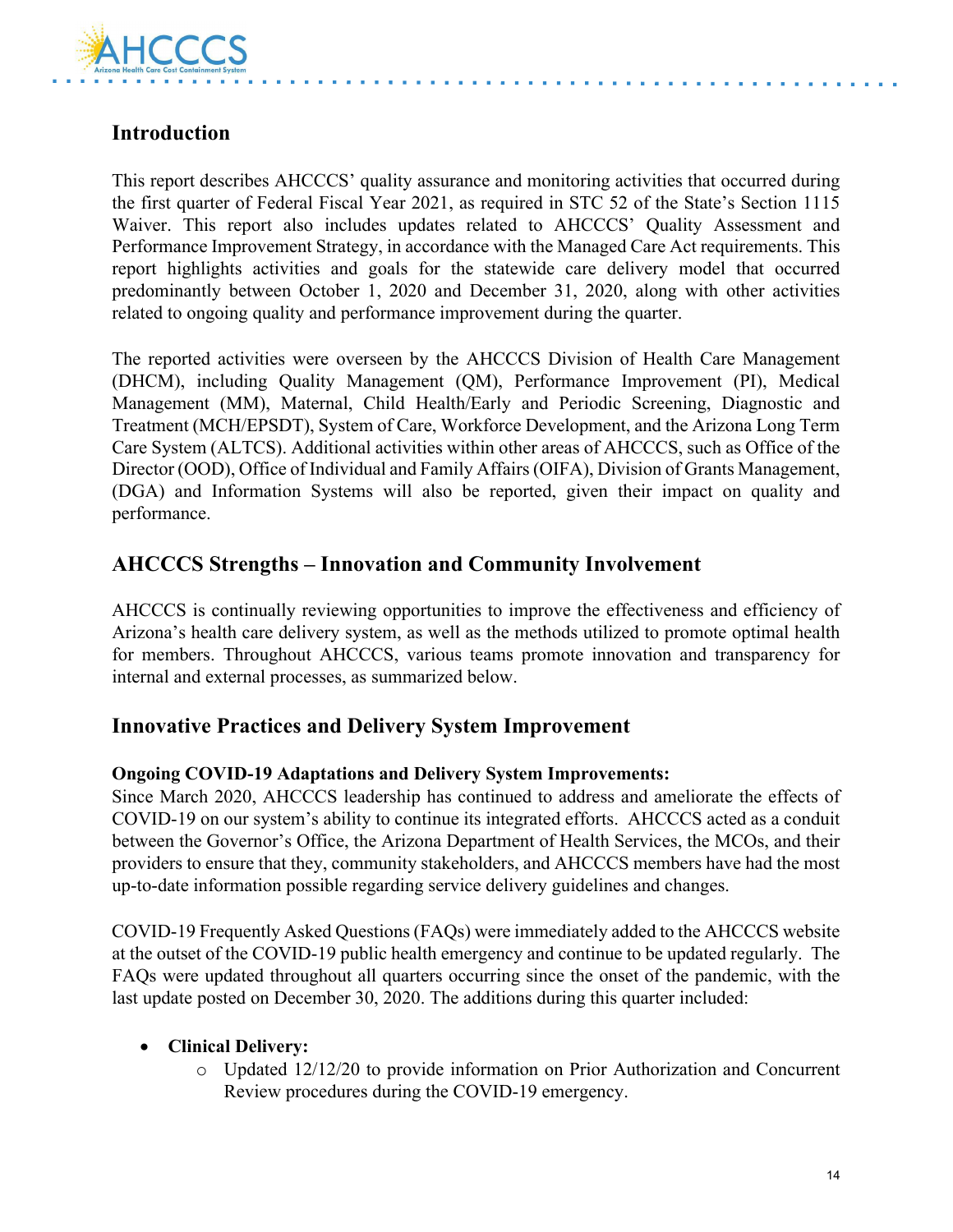

#### • **Telehealth Delivery & Billing:**

- o Updated 11/4/20 to provide a response to questions regarding use of telehealth for initial appointments,
- o Added 11/23/20 to address questions regarding expiration of telehealth flexibilities offered during COVID-19; extension will be through 9/30/21 and re-evaluated if the pandemic continues; AHCCCS will finalize its post-pandemic telehealth policy decisions by 7/1/21.

#### • **COVID 19 Vaccine:**

- o Added 12/3/20 to indicate that AHCCCS will reimburse medical assistants (with direct supervision as required under Arizona rule) for administration of the COVID-19 vaccine; information also added to address fee-for-service rates for administration.
- o Added 12/17/20 to notify AHCCCS members that they will receive the COVID-19 vaccine at no charge.
- o Added or updated as of 12/17/20 to indicate reimbursement structures for various registered AHCCCS provider types.
- o Updated 12/23/20 to provide information on availability of COVID-19 vaccines, with referral to Arizona Department of Health Services website for further information.

Specific examples of AHCCCS COVID-19 activities pertinent to all MCOs:

- AHCCCS has changed the frequency of the weekly MCO meetings to monthly. The focus continues to be dissemination and discussion of information, challenges or barriers experienced by the MCOs.
- AHCCCS has maintained its relaxation of requirements for on-site audits, unless there is a potential quality issue, but maintains requirements for several reports such as notification of Quality-of-Care Concerns, Incident/Accident/Death Reports, and Seclusion and Restraint Reports.

In addition to the above COVID-19 related activities, AHCCCS actively expanded the network of available providers who could administer the influenza vaccine during the public health emergency. This included commercial pharmacists as allowed within their scope of practice. AHCCCS also collaborated with the Governor's Office and contracted health plans to provide member incentives to obtain influenza vaccination.

## **AHCCCS Complete Care (ACC):**

As of the first quarter of FY 21, the focus with the integrated care contracts remains similar to the past quarter. Strategies are still ongoing to enhance evaluation of contract compliance, service delivery, care coordination, and use of evidence-based models. AHCCCS has executed increased focus on network adequacy during the first quarter. More specifically, a network analysis requirement has been added that focuses on capturing real-time availability for various specialty behavioral health residential treatment settings.

Activities that began during the last reporting year have been carried over to the first quarter of FY 21 (e.g., modification of existing policies to reflect integration; adoption of behavioral health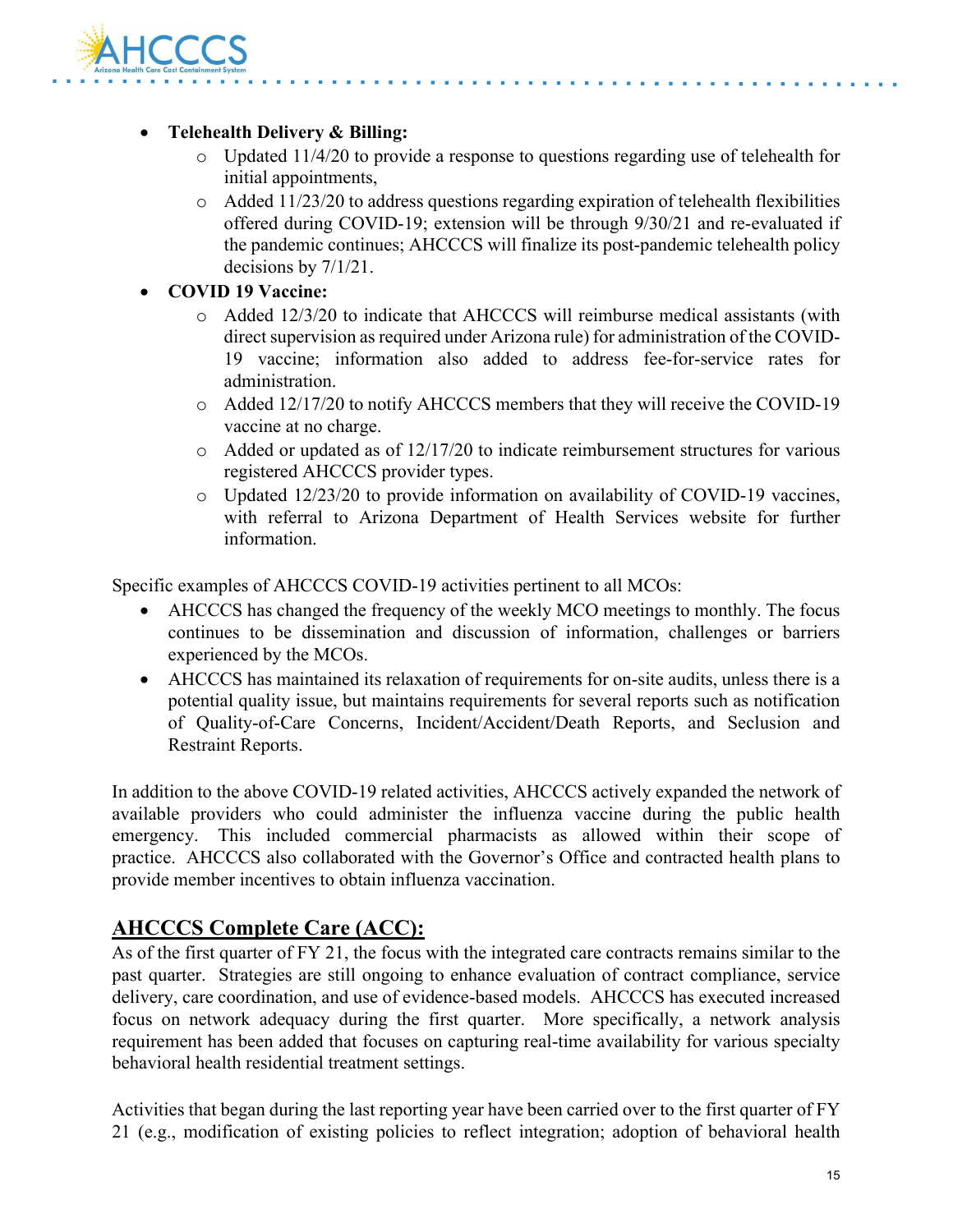

System of Care principles). The System of Care Model emphasizes a culturally competent, coordinated team approach to member care with timeliness and accessibility to evidence-based care at its core. To ensure that ACC plans incorporate additional integration approaches and System of Care Principles, efforts began during the first quarter to address MCO adherence to these changes via development of revised operational review tools.

Currently, the ACC MCOs are being encouraged to participate in activities that have previously been under the purview of the RBHAs. This has included justice reach-in processes and emphasis on special healthcare needs, particularly if there is a comorbid behavioral health condition. AHCCCS plans to continue working with the ACC plans in these areas, but with the added burdens associated with the pandemic, these plans are temporarily being re-evaluated.

## **ALTCS/DDD:**

Following implementation of DES/DDD's new subcontracted, integrated MCOs on October 1, 2019, AHCCCS continues to monitor DDD and their oversight of the subcontractors through contract deliverables, quarterly meetings, and technical assistance. In March 2020, AHCCCS began working with DDD on their augmentative and alternative communication device processes and procedures. As of January 1, 2021, the augmentative and alternative communication devices program was delegated to DDD's subcontracted MCOs. AHCCCS was involved in the transition of this process by reviewing and approving transition activities, including but not limited to, review of policy requirements, approval of network requirements, member outreach, and community forums. AHCCCS continues to be involved in post transition activities and provides technical assistance as warranted.

Although the Direct Care Worker (DCW) Training Program has been in effect since 2013, due to COVID-19 concerns, AHCCCS has suspended the 90-day training requirement, thus allowing DCWs to provide care while simultaneously receiving training. During this time, AHCCCS encourages the agencies to utilize remote learning opportunities to support the DCWs, then evaluate in-person skills following the COVID-19 emergency.

## **ALTCS E/PD:**

AHCCCS has been working on a variety of activities to enhance compliance with CMS requirements and HCBS Rules. These activities occurred in conjunction with various member councils, various member councils, ten tribes and members of the Sonoran University Center of Excellence for Developmental Disabilities (UCEDD). During the third quarter and lasting into the first quarter of FY21, specific activities have included:

- Completion of slides and packets for Train-the-Trainer. a two-day training course related to Person Centered Planning,
- Revisions of the AHCCCS Medical Policy Manual (AMPM) chapters related to ALTCS E/PD guidelines and processes for Case Management and Person-Centered Service Planning (PCSP),
- Completion of a draft Frequently Asked Questions (FAQ) fact sheet for members. Information was developed in collaboration with contractor's member councils and the PCSP workgroup membership, and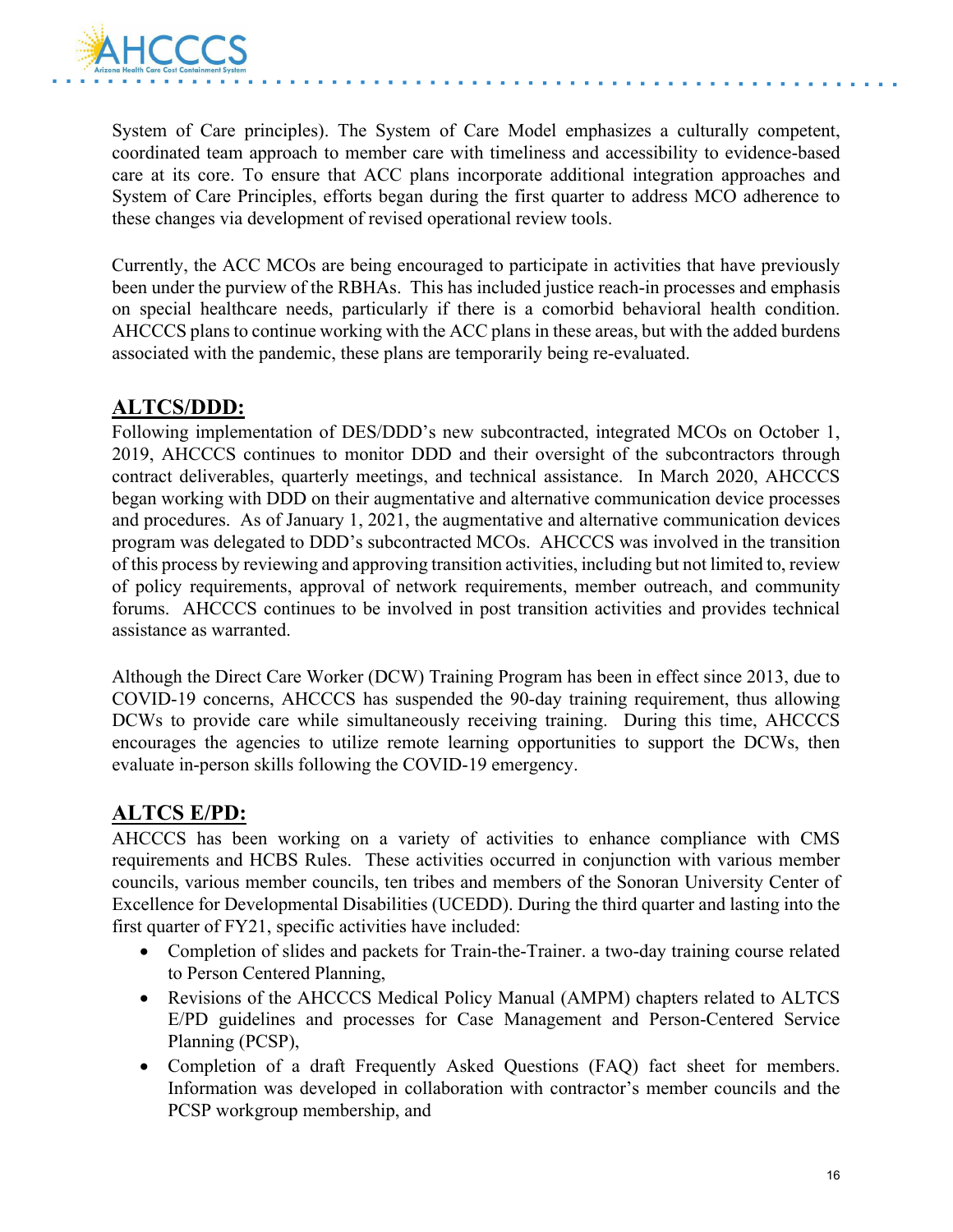

• UCEDD meetings with ALTCS member teams in multiple areas of Arizona to identify outstanding training needs.

Due to COVID-19, several related activities have been postponed:

- PCSP training that was scheduled for April 2020; training is now tentatively scheduled for March 2021, with implementation of the new AHCCCS Person Centered Service Plan/Process to occur on June 1, 2021,
- PCSP Tool implementation postponed until training can be completed, and
- The Intergovernmental Services Agreement (ISA) with UCEDD has been extended to July 2021.

#### **Stakeholder Involvement:**

The agency's ongoing success stems from its concentrated efforts to cultivate partnerships with other state agencies, its contracted MCOs and registered providers, and the community. This collaboration helps AHCCCS address common issues and maintain or improve the delivery of high-quality health care to Medicaid recipients and KidsCare members. AHCCCS makes specific efforts to include stakeholder and member feedback throughout its operations, including the Policy Committee, quarterly Quality Management meetings related to the adult/child systems of care, and separate quarterly meetings for Maternal Child Health/EPSDT and Medical Management requirements.

Ongoing advisory councils and specialty workgroups, such as the Behavioral Health Planning Council and the Office of Individual and Family Affairs (OIFA) Advisory Council work to ensure stakeholder involvement occurs on a regular basis.

### **Continuum of Care Stakeholder Workgroup:**

AHCCCS continues to foster a collaborative relationship with the Continuum of Care Stakeholder Workgroup that originated in 2019. AHCCCS engaged with more than 97 stakeholders in distinct subgroups that focus on three primary populations: (1) individuals with a serious mental illness designation (SMI), (2) children, and (3) adults with General Mental Health/Substance Use (GMHSU) concerns.

AHCCCS and the Continuum of Care subgroups have reviewed policies, processes, and trends to engage in high-level themes, discussing recommendations for improvements and next steps. The Continuum of Care subgroups prompted and aided in the implementation and achievements of their priority goals. In collaboration with the AHCCCS MCOs, the following behavioral health services and topics included:

- Focus on network development and services to address the behavioral health service needs of children from ages birth through five,
- Processes to identify individual behavioral health needs prior to release from a correctional setting; this includes specific steps for the assessment and referral process. Should authorizations be necessary for services or medications, they are procured prior to the individual's release,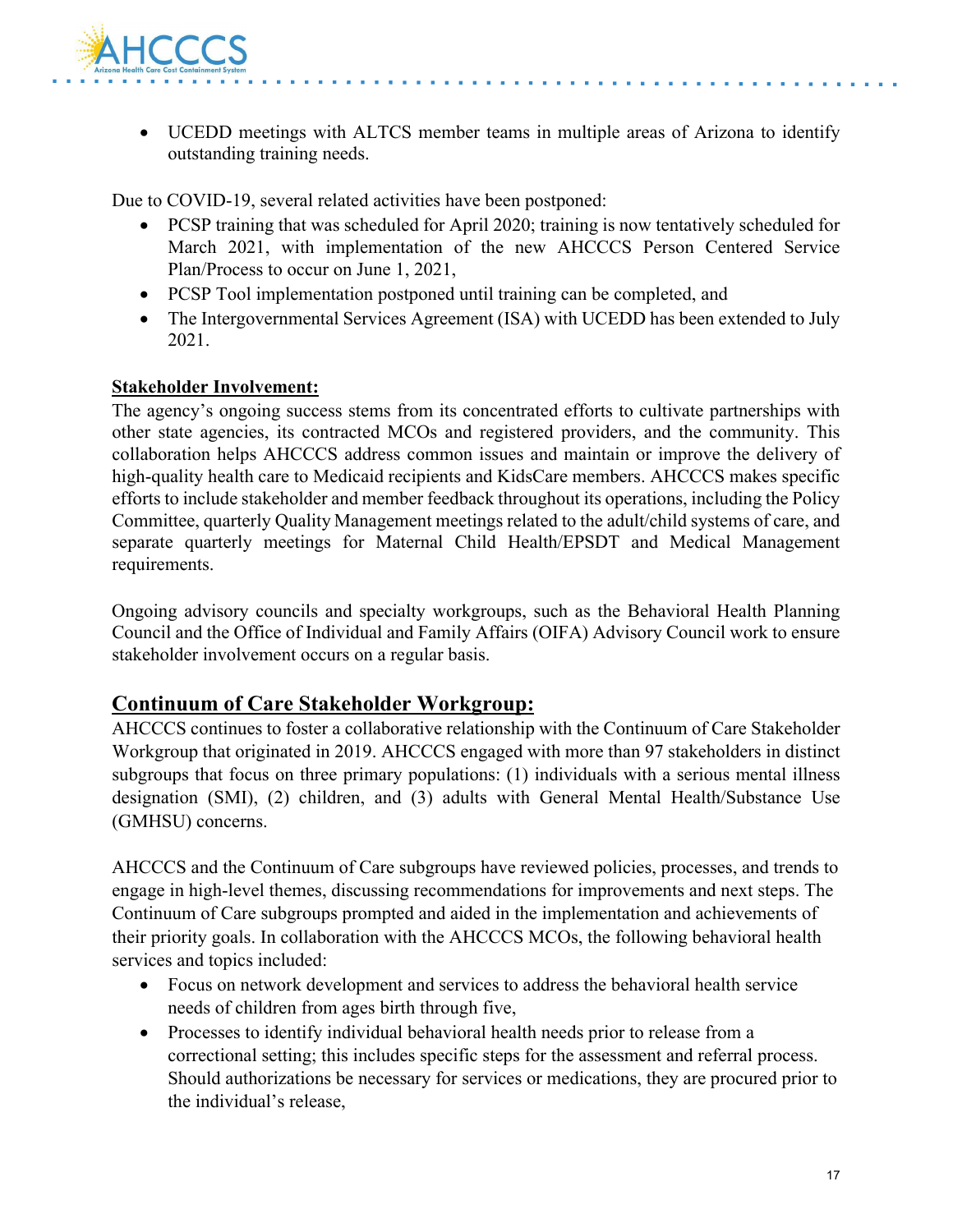

- Processes to measure/assess current peer and family support services and outcomes. AHCCCS will also continue ongoing collaboration with community groups and Peer & Family Run Organizations (PFROs) to identify opportunities to improve family support services, and
- Current efforts are being undertaken to enhance the ability of primary care physicians (PCPs) and emergency departments (EDs) to bridge to medication-assisted treatment (MAT) when clinically appropriate.

AHCCCS and the subgroups reviewed policies in order to identify areas that needed improvement to support access to care and outcomes. The following policies were updated and sent out for public comment:

- AMPM 964 Credentialed Parent Family Support Requirements, and
- AMPM 320 Behavioral Health Assessment and Treatment Service Planning.

In addition to policy updates, the subgroups met with AHCCCS to review the regulations under the Arizona Administrative Code Title 9 Chapter 21 "Behavioral Health Services for Persons with Serious Mental Illness" to recommend amendments to the rule to improve access to services.

The Continuum of Care subgroup's feedback inspired the creation of the following educational documents to benefit the community, posted on the AHCCCS OIFA web page under "Info At A Glance":

- ALTCS Benefits and Services,
- Adult Family Support, and
- Behavioral Health Respite in the Children's System.

AHCCCS and the Continuum of Care workgroup are exploring opportunities for enhancing connectivity and information exchange between crisis providers, detoxification providers, and clinics. Coordination and engagement with the stakeholders will continue, with a focus on the use of integrated care concepts to promote improved member outcomes.

#### **Behavioral Health Planning Council:**

Each state is required to establish and maintain a behavioral health planning council to carry out the statutory functions as described in 42 U.S. Code 300x-3 for adults with an SMI designation, individuals with a Substance Use Disorder (SUD), and children with Severe Emotional Disturbance (SED).

The mission of the Arizona Behavioral Health Planning Council is to advise the state in planning and implementing a comprehensive community-based system of behavioral and mental health services. The majority (51 percent or more) of a state's planning council should be composed of members and family members. During this quarter, the Council voted in a new member from the Department of Economic Security/Division of Developmental Disabilities (DES/DDD). This Council is mandated to perform the following duties:

• To review plans provided to the Council by the State of Arizona and to submit to the State any recommendations of the Council for modifications to the plans,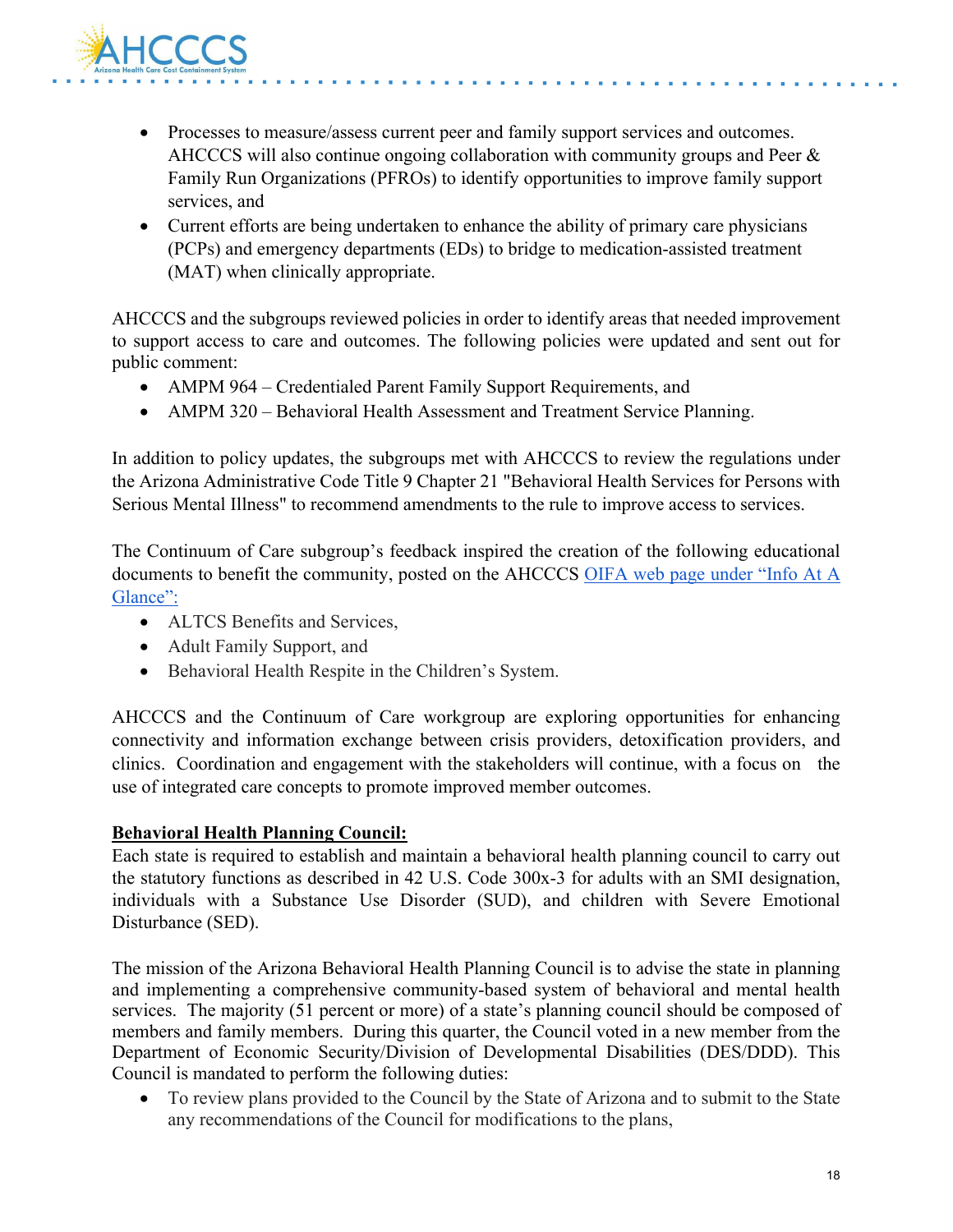

- To serve as an advocate for adults designated as SMI, children with SED, and other individuals with mental illnesses or emotional problems,
- To ensure collaboration among key state agencies and facilitate member input into the State's mental health services and activities, and
- To monitor, review and evaluate not less than once each year the allocation and adequacy of mental health services within the state.

#### **Office of Individual and Family Affairs (OIFA):**

In alignment with its mission to bring in the voice of the community, OIFA has maintained an advisory council with representation from all stakeholders, since 2010. During the COVID-19 pandemic, the Director of AHCCCS and Assistant Director of DCAIR attended the advisory council to hear from and share information directly with the community.

Since the beginning of the COVID-19 pandemic, OIFA has been using their weekly newsletter to communicate with stakeholders as a means to both gather and disseminate critical information. OIFA's Friday Newsletter performs above industry average in both open rates (the percentage of subscribers opening the newsletter) and click rates (the percentage of those who open the newsletter and click on any item or link). The open and click rates across all industries are 18 percent and 8 percent, respectively. During this past quarter, OIFA's Friday Newsletter maintained an average open rate of 23 percent and 18 percent respectively, indicating that users find the content relevant and engaging. OIFA regularly hosts Community Forums to engage with members, family members, and stakeholders statewide, to inform the community of AHCCCS initiatives, and gather feedback. Based on feedback from these forums OIFA added two new initiatives during this quarter:

- o PRSS/FSS Exchange An opportunity to dialogue directly with Peer Recovery Support Specialists (PRSS) providing peer support services and Family Support Specialists (FSS) providing family support services. This ongoing conversation provides OIFA with information on strengthening these critical supportive services through ongoing policy development.
- o The OIFA Annual Community Feedback Survey Published annually in December, this tool is used to gather information from members, family members, providers, and other stakeholders about their experiences and perspectives. This feedback helps OIFA shape future initiatives and community engagements.

#### **OIFA's One-Page Empowerment Tools:**

Based on conversations with and feedback from the community, OIFA develops one-page empowerment tools, documents that provide information to help members overcome barriers to care. The one-pagers are available on OIFA's webpage at azahcccs.gov/OIFA. To continue the success of this initiative, OIFA:

- Created a portal on their webpage for stakeholders to suggest topics for future one-pagers,
- Included member services contact information for all health plans and AHCCCS' Clinical Resolution Unit on every one-pager,
- Is translating all one-pagers into Spanish, and
- Established a monthly system navigation meeting to empower members, family members, and stakeholders to use the one-pagers to help members navigate and access services.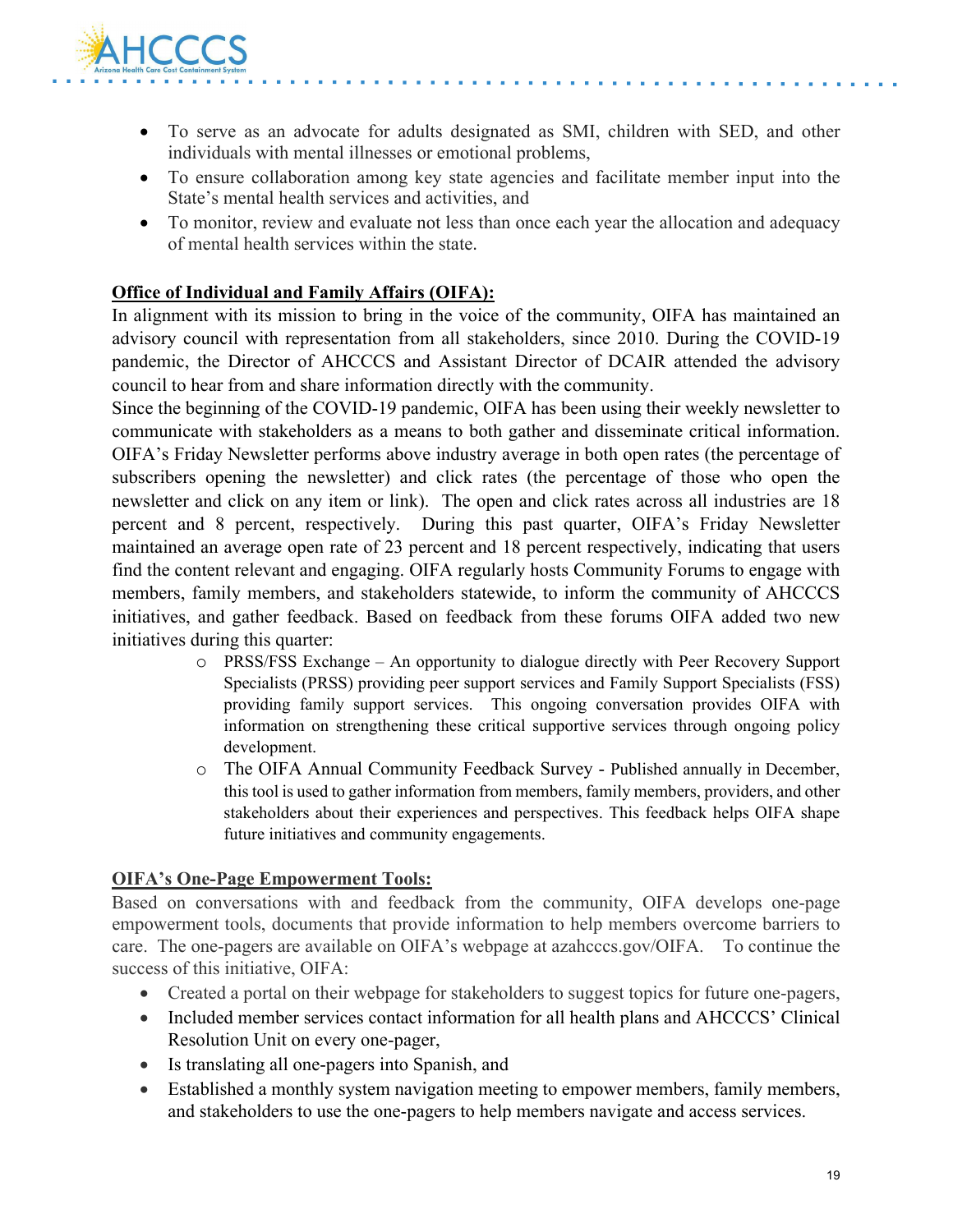

#### **Arizona Stakeholders and AHCCCS MCH/EPSDT:**

AHCCCS continued its work with other State partners to prepare for the flu vaccination season by encouraging all providers to re-enroll with the VFC Program. AHCCCS partners with the local chapter of the American Academy of Pediatrics to increase awareness of providers being available for EPSDT Well Child visits. In-person visits had declined, necessitating an expanded member outreach campaign to re-establish the importance of routine well-childcare.

AHCCCS greatly expanded telephonic and telehealth visits for all members, including EPSDT eligible members. This was particularly critical during the statewide closure in the spring of 2020 due to the pandemic.

The MCH/EPSDT team was able to further efforts toward increasing statewide capacity for screening, referral, and access to early intervention services by working with various state agencies and community stakeholders, such as the Department of Health Services, the Department of Education, and the Department of Economic Security, and others.

Table 6 profiles continuing activities for the Maternal Child Health Department and demonstrates continued community involvement with the Governor's Goal Council on Strategic Initiatives. Many of the activities within this table relate to ongoing grant performance for opioid and substance use treatment that is currently under AHCCCS purview.

| <b>INITIATIVE</b>                                                                                           | <b>LEAD AGENCY</b>              | <b>AHCCCS INVOLVEMENT</b>                         |
|-------------------------------------------------------------------------------------------------------------|---------------------------------|---------------------------------------------------|
| <b>Maternal Mortality Review</b><br>Committee<br>ARS 36-3501 (Component of Child<br><b>Fatality Review)</b> | <b>ADHS</b>                     | Representation/Participation                      |
| Maternal Health Task Force                                                                                  | <b>ADHS</b>                     | Representation/Participation                      |
| Maternal Mortality Breakthrough<br><b>Action Plan</b>                                                       | Governor Health Goal<br>Council | Representation/Participation                      |
| SB 1040 Advisory Committee On<br>Maternal Fatalities and Morbidity                                          | Arizona Legislature             | Representation/Participation                      |
| Maternal Health Innovation Grant<br>(\$2.1M / year over five (5) years)                                     | <b>HHS</b>                      | Letter of Support<br>Representation/Participation |
| <b>Maternal Mortality Grant</b><br>(\$450K/year over five (5) years)                                        | <b>CDC</b>                      | Letter of Support<br>Representation/Participation |
| Task Force on Preventing Prenatal<br>Exposure to Alcohol and Other<br>Drugs                                 | <b>ADHS</b>                     | Representation/Participation                      |
| <b>SUD Block Grant</b>                                                                                      | <b>AHCCCS</b>                   | Lead                                              |

#### **Table 6**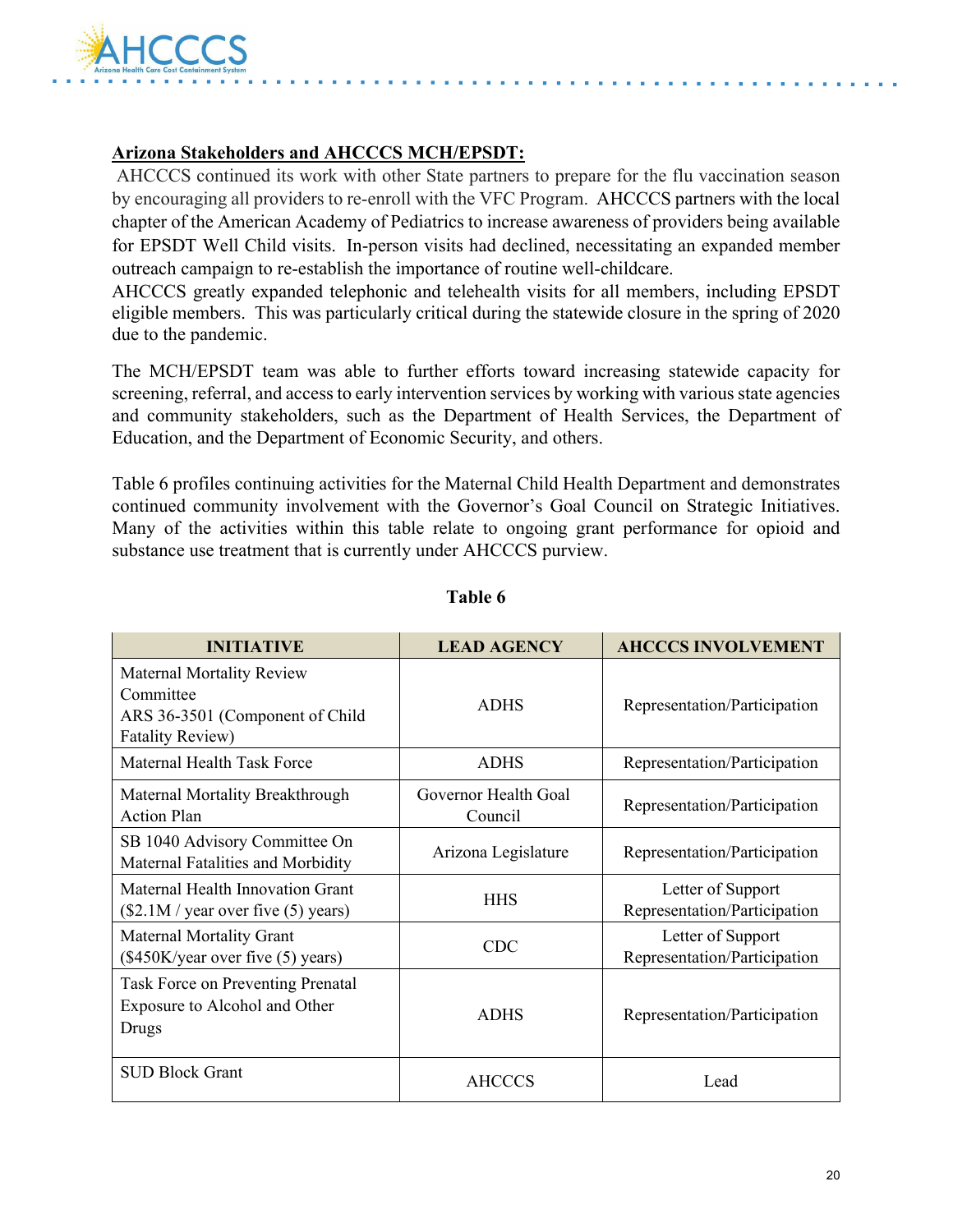

| 1290<br>SВ | AHCCCS | Lead/Chair of Committee |
|------------|--------|-------------------------|
|            |        |                         |

More recently, AHCCCS staff participated with the First Things First initiative to address workforce development needs throughout the state. Based on stakeholder input, the decision was made to survey stakeholders in early education and intervention throughout Arizona on current workforce knowledge and training in the areas of Trauma Informed Care and Cultural Competency. All counties within Arizona were represented in the results and responses reflected multiple stakeholder settings, including state or federal entities, private businesses, educational settings, and public service/nonprofit. Summary scores indicated a majority (55 percent) of the respondents offered Trauma Informed Care and/or practice to employees. Results for Cultural Competency also showed similar results in that 63.4 percent of the respondents offered training.

#### **Arizona Stakeholder and ALTCS Case Management Unit:**

The AHCCCS ALTCS Case Management Unit also partners with a large number of community stakeholders:

- Statewide Independent Living Council
- Long Term Care Ombudsman
- Regional Center for Border Health
- ARC of Arizona
- Rehabilitation Services Administration
- Raising Special Kids
- UCP of Southern Arizona
- Arizona Association for Providers for People with Disabilities
- Aging and Disability Resource Center
- DES/DDD Employment Specialists
- Governor's Advisory Council on Aging
- AARP
- Easter Seals Blake Foundation
- Arizona Health Care Association
- Governor's Office on Aging
- Sonoran University Center on Excellence in Developmental Disabilities
- Arizona Autism Coalition
- Office of Children with Special Health Care Needs

## **Identifying Priority Areas for Improvement**

AHCCCS has established an objective, systematic process for identifying priority areas for improvement. This process involves a review of data from both internal and external sources. Two considerations continue to drive decisions for identification of priority areas: (1) the focused initiative has actionable elements; (2) there is potential for enhanced quality improvement, member satisfaction and system efficiencies, especially as they relate to the pandemic (e.g., increased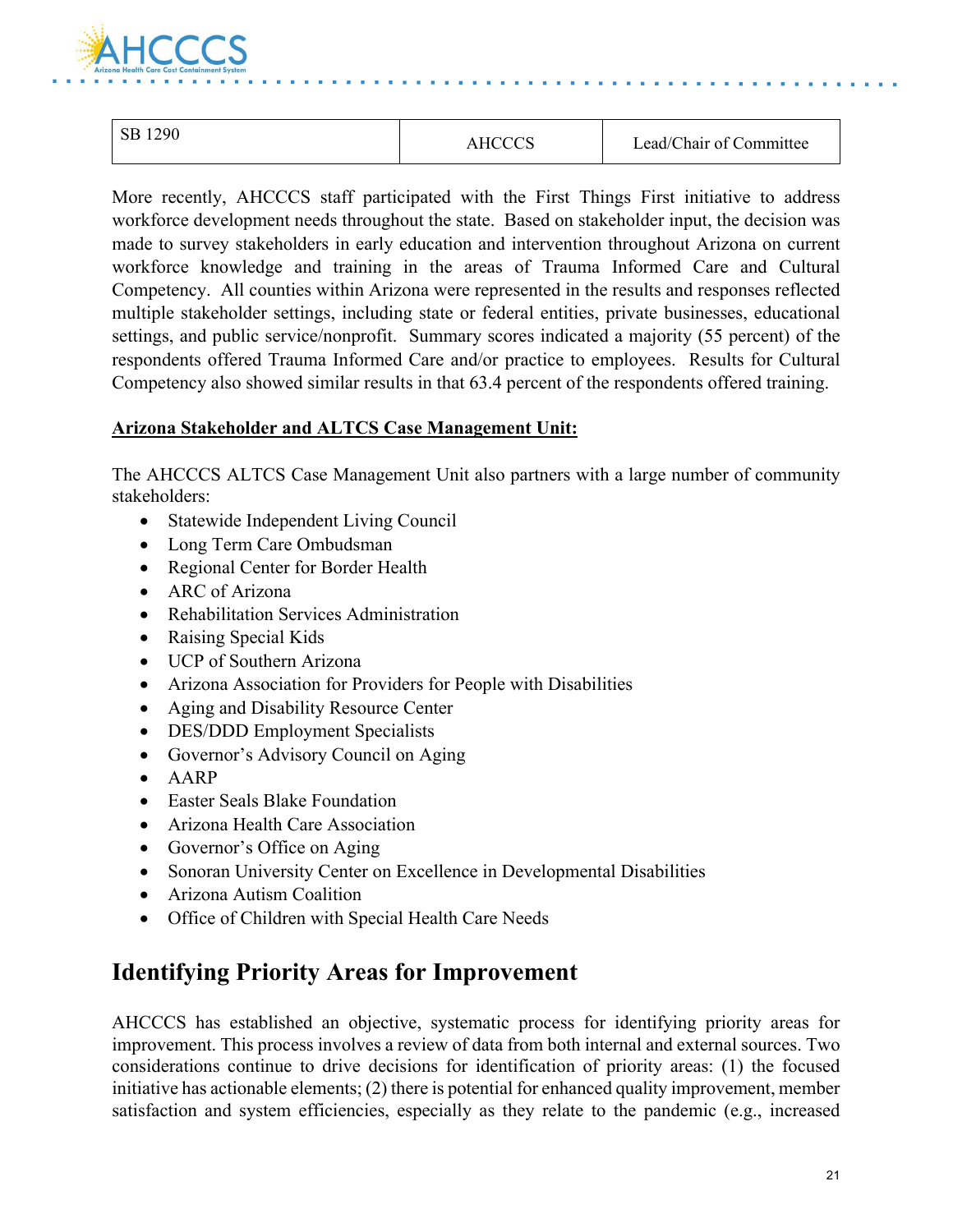

telemedicine options, allowing for verbal consent for services). MCO input is sought as part of the identification process when prioritizing areas for improvement.

Throughout the process of identifying meaningful improvements, additional criteria include: (1) prevalence of a particular condition and the population affected, (2) resources required by both AHCCCS and its MCOs to conduct studies and shape improvement. Additionally, AHCCCS evaluates whether focus areas are currently priorities of CMS or State of Arizona leadership and the feasibility of combining CMS priorities with current initiatives.

During the latter half of FY20, AHCCCS implemented a Health Equity Committee to identify and address health care disparities. The committee will make recommendations that are data-driven and inclusive of Arizona communities. Between September and December 2020, the Health Equity Committee (1) held five public forums, (2) finalized its charter, and (3) made recommendations to identify baseline data to be shared with the AHCCCS director.

AHCCCS utilizes its Quality Management Portal to conduct data mining to track and trend quality issues at both the macro (systemic) and micro (case by case) levels. These data analytic activities will allow AHCCCS to compare and contrast MCO quality performance, analyze outcomes, and facilitate improved MCO and agency performance.

During the latter half of FY20, a determination was made to move toward aligning AHCCCS' quality expectations with NCQA. As of October 1, 2020, contracts were updated to include new requirements for accreditation. Contractors are required to inform AHCCCS of current accreditation status (if accredited by a private independent accrediting entity). Updated contracts also reflect requirements for future implementation of NCQA Accreditation. The achievement date for NCQA First Accreditation, inclusive of the NCQA Medicaid Module, specific to its Medicaid line of business, is set for October 1, 2023. Contractors for ALTCS (E/PD and DD) will be required to obtain the NCQA Long-Term Services and Supports distinction.

## **Ongoing Initiatives:**

#### **Collaboration with the Department of Child Safety:**

AHCCCS has sustained its efforts to improve physical and behavioral health care for children in the foster care system who are served under Comprehensive Medical and Dental Program (CMDP), Arizona's Medicaid plan for children in Arizona's foster care system. However, the model with which these efforts have been orchestrated will change as of April 1, 2021. Historically, CMDP has followed a traditional model of bifurcated service delivery with physical health being provided through CMDP and behavioral health services being provided via Arizona's RBHA system. As of April 1, CMDP will become fully integrated, and henceforth be known as Comprehensive Health Plan (CHP). CHP has contracted with Mercy Care Plan to provide the full range of behavioral and physical health services as of this date. CHP will provide oversight of Mercy Care as the subcontractor for the integrated service delivery model.

During FY20 and continuing into the first quarter of FY21, AHCCCS engaged in readiness efforts to finalize upcoming contract requirements for integration of behavioral and physical health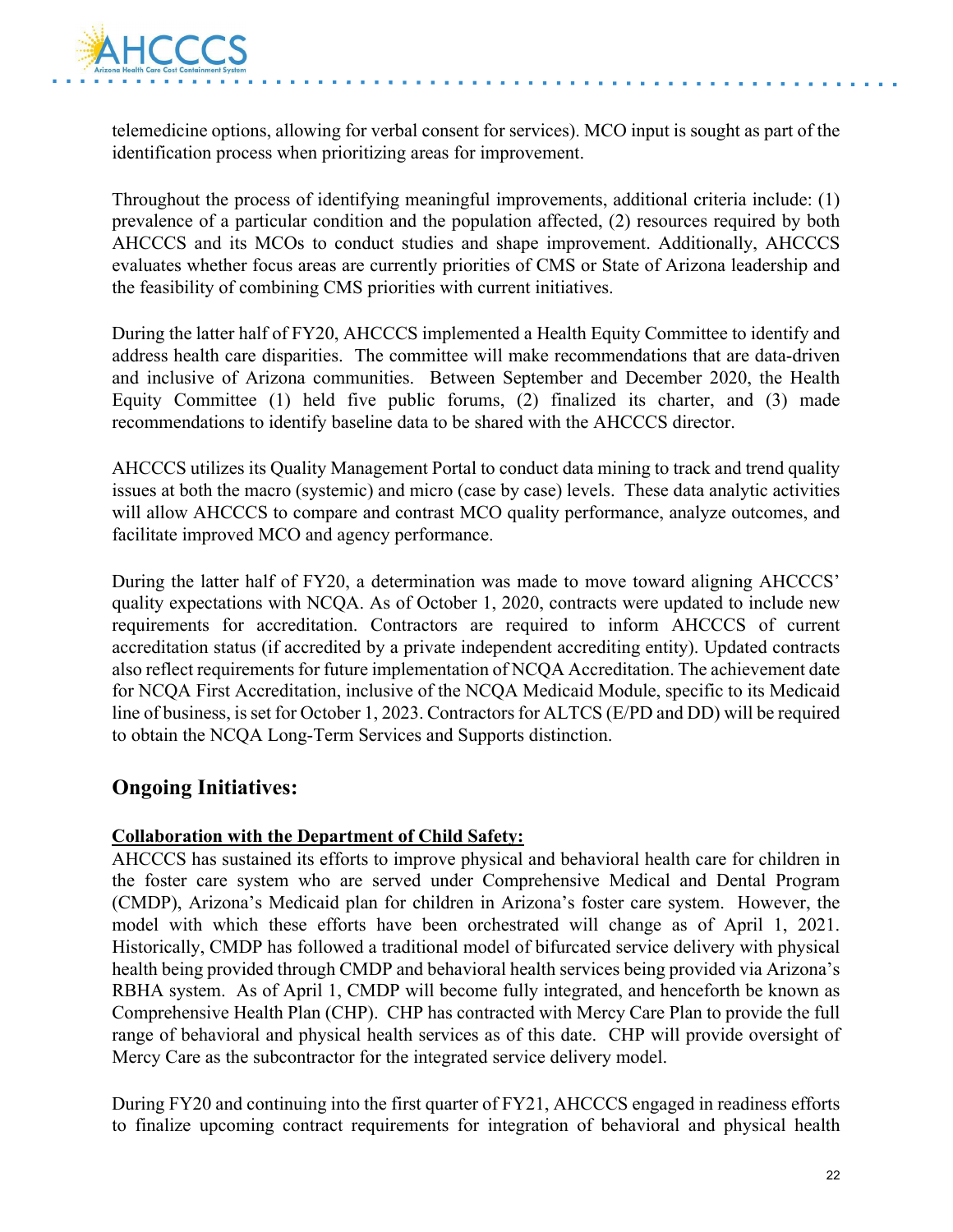

services with CMDP. AHCCCS continues to engage and administer oversight of the RBHAs that provide behavioral health services to these children until April 1, 2021.

With the advent of an integrated care model, AHCCCS and CMDP/CHP will be better able to continue efforts in these areas:

- Ongoing oversight to ensure regular collaboration with the Arizona Department of Child Safety (DCS),
- Reduction of DCS shelter placements for foster children (e.g., number of days in shelter, number of different shelter placements),
- Reduction of placement disruptions with completion of quarterly reviews for children with high number of placements,
- Strengthening of the policy covering the "72-hour Rapid Response" process, which requires that a behavioral health service provider be dispatched within 72 hours to assess a child's immediate behavioral health needs. Referrals are completed to obtain additional services through the behavioral health system, and
- Strengthen AHCCCS policies related to timely and appropriate delivery of services to both foster and adoptive children with ACOM 449.

AHCCCS will continue to monitor and report outcomes within the Quarterly Clinical Oversight meeting and on the AHCCCS website, through the transition and beyond, for children in CMDP/CHP. Specific metrics include, but are not limited to:

- CMDP enrollment (i.e., out-of-home placements) and shelter placement rates,
- Enrolled/served rates,
- Utilization of crisis and respite services, and
- Service timeliness and communication volume (as required in policy).

AHCCCS will also continue to adjust policies, to address the unique needs of children served by Arizona's foster care system. As an example of continuing activities, AHCCCS finalized a policy outlining requirements for provision of Therapeutic Foster Care, with an effective date of October 1, 2020. Additionally, a decision was rendered during the first quarter of FY21 to update and convert existing Behavioral Health System Guidance Tools to be included as a dedicated set of policies under the AMPM. These tools have been stand-alone best practice guides for system principles and service provision for children within the foster care system. They cover the following:

- Child and Family Team Practice,
- Children's Out of Home Services,
- Family and Youth Involvement in the Children's Behavioral Health System,
- Psychiatric and Psychotherapeutic Best Practices for Children: Birth Through Five Years of Age,
- Support and Rehabilitation Services for Children, Adolescents, and Young Adults,
- Transition to Adulthood,
- Unique Behavioral Health Services for Needs of Children, Youth and Families Involved with Department of Child Safety,
- Working with the Birth Through Five Population, and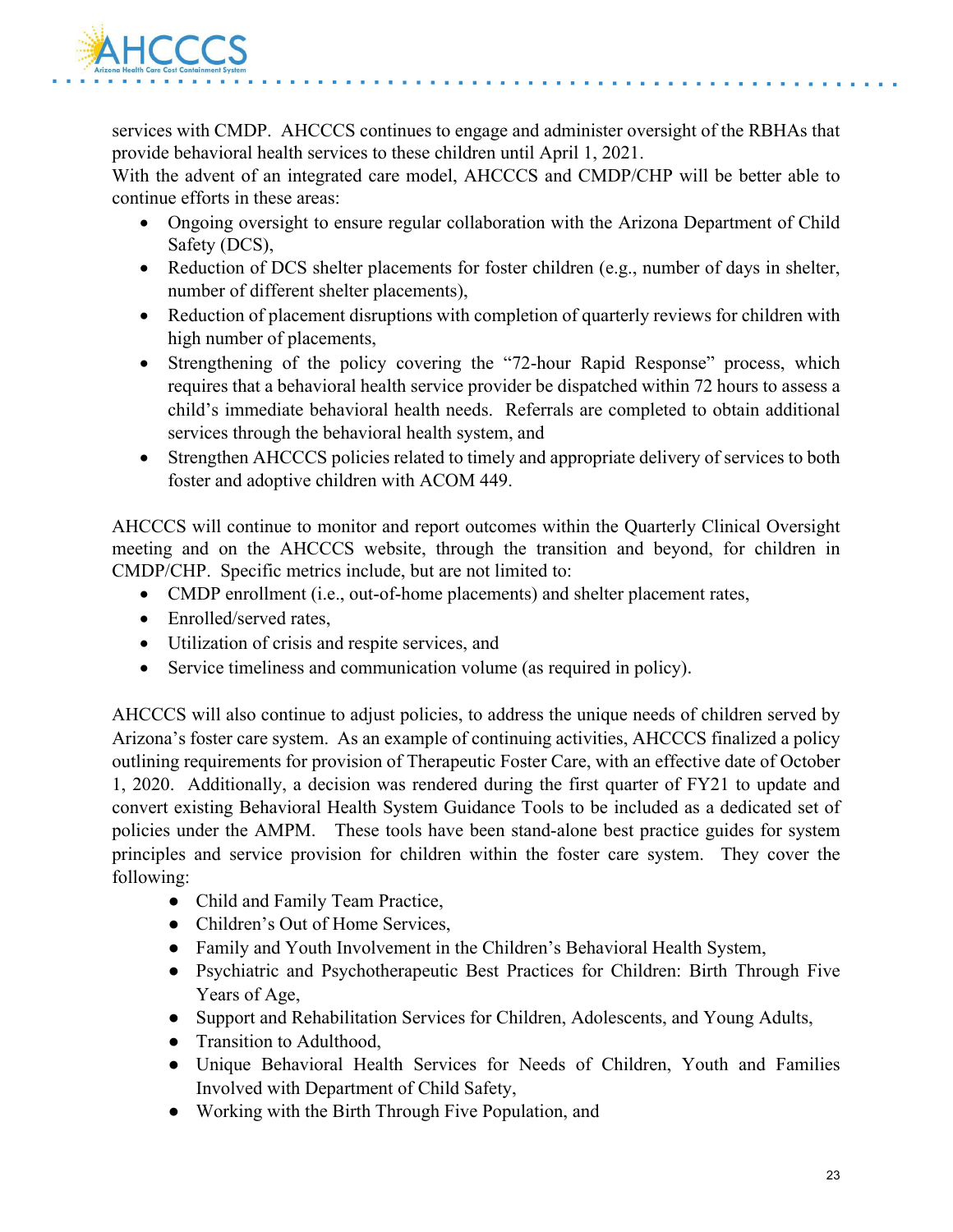

● Youth Involvement in the Children's Behavioral Health System.

#### **Behavioral Health Audit Tool:**

As reported previously, AHCCCS developed a statewide behavioral health audit tool, which was implemented on October 1, 2019. Providers were expected to provide first round results for the audits on April 15, 2020. The second-round audit results were due October 15, 2020, but the process was suspended due to the COVID-19 pandemic. Due to the pandemic, in addition to health plan and community feedback, AHCCCS began an internal review of the audit tool requirements. Each requirement was evaluated in terms of feedback received, current federal and/or state regulations, in addition to current clinical practice and integrated care. Numerous elements were either removed if redundant or no longer required. Moreover, revisions were completed as appropriate to accommodate changing regulatory and practice patterns. Ultimately, all elements will be designed for response sets based on the below subpopulations:

- ALTCS (E/PD and DD)
	- o Adults with an SMI designation
	- o Adults who do not have an SMI designation.
	- o Children with or without a serious emotional disturbance (SED)
- Acute (ACC and RBHA)
	- o Adults who are categorized as General Mental Health and/or Substance Use.
	- o Children who are categorized as General Mental Health
	- o Adults with an SMI designation

#### **Workforce Development (WFD):**

In 2016, AHCCCS added a contract requirement that ACC, ALTCS, and RBHAs create a Workforce Development Operation led by a WFD Administrator. Operational activities focus on monitoring, assessing, and planning for current workforce development needs, as well as forecasting and planning for future workforce needs. In addition, WFD Operations at the MCO level are expected to provide technical assistance directly to providers to help them with recruitment, selection, training, deployment, and retention issues, as needed. Workforce Development contributes to AHCCCS' quality improvement goals by assisting provider organizations to acquire, develop, and retain a clinically, culturally, and technically capable healthcare workforce. The AHCCCS Office of Healthcare Workforce Development oversees the workforce development efforts of all ACC, RBHA, and ALTCS MCOs and, in 2021, effective with its integration effort, CMDP. Throughout FY20 and continuing into the first quarter of FY21, the WFD teams have addressed multiple projects.

During the reporting period, the AHCCCS Workforce Development unit made the following contributions that will shape Workforce Development activities for FY 2021 and beyond. The ACOM Policy 407, revised during FY20, became effective October 1, 2020. The most significant change to the policy involved development of an attachment that outlines minimum standards for creation of a Network and Workforce Development Plan. The intent of these new requirements is to improve collaboration between each of the MCO's Workforce Development, Network Development, and Quality Management departments. MCOs are now required to submit annual plans that describe the following activities, via their annual work plans:

• Workforce development operations,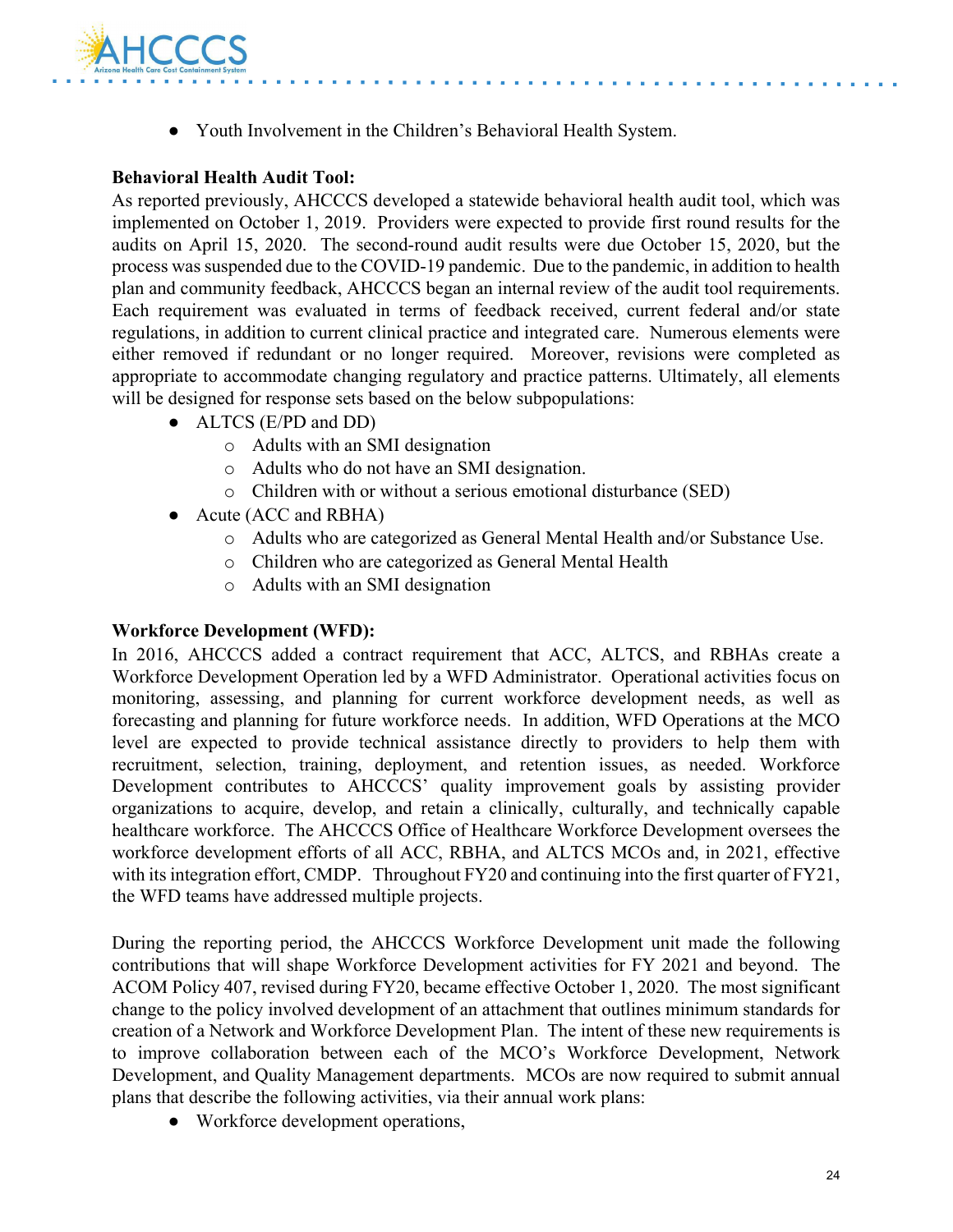

- Profile of the MCOs network workforce,
- Workforce capacity assessment and development goals and work plan, and
- Workforce capability/competency assessment and development goals.

The policy also incorporates a Workforce Data section, which outlines the requirements for collection and analysis of workforce data.

Workforce Development teams helped enact recommendations from Governor Ducey's Taskforce on the Prevention of Abuse and Neglect of Vulnerable Populations by forming work groups consisting of health plan and provider staff to implement the following recommendations:

- Create scenario-based staff training designed to sharpen the discrimination and communication skills essential for recognizing and preventing abuse and neglect.
- Develop supervisory support strategies that ensure scenario-based training is implemented and contributes to maintaining an organizational culture of respect and compassion that is inherently inhospitable to abusive and neglectful behavior.
- Facilitate the provision of resources and staff support to reduce the burnout for residential or in-home staff, as well as paid and non-paid family-member caregivers.

The following are some ongoing activities.

- In conjunction with the Workforce Development Operations of the MCOs, AHCCCS continued the long-term project of transforming Arizona's training system structure by making a number of significant strides. Per the requirements of ACOM 447, standard job and service specific competencies for staff who provide and support employment services to members were implemented, along with a uniform approach to evaluating and documenting competency levels.
- In a similar policy-driven effort, AHCCCS restructured the Child and Family Team (CFT) process. This effort included a competency-based evaluation, training, and onthe-job coaching and development for CFT facilitators. The Arizona Children's System of Care is effective in large part due to the skillfulness of the cadre of CFT facilitators.
- AHCCCS procured a consultant to create a uniform, basic orientation video series for all new provider staff. The series describes AHCCCS' vision of integrated healthcare from the practitioner's point of care perspective.

The ALTCS E/PD and DDD Health Plan Alliance continue to work in partnership with providers and industry leaders to address the impending shortages of direct care/direct support workers. For the current reporting period, activities included:

- The ALTCS Alliance, the NCIA Board, and leaders from the assisted living and inhome care industries endeavored to implement two new pieces of legislation that increases reciprocity in training and testing between in-home care and assisted living caregivers,
- Adoption of SB1244, which gives workers the flexibility to move between inpatient and in-home settings without requiring them to take potentially redundant trainings,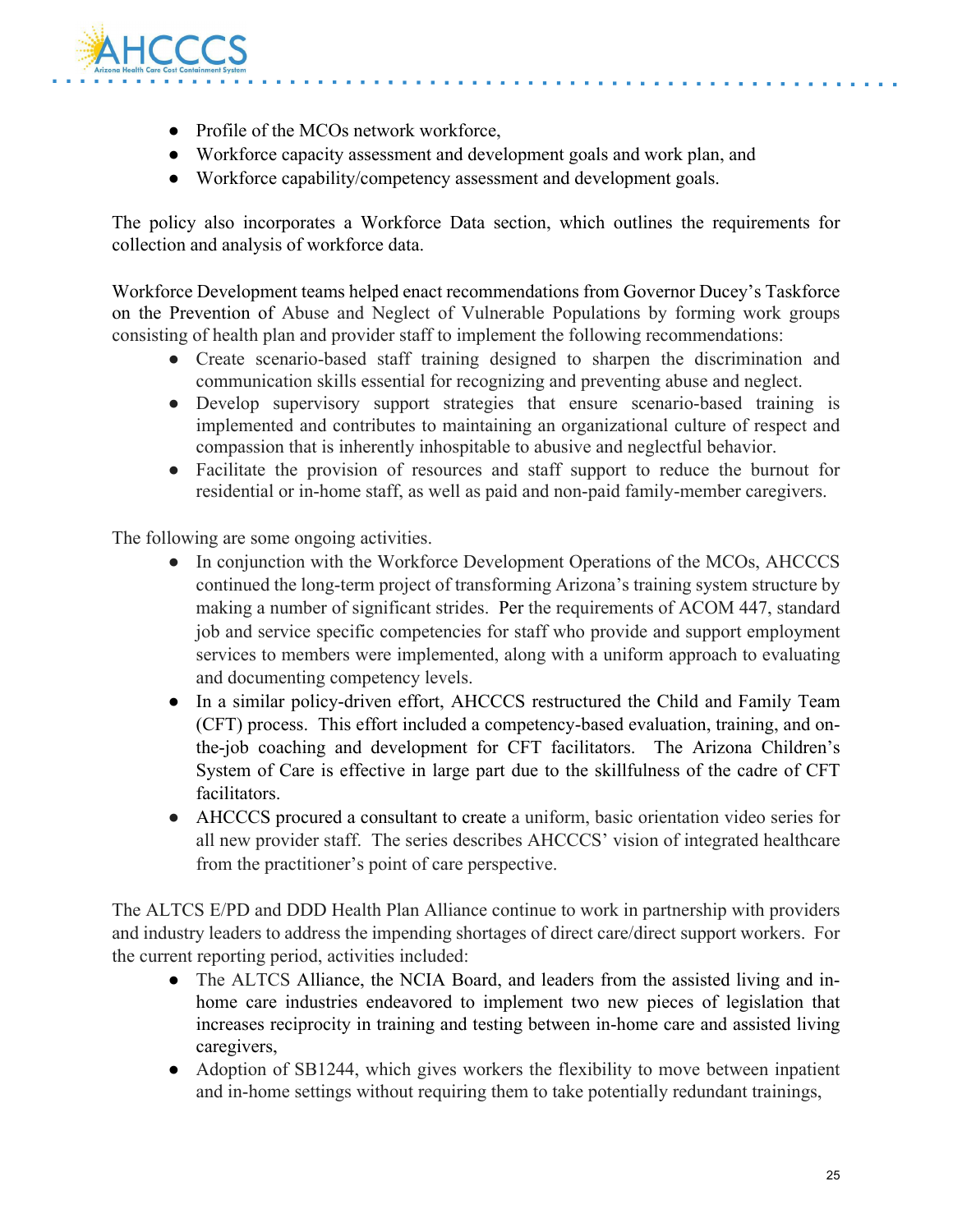

- Adoption of SB1210, which allows assistant caregivers and new caregivers an option to acquire the skills and knowledge needed to be a caregiver via either on-the-job training options or a more traditional training route,
- Continued efforts of the Alliance to expand unique partnerships with secondary education sectors to bring newly graduated students into the long-term care workforce as direct care workers, with the support of AHCCCS, the ALTCS Workforce Development Advisory Committee, and the Workforce Development Alliance of the E/PD and DDD ALTCS plans, and
- Joint contracts between AHCCCS MCOs and PHI International, an organization that offers consulting related to the unlicensed, long-term care, direct care workforce. This relationship allows the creation of an Arizona-specific survey of the unlicensed direct service caregiver personnel. The survey is intended to achieve two goals: (1) describe the reasons that caregivers both stay and leave their jobs, and (2) assist leaders of longterm care service agencies to develop more personalized strategies to improve retention.

Workforce Development was recognized by the Office of Governor as an Arizona Management System (AMS) success story for its work in facilitating a collaborative approach to workforce development. This effort has involved all MCOs and resulted in a more efficient dissemination of training content and a reduction in the administrative burden borne by provider organizations.

## **Community Initiatives:**

#### **Behavioral Health in Schools:**

In the last few years, AHCCCS collaborated with the Arizona Department of Education on two innovative projects that brought together the professions of behavioral health and education. The first project was the SAMHSA-funded Project AWARE (Advancing Wellness and Resiliency in Education), which began in 2018. The five-year grant aims to increase access to behavioral health providers and suicide prevention resources in public and charter schools. It is estimated some 15,000 Arizonans will receive training during the grant period.

Furthermore, AHCCCS worked with the Department of Education from FY18 - FY20, via an Interagency Service Agreement to fund, with State-only dollars, mental health training to public and charter school staff statewide. In the first year of this funding, more than 350 school staff participated. AHCCCS has also incentivized providers to join with schools to provide behavioral health services on campus. This has resulted in a 300 percent increase in these services, with more than 16,000 of Arizona's students receiving services on a school campus in fiscal year 2020.

During the pandemic, many behavioral health providers continued this work in innovative ways given the volume of school closures. Providers met students in locations meeting the best needs of the students. Services were provided via telehealth, in the home, and in clinics. AHCCCS staff continues to work with education leaders statewide to encourage additional partnerships between districts and providers. Further, a new parity law will provide \$8 million to extend this work to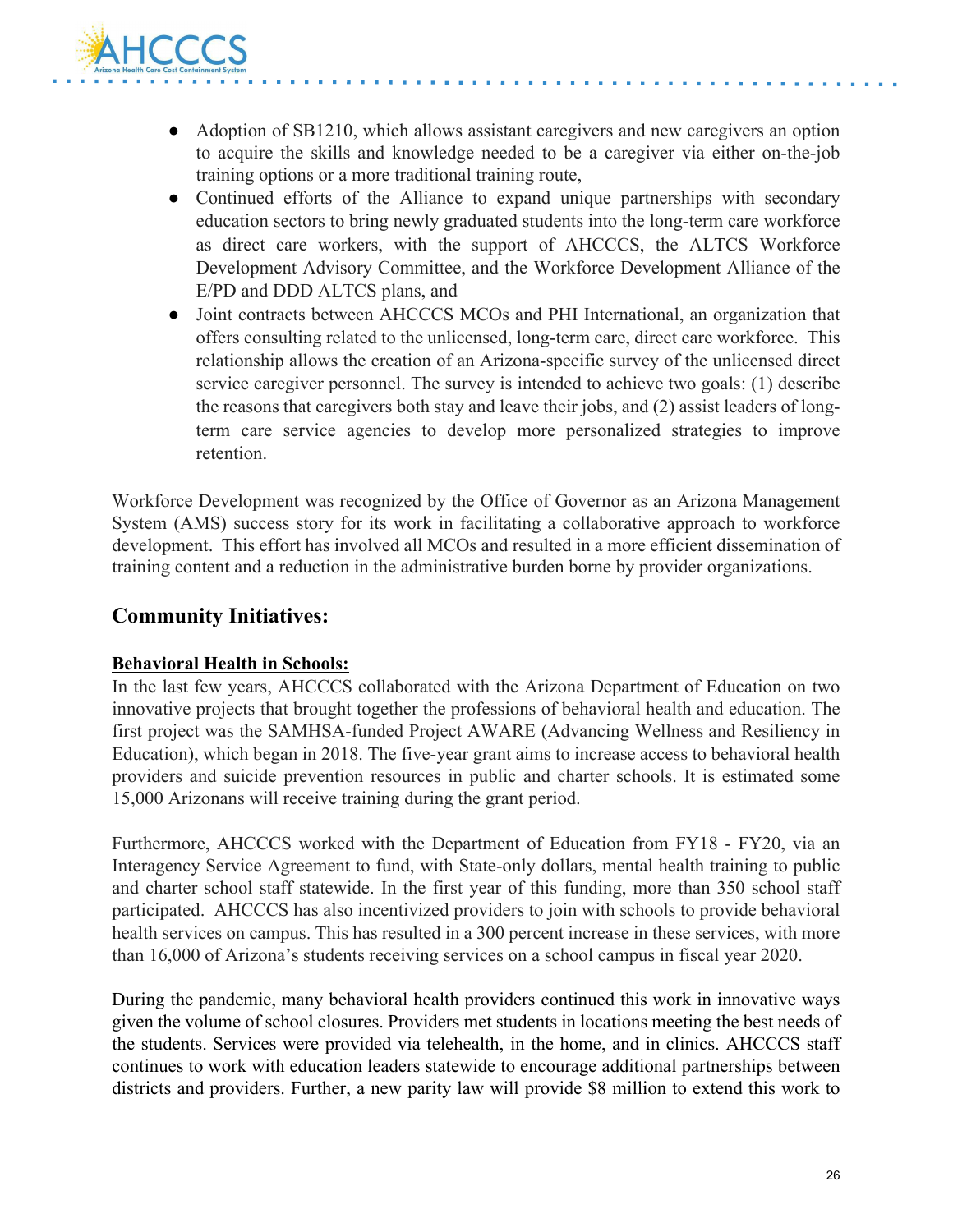

students who are underinsured or uninsured, allowing essentially all students, regardless of Medicaid status, to receive services on campus if necessary.

#### **AHCCCS Opioid Initiative:**

The overarching goal of this initiative is to reduce the prevalence of Opioid Use Disorders (OUD) and opioid-related overdose deaths. The initiative approach includes advancing and supporting state, regional, and local level collaborations, and service enhancements, plus development and implementation of best practices to address the full continuum of care related to opioid misuse, abuse, and dependency. Strategies include:

- Increasing access to Naloxone through community-based education and distribution, as well as a co-prescribing campaign for individuals receiving opioid prescriptions in excess of 90 morphine equivalent daily doses and combinations of opioids and benzodiazepines.
- Increasing access to participation and retention in Medication Assisted Treatment,
- Increasing access to recovery support services,
- Reducing the number of opioid-naïve members unnecessarily started on prescription opioid pain management, and
- Promoting best practices and improving care process models for chronic pain and highrisk members.

AHCCCS continues to revise policies as changes are dictated by current contract, state regulation, grant requirements, and best practices.

The State Opioid Response (SOR) grant and State Opioid Response II (SOR II) grant were awarded to AHCCCS in September 2018 and September 2020, respectively. These grants are designed to sustain and enhance community-based prevention, treatment, and recovery, including 24/7 access to treatment sites in "hotspot" areas through Arizona. Additional Opioid Treatment Programs (OTPs) have extended hours, thereby increasing the availability of peer supports, access to additional care coordination efforts among high risk and priority populations, and additional recovery supports for housing and employment.

Arizona has opened four 24/7 access points for opioid treatment. The 24/7 access point is an Opioid Treatment Program in a designated "hotspot" that is always open for intakes and warm handoff navigation on a post intake basis. As of December 31, 2020, 35,553 individuals have been connected to OUD treatment through the SOR and SOR II grants.

AHCCCS sustained and enhanced a concentrated effort through the SOR and SOR II grants to increase peer support utilization for individuals with Opioid Use Disorder. Through the SOR and SOR II grants, additional peer support navigators were hired in identified hotspots in Arizona, and increased efforts to include peer support navigation in the 24/7 OTPs, jails, and emergency departments. First responder scenes in the hotspot areas have been increased. As of December 31, 2020, 21,167 individuals have received peer support and recovery services through the SOR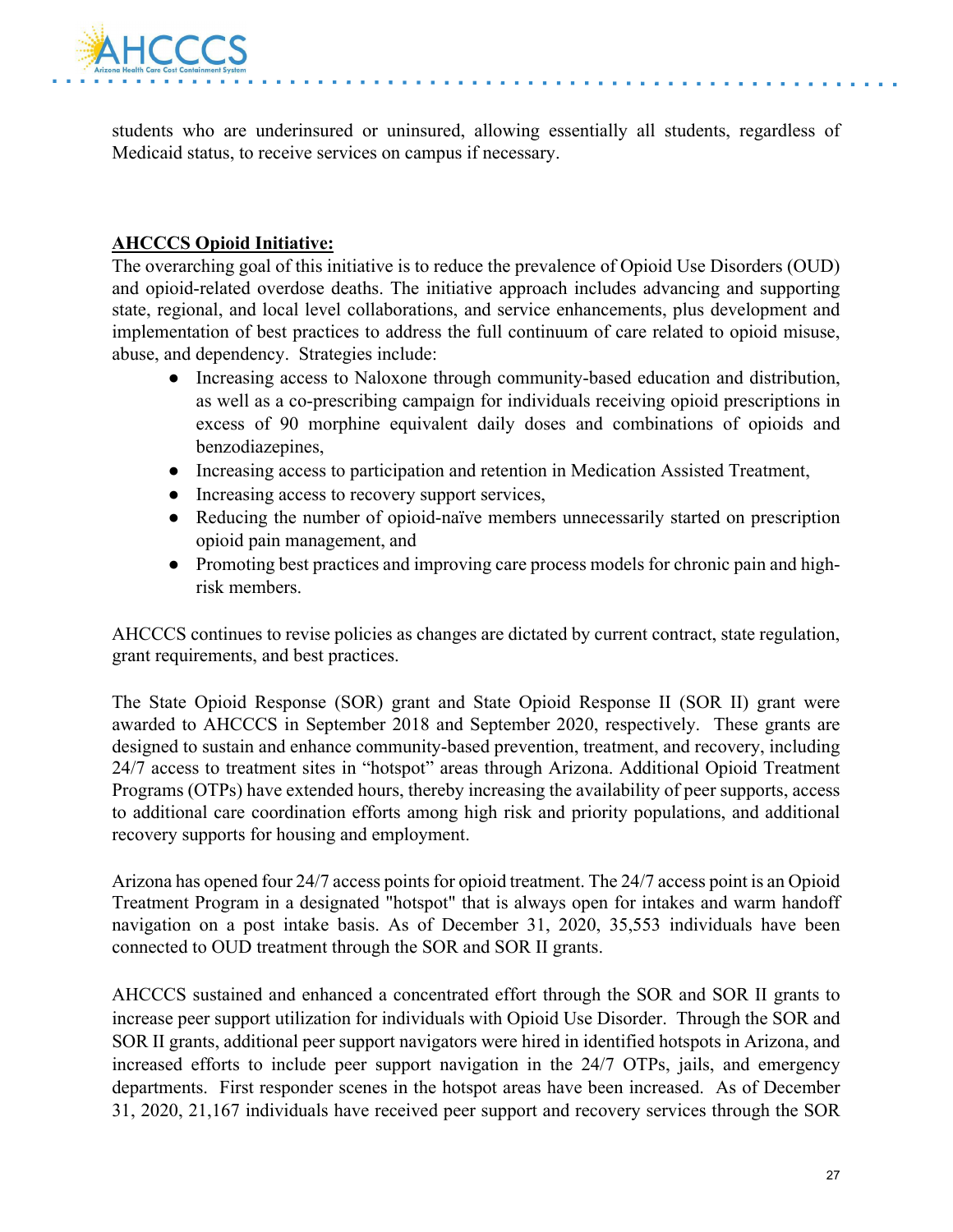

and SOR II grants. Special populations served by SOR and SOR II include justice-involved individuals, pregnant and parenting women, tribal populations, veterans, service members, military families, and individuals with brain and/or spinal cord injuries.

OUD treatment and numbers reflective of recovery service delivery for SOR and SOR II are provided in Table 7.

|                                               | <b>SOR</b>                          |                                     |                                     | <b>SORII</b>                        |                         |
|-----------------------------------------------|-------------------------------------|-------------------------------------|-------------------------------------|-------------------------------------|-------------------------|
|                                               | Year 1<br>09/30/2018-<br>09/29/2019 | Year 2<br>09/30/2019-<br>09/29/2020 | Year 3<br>09/30/2020-<br>11/30/2020 | Year 1<br>09/30/2020-<br>11/30/2020 | <b>Cumulative Total</b> |
| <b>Recovery</b><br>Support<br><b>Services</b> | 10,156                              | 17,800                              | 4,856                               | 2,741                               | 35,553                  |
| <b>Treatment</b><br><b>Services</b>           | 4,576                               | 10,924                              | 2,142                               | 3,525                               | 21,167                  |

| ı<br>L<br>L<br>٠ |  |
|------------------|--|
|                  |  |

#### **Use of Evidence Based Practice:**

Additional AHCCCS efforts to combat the opioid epidemic:

#### ● **Oxford House:**

Each RBHA is contracted with Oxford House, Inc. utilizing SAMHSA Substance Abuse Block Grant (SABG) and State Opioid Response (SOR) funds. Oxford House is a worldwide network of over 2,500 sober living houses. Arizona was the forty-seventh state to adopt the Oxford House model. The Oxford House model provides support to individuals with a Substance Use Disorder (SUD) diagnosis or a co-occurring disorder (SUD and mental health issues), who would benefit from practicing the Social Model of Recovery, which allows individuals a residential setting, peer support, and the time they need to bring about behavior change that promotes permanent sobriety and recovery. This is an initial step in assisting individuals with behavioral health needs who also have needs related to Social Determinants of Health (SDOH). Oxford House Inc. will assist in addressing housing, employment, income, and social connectedness. This resource can be part of a continuum of services addressing SDOH, in addition to the clinical and recovery services currently available within Arizona's RBHA system. Currently, Arizona has 45 Oxford houses.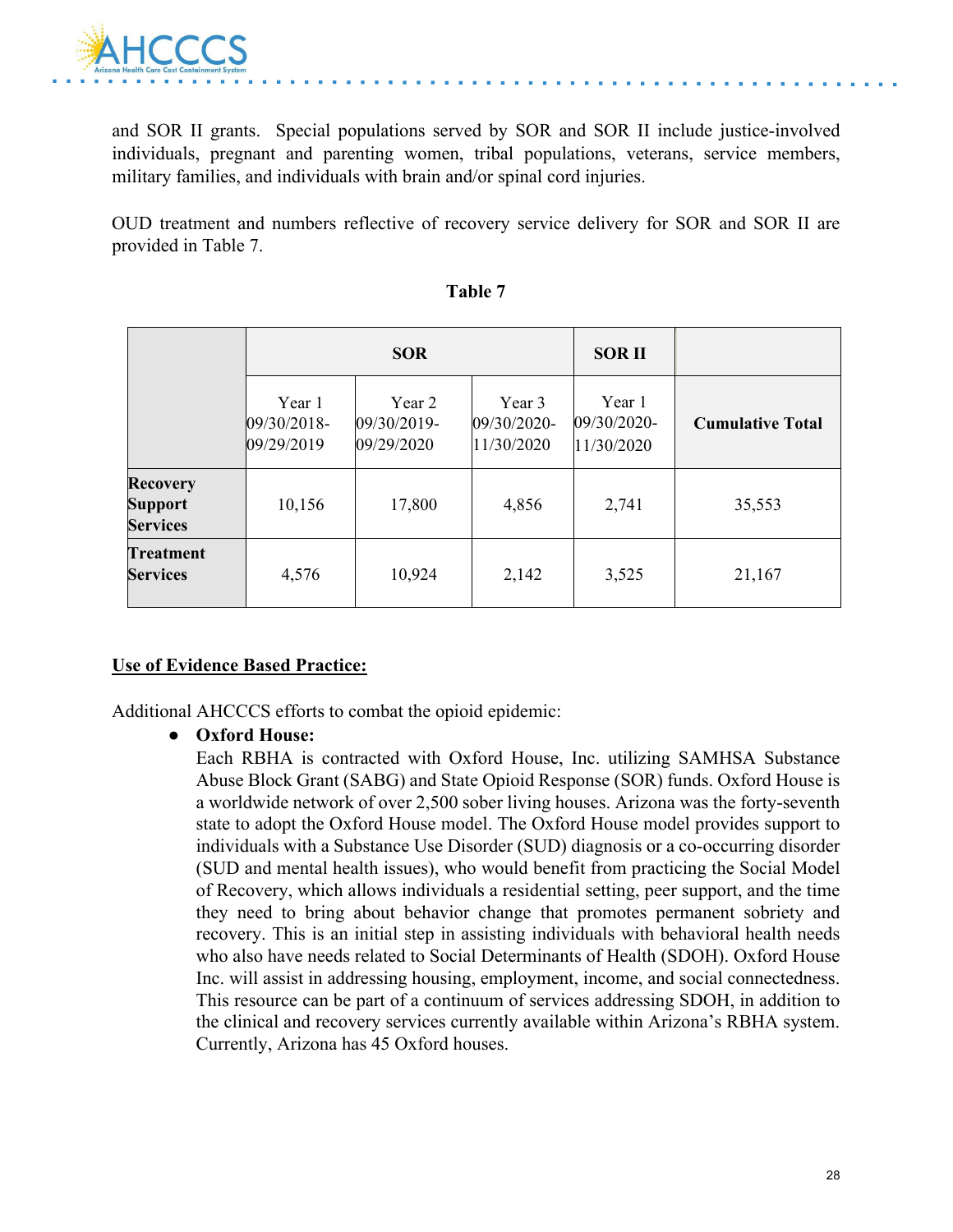

#### ● **Medication Assisted Treatment (MAT):**

Medication-assisted treatment (MAT) is the use of medications in combination with counseling and behavioral therapies for the treatment of substance use disorders. For those with an opioid use disorder (OUD), medication addresses the physical difficulties that individuals experience when they stop taking opioids. MAT can help to reestablish normal brain function, reduce substance cravings, and prevent relapse. The longer individuals are in treatment, the more they will be able to manage their dependency and move toward recovery. Arizona has 64 OTPs throughout the state that are certified through SAMHSA.

#### ● **Harm Reduction:**

Harm reduction models use a variety of strategies to reduce the harmful consequences associated with substance misuse. Harm reduction [st](https://www.ncbi.nlm.nih.gov/pmc/articles/PMC2528824/)rategies seek to reduce morbidity and mortality associated with substance misuse for those whose abstinence is not an immediate and/or feasible goal. The goal of harm reduction models is to reduce at-risk, moderate, and high-risk behaviors often associated with substance use disorders.

#### ● **Naloxone Expansion Program:**

Through a direct contract supported by the Substance Abuse Block Grant from July 1, 2020 to September 30, 2020, 15,544 individuals have been served through training and outreach. Additionally, during the reporting period 35,744 Naloxone kits were distributed, there were 1,333 reported reversals and 416 people were referred to treatment.

#### **Secured Behavioral Health Residential (BHRF) Settings**

Beginning in November 2020, AHCCCS began overseeing a new grant awarded on September 23, 2020. The focus of the grant funds (provided for under the Arizona Housing Development Fund) is to implement one or more secured behavioral health residential settings for individuals with an SMI designation and under formal court order for mental health treatment, provided they meet criteria under Arizona State law (A.R.S.§36-540; A.R.S. §36-550.09).

Under auspices of the grant funding, up to two facilities will be developed to provide supportive mental health treatment at a community-based facility with a home-like atmosphere. As of the first quarter of FY21, the awardees were working with securing the properties for development. The grant period for site procurement, construction, and program development is expected to extend through the 2021 calendar year.

### **New Initiatives:**

#### **Whole Person Care Initiative:**

The AHCCCS Whole Person Care Initiative was designed to build upon the integrated service delivery model and to further the agency's efforts to address the social risk factors that may contribute more to a person's wellbeing than their access to health care. Integrated, whole person health care is not only a cost-efficient approach to health care delivery, but also the best opportunity to improve members' health outcomes. AHCCCS demonstrates its ongoing commitment to this initiative by the specific efforts we have made during the public health emergency to address exacerbated social risk factors,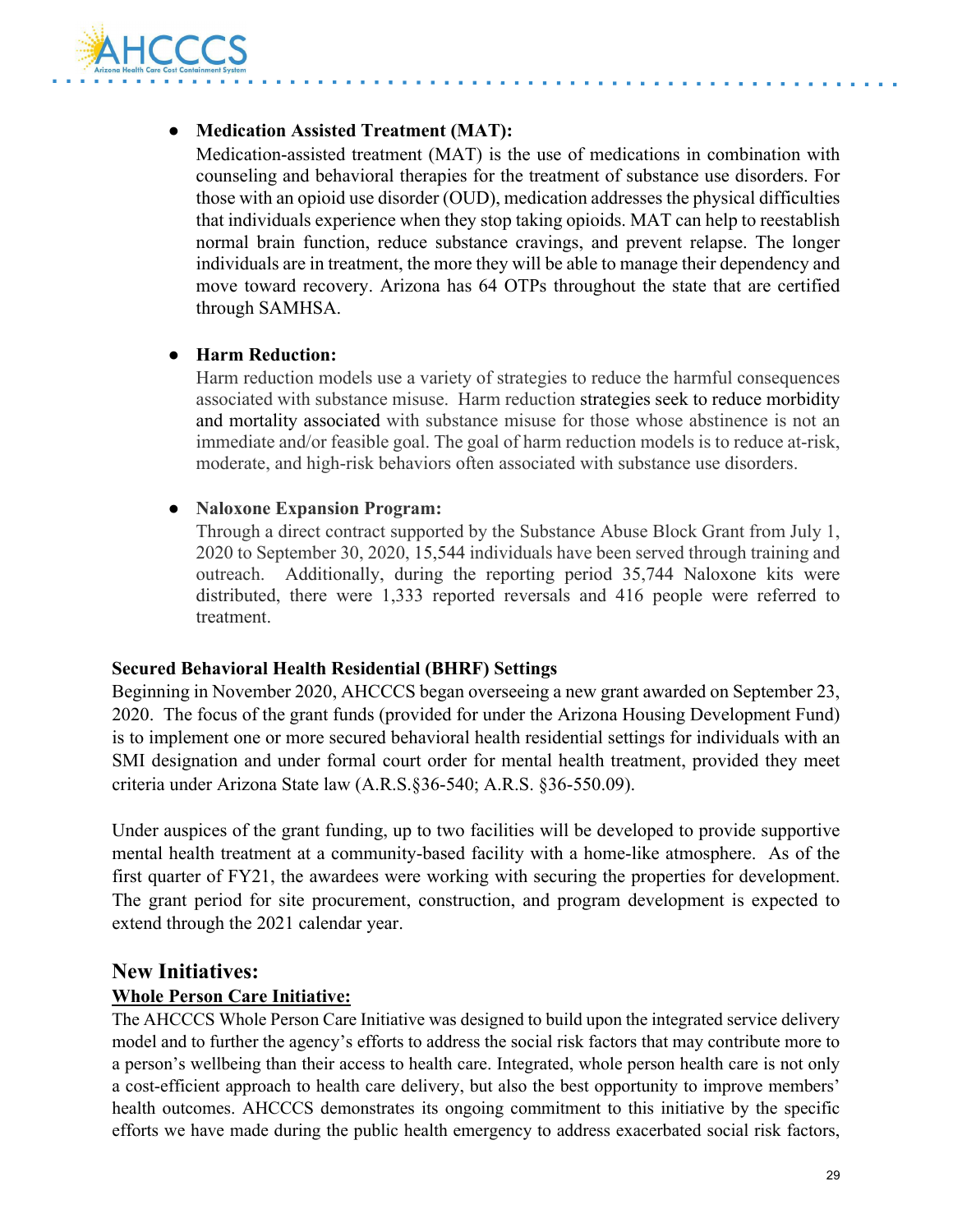

and by exploring options to expand whole person care while bending the cost curve in accordance with AHCCCS' strategic plan. AHCCCS has addressed these complex issues through efforts to provide housing, employment, coordination with the criminal justice system, non-emergency transportation, and home/community-based services for members using Medicaid covered services. The programmatic details are in development and the initiative will focus on the following risk factors:

- Housing,
- Employment,
- Criminal justice initiatives, and
- Reducing social isolation for individuals who receive services through ALTCS.

Additionally, Arizona's Health Information Exchange (HIE), Health Current, and AHCCCS are sourcing a Closed-Loop Referral System, a technical tool so providers can identify social risk factors and manage referrals to community-based agencies who can address social risk factors of health.

#### **Whole Person Care and COVID-19:**

Following the onset of the public health emergency, AHCCCS requested federal flexibilities in order to address social risk factors where possible. The agency hosted weekly meetings with MCOs to ensure that members experiencing homelessness had access to the resources they needed during the pandemic. The Rehabilitation Services Administration/Vocational Rehabilitation program provided virtual services for clients, including the ability to sign vocational rehabilitation applications and Individualized Plans for Employment electronically. Medicaid providers were afforded the opportunity to provide services telephonically and bill for pre and post-employment services. For individuals transitioning from the criminal justice system, AHCCCS provided educational resources to help members find available transportation to and from shelters and hospitals.

Recognizing the critical role that available transportation plays in determining health outcomes, AHCCCS established a fleet of non-emergency transportation (NEMT) providers willing to transport COVID-19 positive and presumptive positive members, allowing them to access ongoing treatment for conditions such as kidney failure and cancer. In recognizing NEMT providers as COVID-19 fleet partners, interested providers were required to submit proposals to AHCCCS regarding safety precautions including, but not limited to, driver training, personal protective equipment, and comprehensive disinfection strategies. Upon approving their participation in the COVID-19 fleet, AHCCCS established an add-on rate in recognition of these increased costs. AHCCCS' Whole Person Care Initiative will remain agile over the coming months to ensure our members receive the care they need during the pandemic.

#### **Improving Oversight of HCBS Rules:**

As a new initiative, AHCCCS has begun to focus on improving the oversight of adherence to HCBS Rules. As of the third quarter and continuing into the first quarter of FY21, the following has been completed:

● Specific HCBS settings workgroups, consisting of AHCCCS, MCO, providers, and members were established to provide feedback on the HCBS assessment tool suites while AHCCCS works on finalizing the tools internally. AHCCCS, the workgroups, and CMS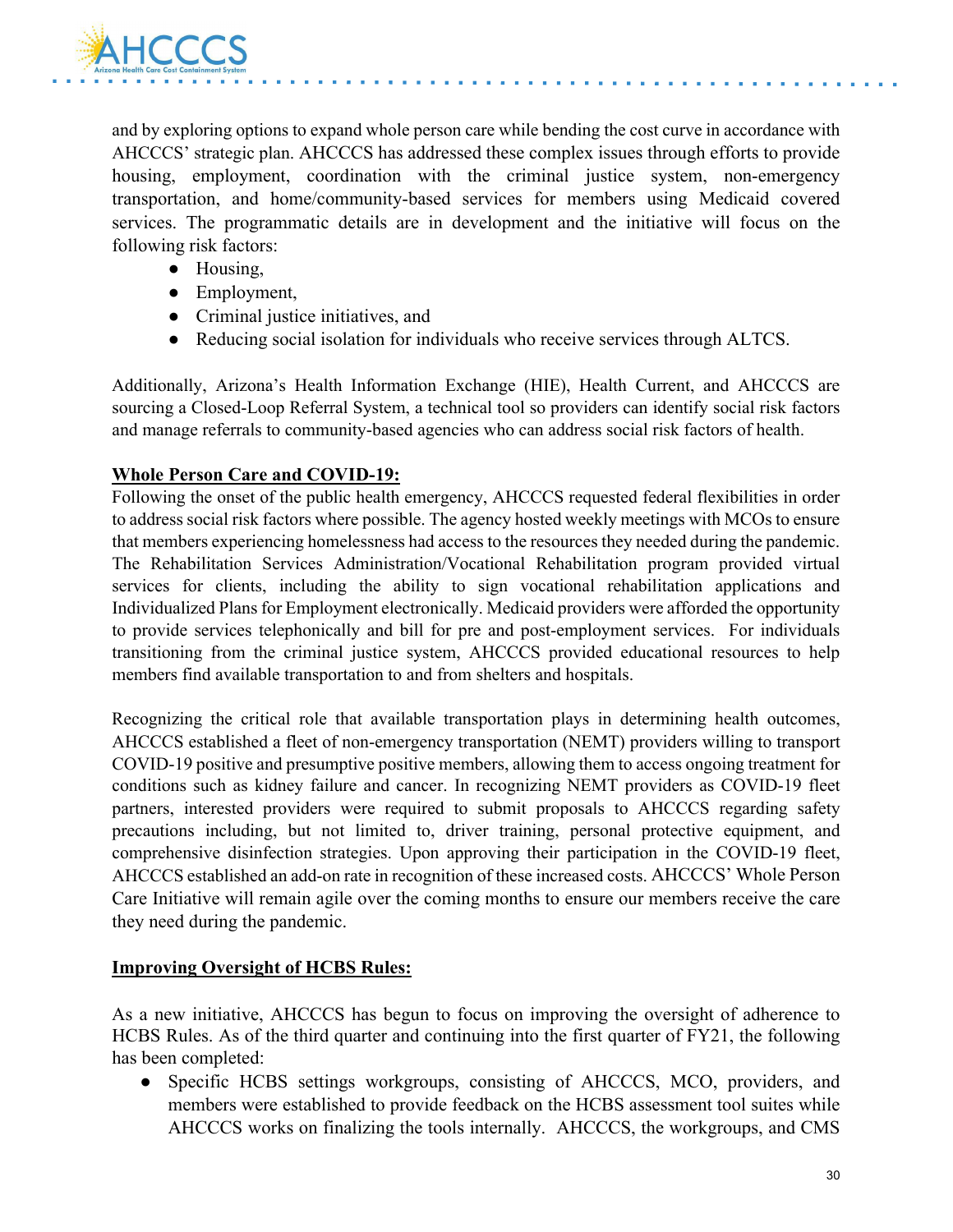

have worked to create a desk audit in place of on-site assessments in order to move forward with the HCBS assessments during the COVID-19 emergency.

- The workgroups have been preparing the final tool suite that will be used by the Quality Management units at each MCO to assess for provider HCBS compliance. The tool suite consists of a provider self-assessment, member file review, member interviews, and observations plus community interviews.
- Interface continued with the MCO Quality Management teams to develop a collaborative HCBS assessment process. A pilot program was deployed in October 2020 among a small group of HCBS providers, to begin using the desk audit created during the COVID-19 emergency. These providers were selected because they were identified as needing more immediate technical assistance to comply with the HCBS Rules.
- AHCCCS has ongoing meetings with MCO Workforce Development Officers to define and offer the provider training sessions that will be offered in early 2021.

#### **CMS Core Measure Set Alignment:**

AHCCCS further advanced its Quality Steering Committee by establishing an AHCCCS MCO Quality Performance Measure Workgroup aimed at operationalizing the Agency Performance Measure Transitions. AHCCCS worked to strategically align its statewide performance measures with the CMS Child and Adult Core Sets prior to implementation of mandatory child and behavioral health measure reporting. As a result, substantial updates were made to the Performance Measure Sets found within the MCO contracts that started in CYE 2020. AHCCCS intends to prioritize its focus on meaningful measures specific to the population(s) served and high priority agency initiatives.

#### **Revised Policy Language to Promote Improved Outcomes:**

AMPM policies related to quality management recently underwent revision to clarify and enhance QI-related requirements. During the second quarter, policy revisions were made to address medical and behavioral health records maintenance and oversight required by the MCOs for their provider networks. The policy added requirements that focused on alignment and integration of behavioral and physical health record components, when possible and clinically appropriate, including but not limited to the following:

- Family history,
- Past medical and behavioral health history, and
- Referral tracking and documentation of coordination of care activities.

Further enhancements to the new crisis policy, which began during the third quarter of FY19, are continuing into the first quarter of FY21. As stated in prior reports, these will outline specific requirements for mobile crisis response teams, as well as the crisis call centers that are available to Arizona communities. The policy will also address cross-system coordination standards, engagement with first responders, and requirements for development of at-risk crisis planning for members at increased clinical risk for crisis events. AHCCCS is seeking feedback from MCOs regarding what guidelines would be most helpful to ensure crisis planning and services meet the needs of the individuals they serve.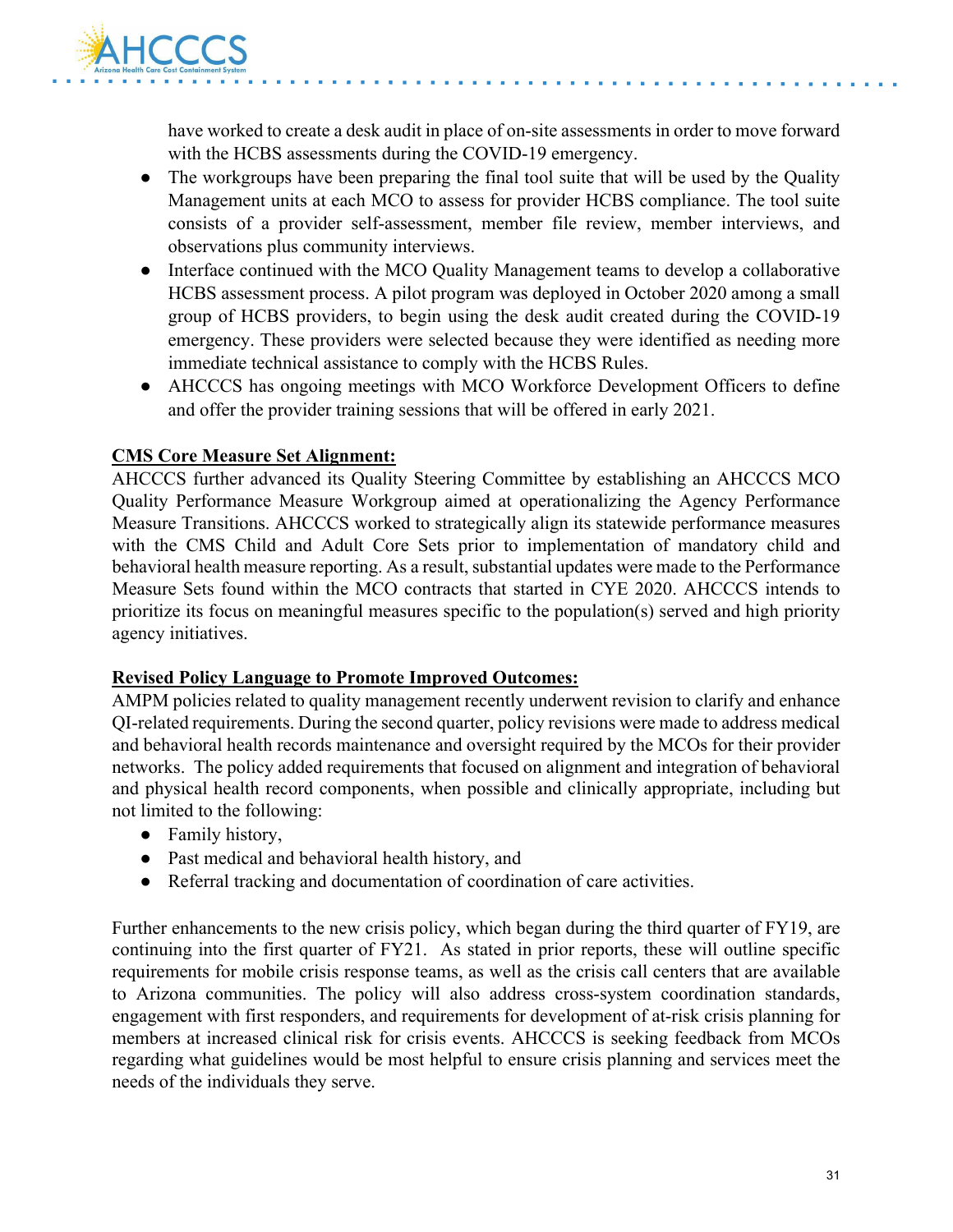

#### **System of Care Enhancements:**

Historically, System of Care policies and guidelines have addressed requirements, functions, and processes within the children's behavioral health system. Discussions have expanded to identify ways in which the System of Care Model can incorporate adults and focus more on physical health, as part of the overall AHCCCS System of Care. Existing MCO deliverables are also being reevaluated to accommodate potential changes currently under discussion.

The System of Care team that was created within the Division of Health Care Management (DHCM) to address specific System of Care improvements continues to expand its efforts. The focus to identify potential duplication of effort across clinical measurement tools, while also enhancing integrated requirements, is being realized through significant changes to the Behavioral Health Audit Tool (as identified in an earlier section of this document). An additional plan is to formalize the Adult System of Care requirements into policy and contract, so that the Adult System of Care incorporates written guidance and best practice models similar to what has been immortalized as part of the children's System of Care. This undertaking will be guided by those principles that translate clinically and practically to the Adult System of Care. The Behavioral Health Audit Tool is being revised to accommodate this plan.

A key component of enhancing System of Care requirements during the first quarter of FY21 has been to finalize steps toward adoption of the CALOCUS (Child and Adolescent Level of Care Utilization System), a nationally recognized assessment tool for children ages birth to eighteen. This tool will replace the CASII (Child and Adolescent Service Intensity Instrument), which had been used within Arizona since the mid-2000s. AHCCCS is considering use of the LOCUS (Level of Care Utilization System), a companion assessment tool for adults 18 and above. The combination of these tools will allow AHCCCS to standardize assessments based on nationally recognized clinical indicators of member needs. The focus of both tools is to identify the needs of the member, and the supportive services required, whether within a home setting or an out of home setting.

Another component of enhancing the System of Care requirements has been the development of a network analysis tool that is designed to assess several factors related to residential and home and community-based settings. This project has been in development for most of FY20 but came to fruition at the beginning of FY21. The tool will allow for identification of numerous descriptive aspects for each setting, including but not limited to:

- Type of setting (e.g., therapeutic foster care, assisted living, skilled nursing facility, behavioral health residential setting, group home for developmental disabilities, subacute, residential treatment),
- Existing network capacity by provider type,
- Current and total bed capacity,
- Any MCO with which the provider holds a contract, and
- Provider specializations (e.g., autism, significant behavioral needs, complex medical needs, substance use, etc.).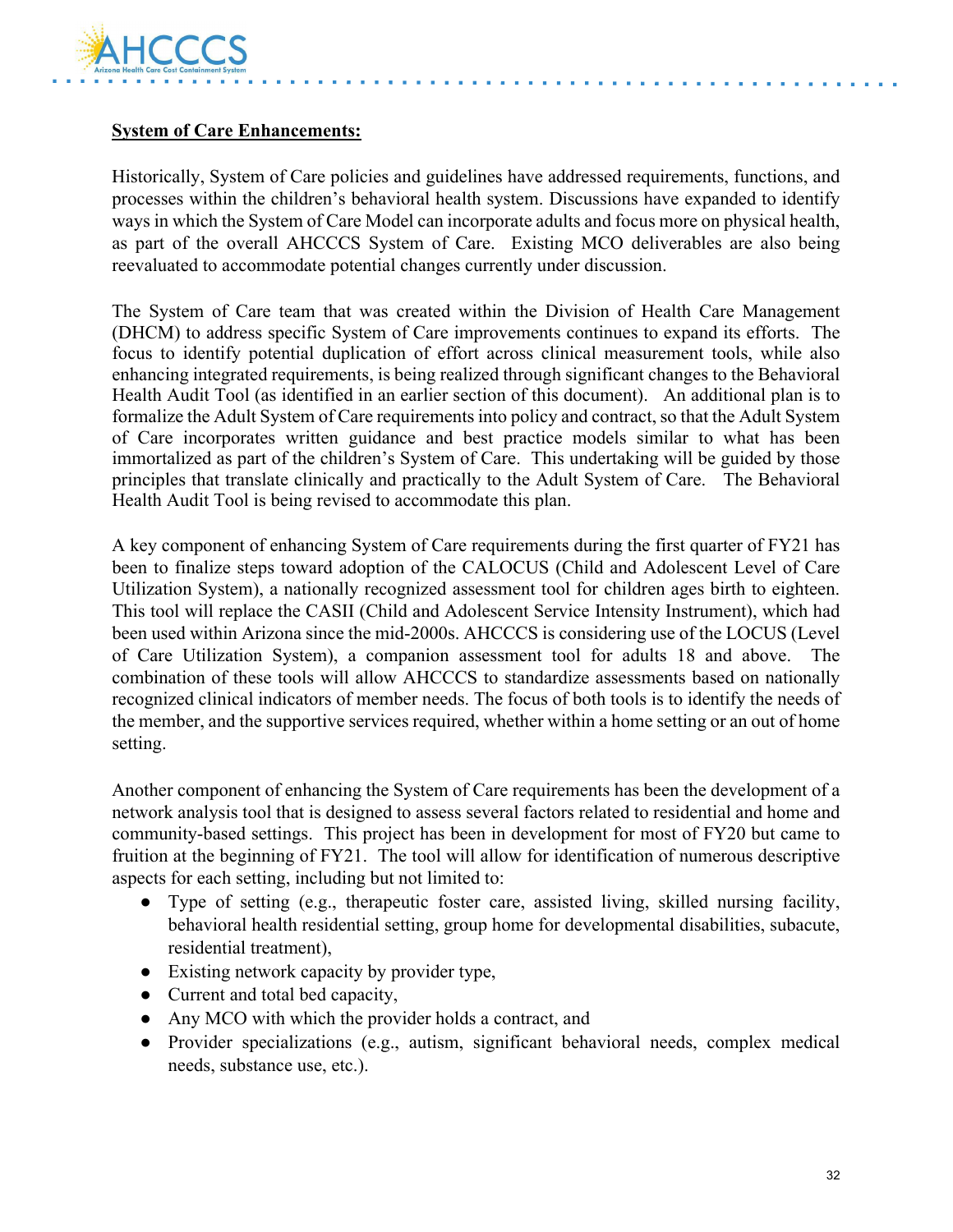

## **Regular Monitoring and Evaluation of MCO Compliance**

AHCCCS monitors and evaluates access to care, organizational structure and operations, clinical and non-clinical quality measurement, and performance improvement outcomes through several methods outlined below.

#### **On-site Operational Reviews:**

AHCCCS conducts Operational Reviews (ORs) to evaluate MCO compliance related to access/availability and quality of services, including implementation of policies, procedures, and progress toward plans of correction to improve quality of care and service for members. A complete OR is conducted every three years, which includes a combination of onsite and desk reviews.

#### **Clinical Oversight Committee:**

The Clinical Oversight Committee meets on a quarterly basis. It is designed to ensure enactment of two key requirements:

- Transparent and frequent communication across all levels of AHCCCS, plus the community of stakeholders and AHCCCS membership regarding quality initiatives, activities, and outcomes, and
- Development of a reporting mechanism for review by the Governor, the President of the Senate, the Speaker of the House of Representatives, and other key legislative members.
- During the first quarter of FY21, the Clinical Oversight meeting was held November 30, 2020. Per the meeting agenda, the following topics were addressed:
- COVID-19: Updates related to telehealth, progress on COVID-19 vaccine, the Physician Peer to Peer program, AHCCCS strategies for addressing COVID-19 related housing needs and those experiencing homelessness,
- Targeted Investment: Years Four & Five Performance Measure selection process, and
- Behavioral Health Service Delivery: Updates on the Behavioral Health Audit, crisis system SMI eligibility, ASAM Continuum implementation, and quarterly grant activity.

#### **Performance Measure Dashboards:**

AHCCCS has developed a Quality Dashboard inclusive of a selected set of performance measures that are reported based on the lines of business. The dashboard compares the line of business aggregate rate with the associated CMS Medicaid Median and quartile data. AHCCCS intends to expand the list of selected performance measures, as well as enhance the dashboard as additional years of performance measure data becomes available and stakeholder feedback is received.

#### **Review and Analysis of Periodic Reports:**

A number of contract deliverables are used to monitor and evaluate MCO compliance and performance. AHCCCS reviews, provides feedback, and approves these reports as appropriate. Quarterly reports are reviewed during the quarter that follows the reporting quarter.

For FY21, the submission deadlines for the Annual Quality Management/Performance Improvement (QM/PI) Plan deliverables were modified. For the contract cycle beginning October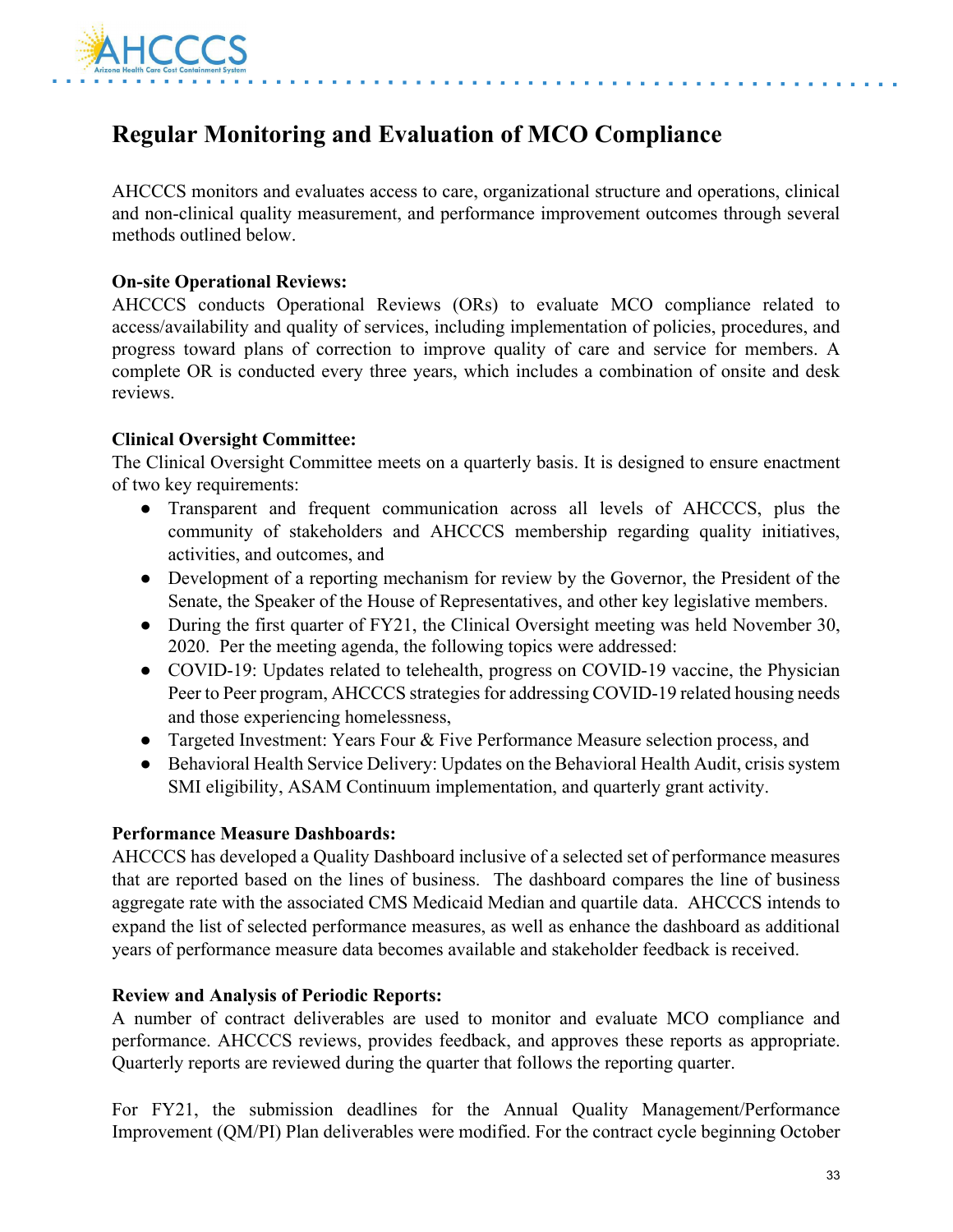

1, 2020, the submission deadlines were realigned to comport with performance measure periods and specifications. As such, QM/PI plans will now be submitted on July 30, for the ACC, ALTCS-E/PD, and RBHA plans. For DES/DDD and CMDP/CHP, the due dates will be August 15, to accommodate their need to receive and review the plan submissions from the subcontractors.

#### **Fidelity to Service Delivery for Individuals with Serious Mental Illness:**

AHCCCS contractor reviews were administered by the Western Interstate Commission of Higher Education (WICHE). Due to the extension of the COVID-19 public health emergency, the AHCCCS contractor reviews for the first quarter continued to be conducted virtually.

The staff and members who participated in the October through December reviews commented that, if available, they would continue to utilize telehealth in the future. Reports from clinical teams and members representing multiple programs cited a preference for utilizing telehealth because it provided flexibility and convenience for those employed, or in day programs, during what would be normal appointment hours. Services requested, or those that require in-person care, continue to be available with attention to provider and member safety. During this quarter, program staff and members also established additional times for appointments and opportunities to connect via phone or video platforms that allowed for support at a safe distance. Members also identified that they now utilize phone or video platforms more frequently to interact and participate in community support programs and activities.

#### **Quarterly EPSDT/Adult Monitoring Report:**

Historically, AHCCCS has required all MCOs to submit quarterly an EPSDT and Adult Monitoring Report. These reports track ongoing efforts of the MCOs to engage specific populations in preventive care as well as track progress towards annual performance metrics. These reports have been suspended due to the pandemic; however, the time is being used to revise the tools and evaluate internal data efficiencies to enhance ongoing monitoring efforts related to these topics.

#### **Performance Measures:**

AHCCCS transitioned from utilizing External Quality Review Organization (EQRO) calculated rates to measure and report MCO level data to utilizing MCO-calculated performance measure rates that have undergone EQRO validation starting with its 2020 performance measures. Beginning with its CYE 2021 contract amendments, AHCCCS transitioned from its use of internally established Minimum Performance Standards (MPS) to the use of national benchmark data (i.e., CMS Medicaid Median and NCQA HEDIS® Medicaid Mean) to evaluate MCO performance. AHCCCS also intends to utilize line of business specific historical performance data to evaluate MCO, Line of Business, and AHCCCS performance.

#### **Performance Measure Monitoring Report:**

AHCCCS requires all contractors to submit quarterly Performance Measure Monitoring Reports. AHCCCS is working with its contractors to update and streamline the reporting template so that it can be utilized for both quarterly performance measure monitoring and annual Quality Management/Performance Improvement Work Plan Evaluation reporting. This deliverable submission is currently suspended due to the COVID-19 public health emergency.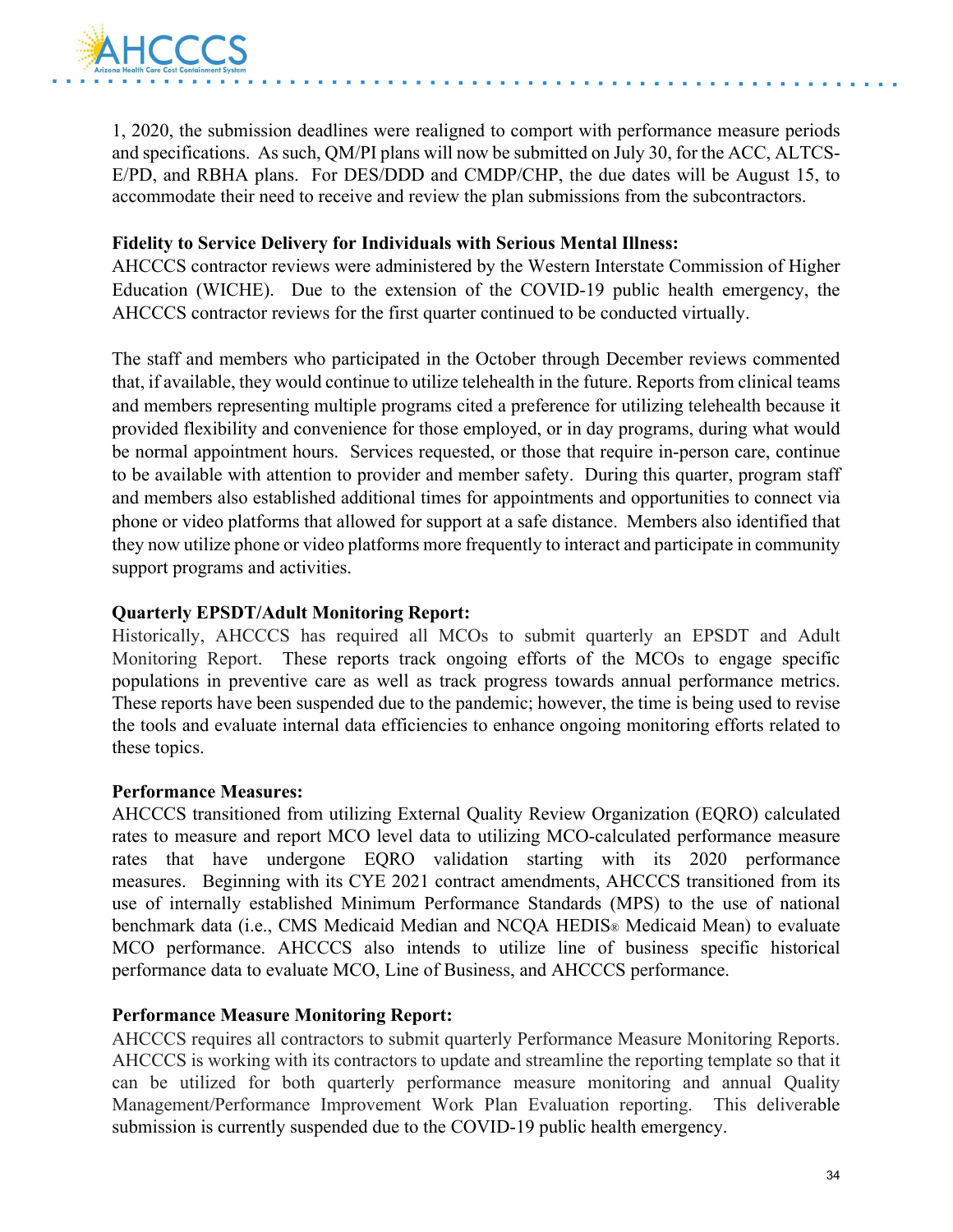

#### **Review and analysis of Program-Specific Performance Improvement Projects:**

AHCCCS considers a Performance Improvement Project (PIP) as a planned process of data gathering, evaluation, and analysis to determine interventions or activities that are anticipated to have a positive outcome. PIPs are designed to improve the quality of care and service delivery and usually last at least four years. While contractors are required to select and implement their own PIPs to address self-identified opportunities specific to their plans, AHCCCS mandates other program-wide PIPs in which contractors must participate, and monitors performance until each contractor meets requirements for demonstrable and sustained improvement.

- **Back to Basics:** The Back-to-Basics PIP has been selected for ACC/KidsCare, CMDP, and DDD contractors with a baseline measurement year of CYE 2019. The purpose of this PIP is to increase the number of children and adolescent well-child/well-care visits, and to increase the number of children and adolescents receiving annual dental visits.
- **Breast Cancer Screening:** The Breast Cancer PIP has been selected for ALTCS-E/PD contractors with a baseline measurement year of CYE 2019. The purpose of this PIP is to increase the number and percent of breast cancer screenings.
- **Preventive Screening:** The Preventive Screening PIP has been selected for RBHA-SMI contractors with a baseline measurement year of CYE 2019. The purpose of this PIP is to increase the number and percent of breast and cervical cancer screenings.

## **Maintaining an Information System that Supports Initial and Ongoing Operations**

### **Identifying, Collecting and Assessing Relevant Data:**

AHCCCS maintains a robust information system—the Prepaid Medical Management Information System (PMMIS)—that documents all members, their claims and encounter data, and many other data points. PMMIS data feeds into the AHCCCS Data Warehouse, which is the centralized system used for data analytics. The Data Integrity Warehouse team supports the maintenance of valid, accurate, and reliable data for reporting and data transactions. This team is made up of system experts and data users from across AHCCCS. The team meets at least quarterly to discuss any issues or opportunities around the data and systems. AHCCCS has focused on building data expertise within every division of the agency, promoting data analytics as the cornerstone of operations and monitoring/oversight activities. AHCCCS has created a centralized Office of Data Analytics (AODA), which is charged with evaluation and documentation of data. More specifically, AODA is focused on understanding/using data to provide a clear picture of the agency's past, present, and future. AODA is responsible for:

- Participation and provision of project management for agency technical/data related projects and initiatives,
- Providing AHCCCS processing systems insights and suggestions,
- Provision of agency technical/data interfaces to AHCCCS' contracted MCOs,
- Report generation, including operational, grant, and ad hoc reports,
- Dashboard development and maintenance,
- Data analytics training and technical support for questions, including best practices use of the Data Warehouse,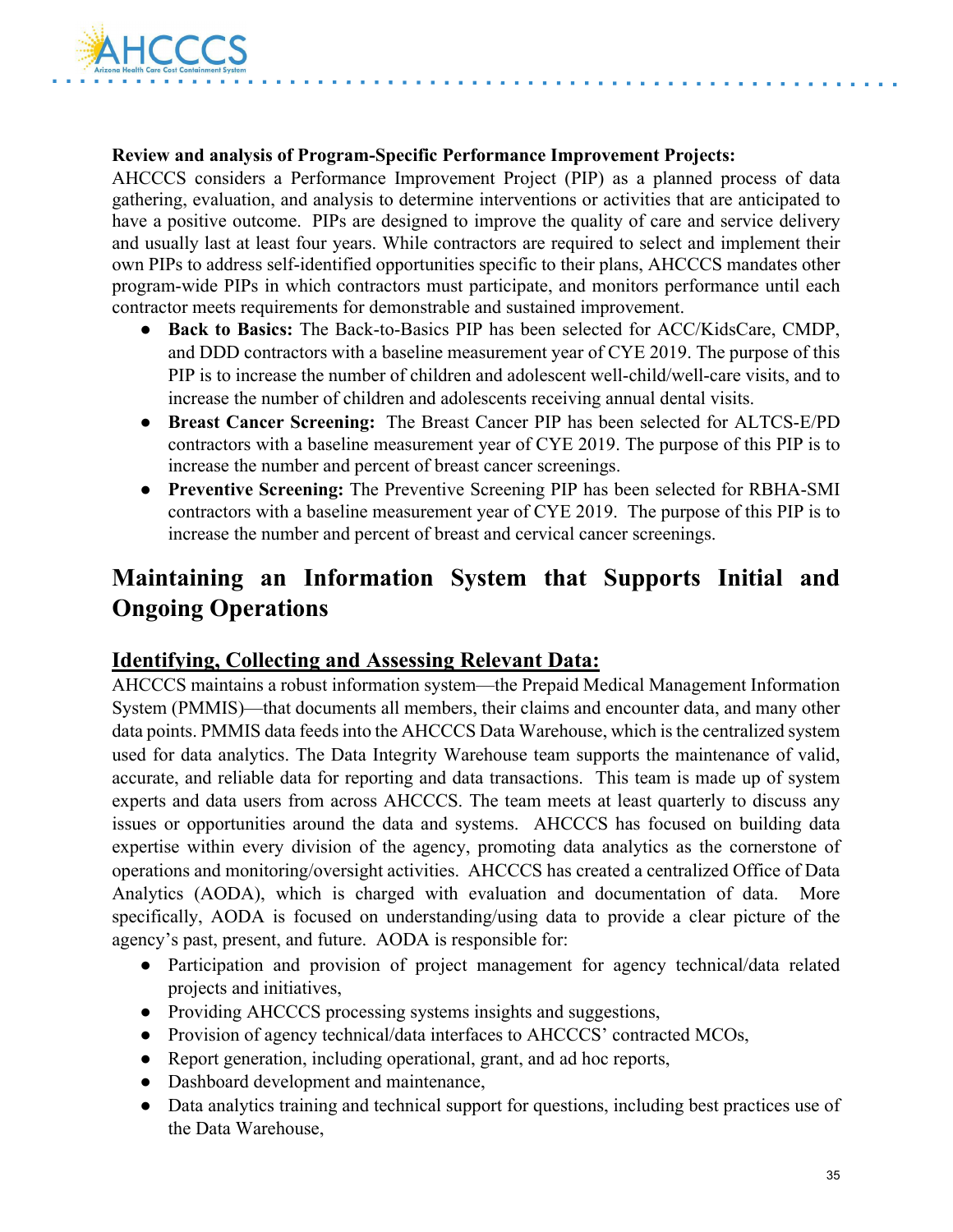

- Data mining and focused analysis,
- Agency data stewardship oversight and coordination,
- Data domain projects,
- Development and oversight of agency data-related documentation,
- Preparation of data-related deliverables,
- Support for report and data extract development, and
- Technical support for data validation.

Some notable recent achievements of AODA:

- Development of a Performance Measure Data Dashboard (CYE 2016-2018),
- Extensive, ongoing analysis of telehealth utilization during the public health emergency,
- Implementation of a monthly telehealth tracking mechanism,
- Enhancement of a monthly report of statewide crisis response calls,
- Numerous analytics and operational reports distributed to multiple areas of the agency, and
- Continuous improvement of agency, data stewardship oversight, and coordination.

### **Establishing Realistic Outcome-Based Performance Measures**

#### **Payment Reform Efforts:**

During previous reports, AHCCCS reported implementation of a payment reform initiative (PRI) for the Acute Care, Children's Rehabilitative Services (CRS) and ALTCS populations. CRS and Acute Care are no longer contracted lines of business (they have been rolled into the ACC line of business) and thus are not reported separately.

AHCCCS has implemented an updated Value Based Purchasing (VBP) Alternative Payment Model (APM) for the ACC, ALTCS-E/PD, ALTCS/DD, and RBHA populations. The APM is designed to encourage MCO activity in the area of quality improvement, particularly those initiatives that are conducive to improved health outcomes and cost savings, and those related to child and adolescent health. This VBP APM process will be performed annually on a contract year basis. The contracts that the MCOs execute with health care providers, governed by APM arrangements, will have increases according to the tables immediately below.

| <b>ALTCS/DDD</b>                         |                            |             |  |  |
|------------------------------------------|----------------------------|-------------|--|--|
| <b>INTENDED MINIMUM VALUE PERCENTAGE</b> |                            |             |  |  |
| Year                                     | <b>Sub-Contracted MCOs</b> | <b>LTSS</b> |  |  |
| CYE <sub>20</sub>                        | 50%                        | 20%         |  |  |
| CYE <sub>21</sub>                        | 60%                        | 35%         |  |  |

#### **Table 8**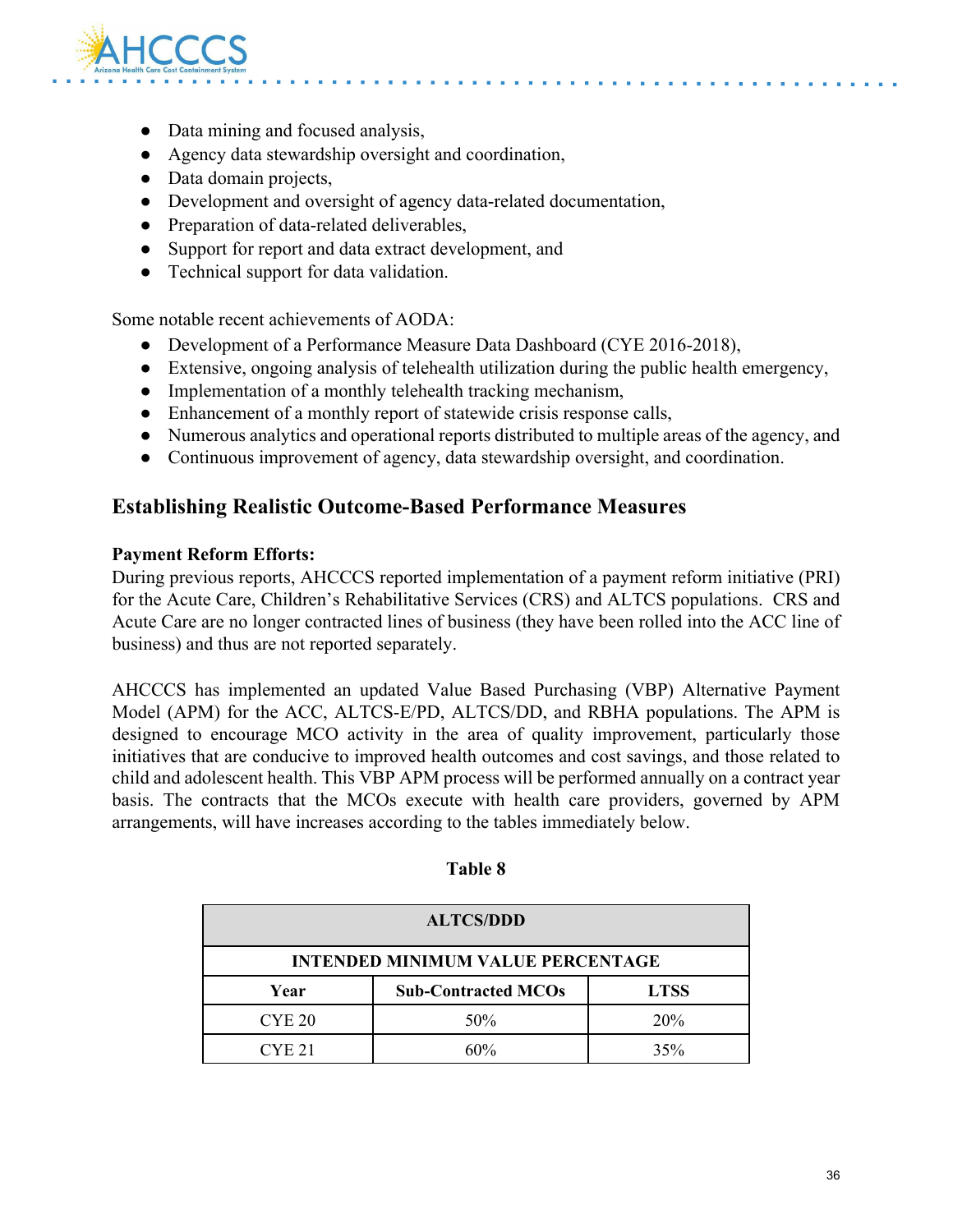

#### **Table 9**

| <b>ACC</b>    |                                                    |
|---------------|----------------------------------------------------|
| <b>YEAR</b>   | <b>INTENDED MINIMUM VALUE</b><br><b>PERCENTAGE</b> |
| CYE 20        | 60%                                                |
| <b>CYE 21</b> | 70%                                                |

#### **Table 10**

| <b>ALTCS-E/PD</b> |                                                                                 |  |
|-------------------|---------------------------------------------------------------------------------|--|
| <b>YEAR</b>       | <b>INTENDED MINIMUM VALUE</b><br>PERCENTAGE (ALTCS E/PD AND<br><b>MAD SNP</b> ) |  |
| CYE <sub>20</sub> | 60%                                                                             |  |
| CYF.21            | 70%                                                                             |  |

#### **Table 11**

| <b>RBHA</b>                              |                       |                |  |  |  |
|------------------------------------------|-----------------------|----------------|--|--|--|
| <b>INTENDED MINIMUM VALUE PERCENTAGE</b> |                       |                |  |  |  |
| <b>YEAR</b>                              | <b>SMI-Integrated</b> | Non-Integrated |  |  |  |
| <b>CYE 20</b>                            | 50%                   | 25%            |  |  |  |
| CYE <sub>21</sub>                        | 60%                   | 25%            |  |  |  |

## **Reviewing and Revising the Quality Strategy**

AHCCCS enhanced the Agency's Quality Strategy report by reevaluating its structure, content, and data analysis. Part of the approach was to incorporate synchronized reporting processes to ensure alignment across various AHCCCS reports that relate to quality (e.g., Strategic Plan, Quality Strategy, and External Quality Review Organization report). The AHCCCS Quality Strategy, Assessment, and Performance Report is a coordinated, comprehensive, and proactive approach to drive improved health outcomes by utilizing creative initiatives, ongoing assessment and monitoring, and result-based performance improvement. Members, the public, and stakeholders provide input and recommendations regarding the content and direction of the Quality Strategy through stakeholder presentations and public comments.

The Agency's enhanced Quality Strategy was submitted to CMS in July 2018 for review and approval. In June 2020, AHCCCS began efforts to update its Quality Strategy to reflect changes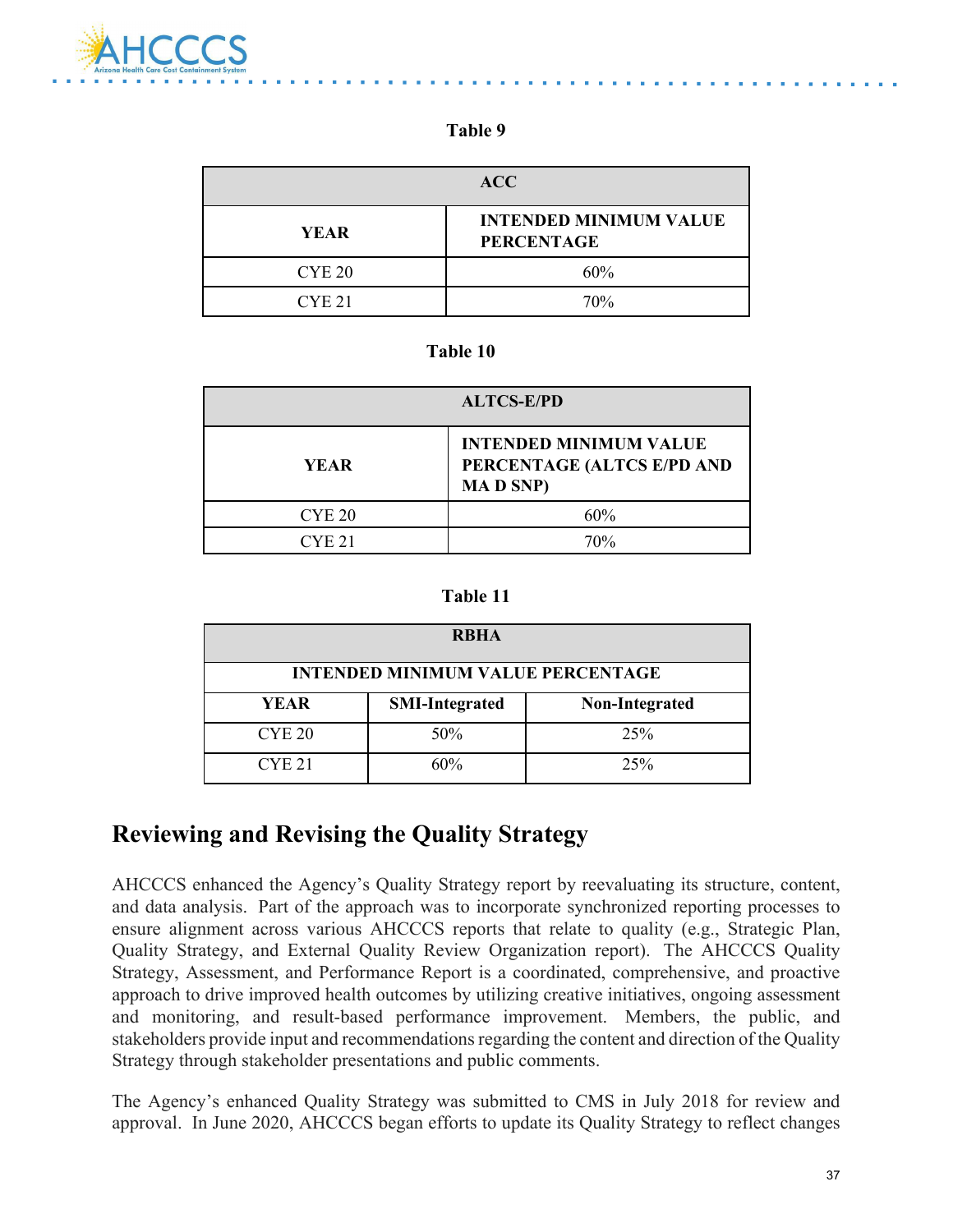

within the Arizona Medicaid delivery system as well as incorporate the feedback received from CMS, in alignment with required elements outlined in 42 CFR 438.340. AHCCCS anticipates its Quality Strategy updates to be posted to the AHCCCS website and submitted to CMS in June 2021.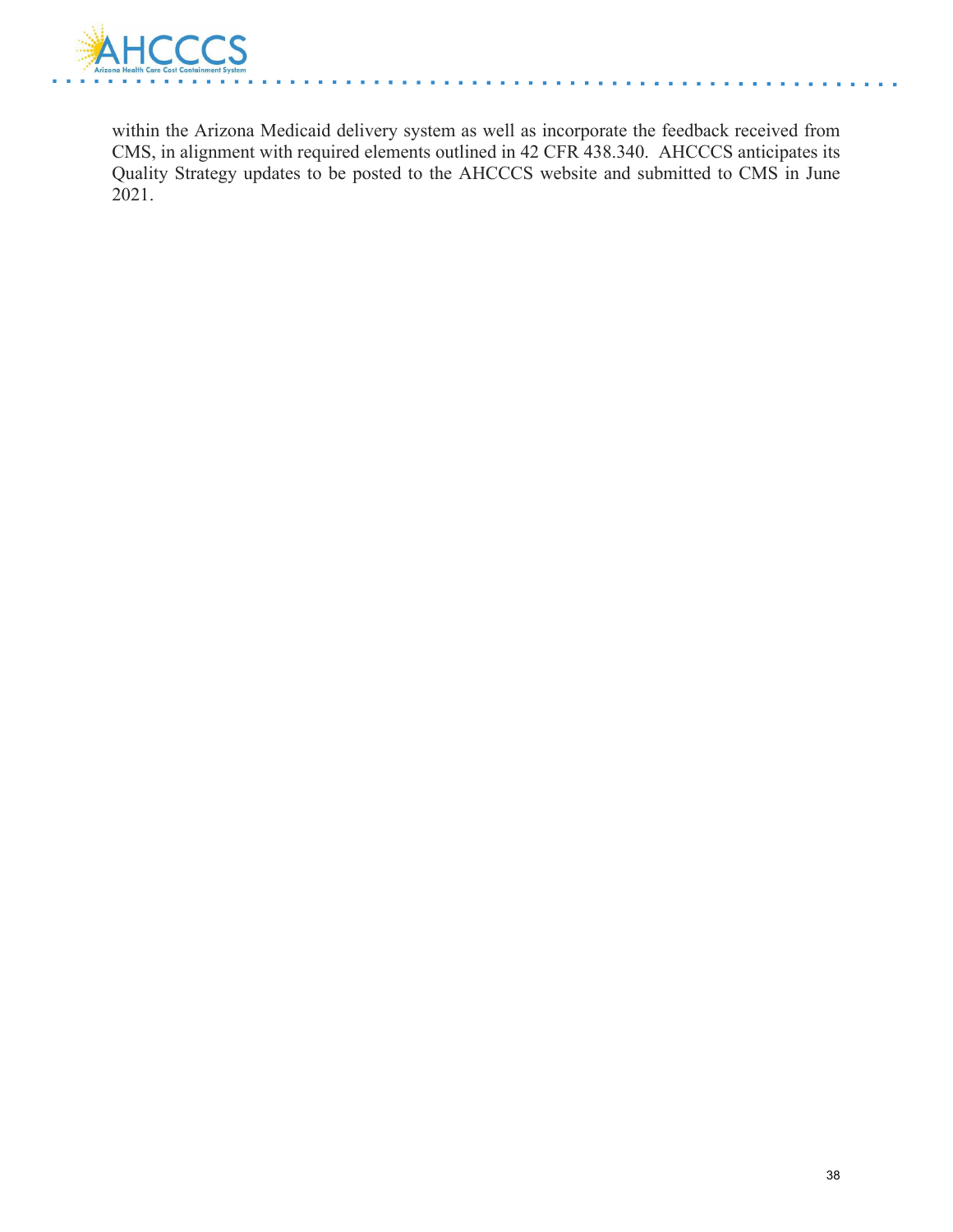

## **ATTACHMENT 3**

والمتحدث والمتحدث

**Quarterly Random Moment Time Study Report Quarter 1 (October 1, 2020 – December 31, 2020)**